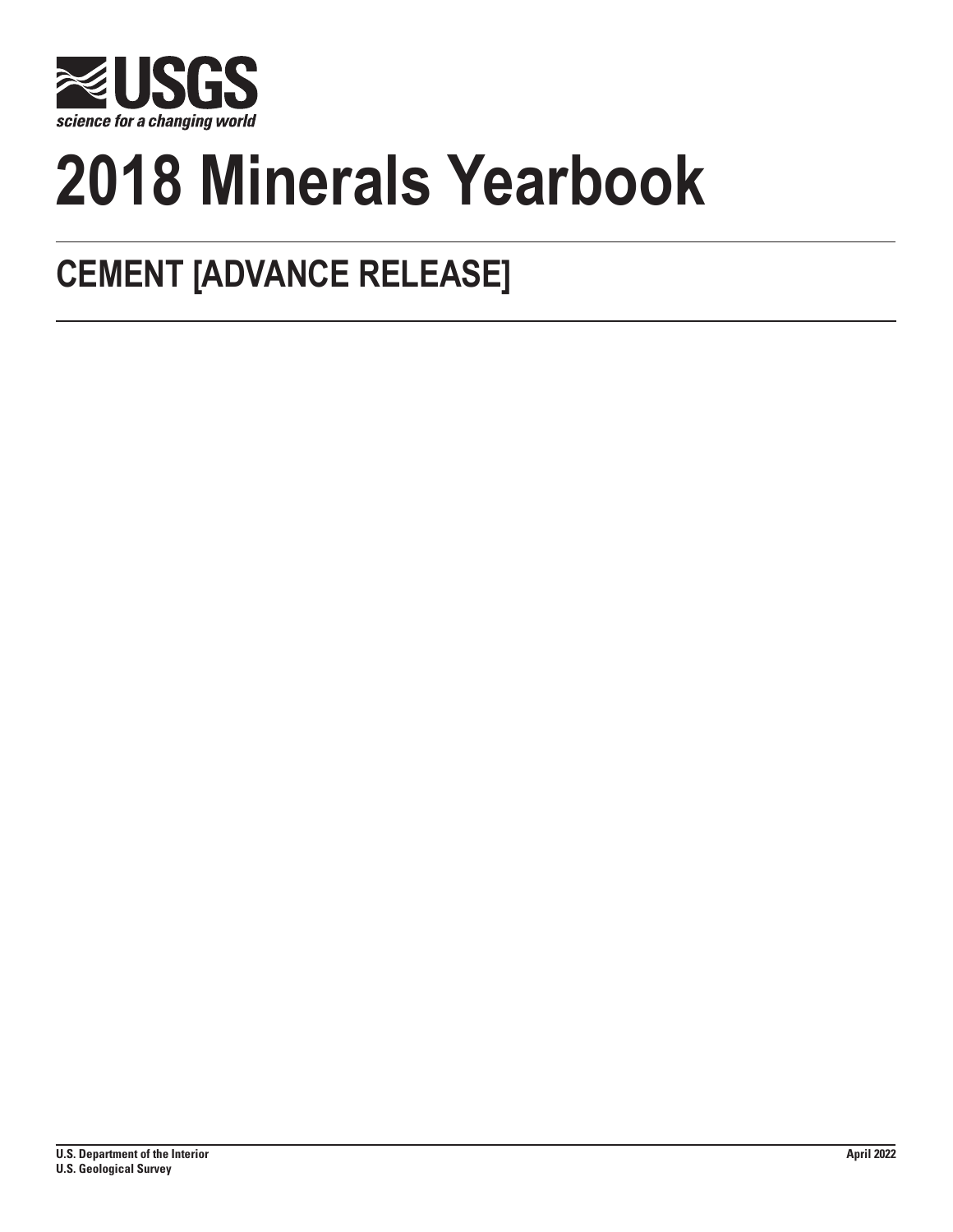## **Cement**

### By Kenneth C. Curry

### **Domestic survey tables were prepared by Christine K. Pisut, statistical assistant.**

In 2018, production of portland and masonry cement in the United States, excluding Puerto Rico, was 86.4 million metric tons (Mt), essentially unchanged from that in 2017 (table 1). Production in 2018 was 13% lower than the record-high 99.3 Mt in 2005. Overall cement consumption, as measured by sales to domestic final customers, increased by 2% to 98.7 Mt from that in 2017 (table 9), 23% lower than the 2005 record-high consumption of 127.9 Mt. The average mill net value ("price") for cement increased by 3.4% to a record-high \$121.00 per metric ton, surpassing the previous record set in 2017 (table 13). The overall value of sales increased by 5.3% to \$11.9 billion (tables 11, 12), 7.3% lower than the record of \$12.8 billion set in 2006. World production of cement decreased slightly to 4.05 billion metric tons (Gt) (tables 1, 22).

Except where otherwise indicated, data and trends in this report exclude those in Puerto Rico. This report covers hydraulic varieties of cement broadly classified as portland cement (including blended cements and other varieties listed in table 15) and masonry cement (including portland-lime and plastic cements). Other types of hydraulic cement and clinker are included in some of the trade data (tables 16–18, 21) and within the world production data (table 22). The tables in this report exclude supplementary cementious materials (SCMs), such as fly ash, other pozzolans, and ground granulated blast furnace slag (GGBFS), except when incorporated in finished cement and clinker. General background information on cement manufacturing and the U.S. Geological Survey (USGS) cement canvasses can be found in van Oss (2005).

### **Government Programs and Environmental Issues**

Much of the cement consumption, within concrete, was for public-sector construction projects. Cement quantities sold for these projects were dependent on various Government-funding sources, especially for new construction rather than repairs. State and Federal funding for public-sector construction was essentially unchanged in 2018 from that in 2017 (Portland Cement Association, 2019). Public Law 114–94, "Fixing America's Surface Transportation Act" (FAST), authorized \$41.4 billion in Federal Highway Program apportionments in fiscal year 2018 (Federal Highway Administration, 2018).

Large quantities of raw materials (mainly carbonate rocks, especially limestone) and fuels are burned at high temperatures to make clinker, resulting in emissions of large quantities of carbon dioxide  $(CO_2)$  and potentially significant emissions of nitrogen oxides, sulfur oxides, mercury and other metals, volatile organic carbon compounds, and particulates. These emissions are increasingly more strictly regulated. The cement industry is one of the leading industrial emitters of  $CO<sub>2</sub>$ , a greenhouse gas (GHG).

For 2018, overall  $CO_2$  emissions by the U.S. cement industry were calculated to be about 66.0 Mt, or 0.86 metric tons (t) of  $CO_2$  per ton of clinker produced, slightly lower than those in 2017. Overall emissions were calculated from an average of two methods for estimating emissions from fuel combustion at individual plants. One method uses "standard heat" values of fuel quantities consumed (table 7), which calculated  $CO<sub>2</sub>$ emissions of 68.0 Mt from the U.S. cement industry. The other method totals heat values reported by individual plants, which calculated  $CO_2$  emissions of 65.0 Mt. The emission factor(s) from the Intergovernmental Panel on Climate Change (IPCC) is used to calculate process emissions from the calcination of limestone (Hanle and others, 2006). The calculations do not take into account any deductions from calcination for including materials such as ferrous slags and coal combustion ashes. Including these deductions could reduce the calculated calcination-related emissions.

Certain fuels, including alternative or waste fuels, can reduce plant-level CO<sub>2</sub> emissions and may be allowed to be deducted from some other reporting protocols for combustion emissions. These fuels are lower in carbon per unit heat produced than other fuels (considered carbon neutral, such as certain biofuels) or may have credits allowed for their use (certain waste fuels). No fuel deductions were made to the average of 66.0 Mt, discussed above. Plant-level emissions from combustion can be reduced through use of alternative raw materials and fuels, upgrading to more fuel-efficient kiln line technology, and use of SCMs and crushed limestone or other fillers in finished cement and concrete to reduce its clinker content.

The U.S. Environmental Protection Agency (EPA) applied emissions factors, similar to those described above, to clinker production data published by the USGS to calculate GHG emissions associated with the U.S. cement industry. The USGS and EPA calculations, based on the IPCC methodology, have an estimated 5% uncertainty. The EPA compared its calculations to the results of mandatory GHG reporting by major emitter industries. These data began for the 2010 (emissions) data year and are available through 2018 as summary spreadsheets for each year (U.S. Environmental Protection Agency, 2019); these data are in close agreement with the USGS estimate noted above.

As part of the Clean Air Act, the EPA developed the national emission standards for hazardous air pollutants (NESHAP). The NESHAP regulations were finalized in 2013 and amended in July 2015 (U.S. Environmental Protection Agency, 2015). The NESHAP regulations established new limits for stationary sources on emissions of mercury, total hydrocarbons, particulate matter (as a surrogate for nonvolatile metal pollutants), and hydrochloric acid. NESHAP does not apply to plants that burn hazardous wastes, which fall under different performance standards and emissions limits.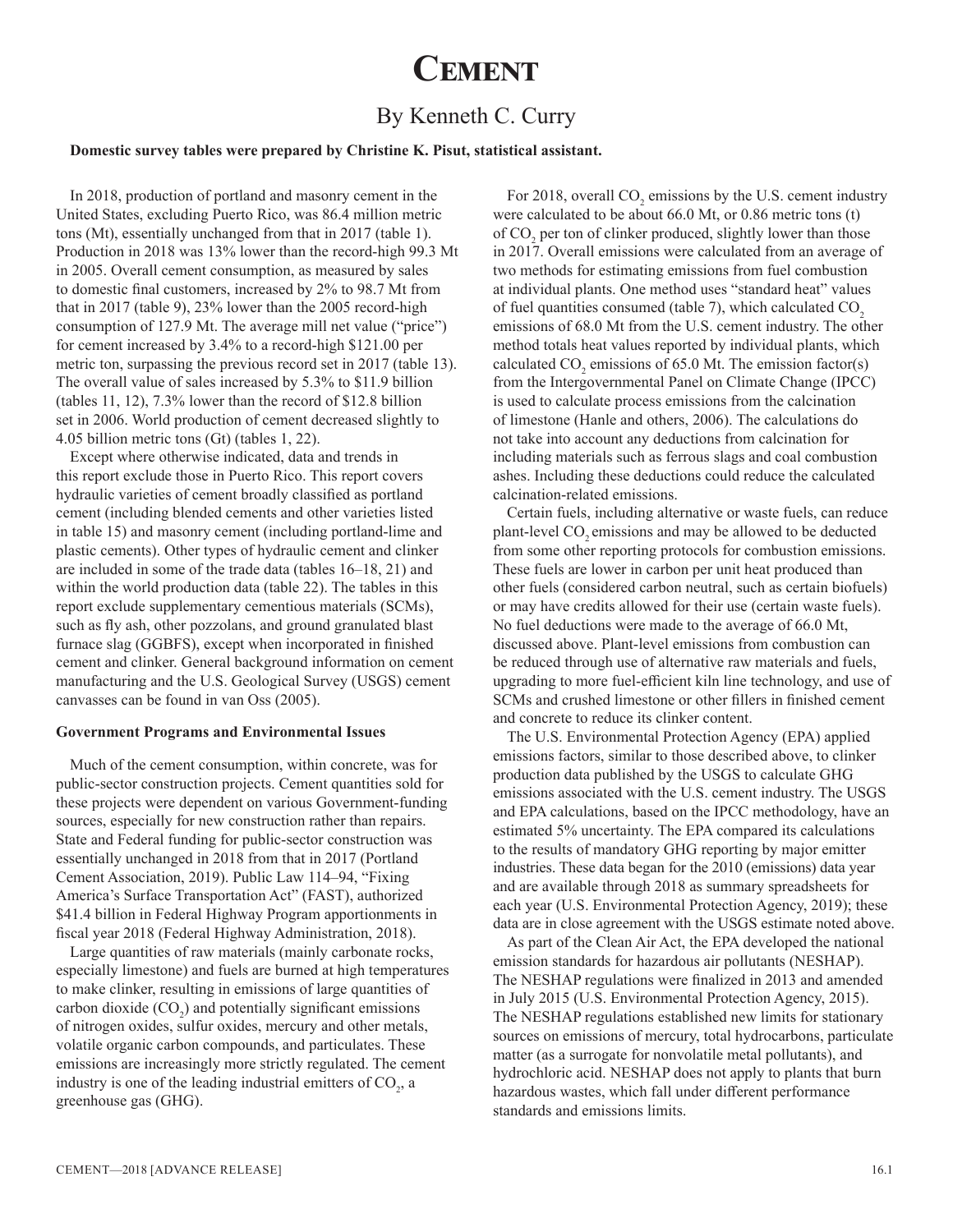### **Production**

In 2018, portland cement production was 84.0 Mt, essentially unchanged from 2017 (table 3) and 11% lower than the 93.9 Mt produced in the record year of 2005. Production of masonry cement was 2.39 Mt, essentially unchanged from 2017 (table 4) and 56% lower than the 5.4 Mt produced in the record year of 2005. The USGS obtained the 2018 data in this report through the USGS annual canvass of 139 U.S. industrial cement and clinker production facilities and certain independent terminals. Responses were received from 134 facilities, a response rate of 96%. Estimates were made for nonrespondents based on monthly data or past annual reporting. The data compiled from the surveys did not include a few importers that did not participate in the canvasses, accounting for an estimated additional 0.5% of portland cement sales.

Reported annual cement production capacity (grinding capacity) was 119 Mt, unchanged from 2017 (table 3). Grinding capacity utilization was 70.4%, essentially unchanged from 2017 and 14% lower than the 82% in the record production year of 2005. A grinding capacity utilization of 85% or higher is considered to represent the industry operating at full capacity. Grinding capacity data include portland and masonry cements. The grinding capacity utilization percentages found in table 3 are calculated from only portland-cement production. Capacity changes can reflect changes in demand for cements of various degrees of fineness, grinding equipment upgrades, shifts of some grinding capacity to other products (such as GGBFS), new plants and plant upgrades, and plant closures.

In 2018, the 10 leading cement companies were, in descending order of portland cement production, LafargeHolcim Ltd; CEMEX, Inc.; Lehigh Hanson, Inc.; CRH Americas, Inc.; Buzzi Unicem USA, Inc. (including Alamo Cement Co.); Argos USA Corp.; Eagle Materials Inc.; CalPortland Co.; Martin Marietta Materials, Inc.; and GCC of America, Inc. The U.S. cement industry continued to be heavily consolidated, with 61% of U.S. portland-cement production from the top 5 companies and 81% from the top 10. Of the 10 leading companies, Eagle Materials and Martin Marietta were the only U.S.-owned companies at yearend. Overall, about 89% of U.S. cement capacity was foreign owned in 2018.

In 2018, clinker production was 77.1 Mt, essentially unchanged from 2017 (tables 1, 5) and 13% below the record production of 88.6 Mt in 2006. Most district-level changes in production were only 0.4 Mt or less except for the Texas, northern district, which increased by 0.5 Mt. A plant's apparent annual clinker capacity is dependent upon total reported downtime of the plant's kiln(s).

Clinker production capacity utilization increased to 76% in 2018 (table 5) from 74% in 2017 and was still well below the 86% in 2005. The reported subset for average days of routine maintenance increased by 15% to 31 days in 2018. Some multikiln plants continued to rely on a single (generally the newest and most energy efficient) kiln for most of their clinker production. The continued idle or semi-idle status of a plant's older kilns may reflect barriers to their restart including unknown operational idiosyncrasies, poor kiln conditions, and the possibility of exceeding NESHAP limits. Thus, the active kiln count and plant capacities may be lower than those listed

in table 5, although actual capacity utilization percentages may be higher. In some districts, kiln-capacity utilization may have been constrained by increased reliance on cement imports in the local markets.

The U.S. cement industry's consumption of nonfuel raw materials increased in 2018 compared with that in 2017 for the production of clinker, to 129 Mt from 128 Mt, and cement, to 10.6 Mt from 9.38 Mt (table 6). A variety of raw materials can be substituted to make clinker at cement plants. For the major raw materials consumed, changes tend to parallel clinker production, whereas some minor raw materials may experience significant changes in the activity of just a few plants.

Table 6 lists the nonfuel raw materials used to produce cement and clinker in the United States. In 2018, the use of limestone for clinker production was unchanged at 101 Mt, which aligned with unchanging clinker production from 2017 to 2018. The use of limestone for cement production decreased by 6.8% to 2.86 Mt, which did not align with the essentially unchanged cement production. Therefore, higher quantities of material other than limestone were used to make cement. Use of cement kiln dust increased as a raw material for clinker and cement production. Use of GGBFS as a raw material in the production of cement increased by 11%; however, sales of GGBFS-blended cement decreased by 15%. This decrease in sales may reflect a mischaracterization of sales or incomplete reporting. Fly ash consumed for clinker decreased by 24% to 1.83 Mt and for cement increased by 13% to 184,000 t. These trends aligned with the decrease in sales of blended cement containing fly ash (table 15).

Based on data collected through the USGS survey, total fly ash consumption for blended cement and clinker of 2.01 Mt was less than the 3.1 Mt reported by the American Coal Ash Association (ACAA), whereas the total bottom ash consumption of 1.73 Mt (table 6) was more than the 1.2 Mt reported by the ACAA. The differences may reflect misidentification of various types of ashes and slag by USGS canvass respondents but also could reflect the difference between tonnages sold for a specific purpose (ACAA) and tonnages actually consumed by the cement plants (table 6). The total synthetic gypsum consumption reported to the USGS, but not specifically listed in table 6, of 2.0 Mt was slightly higher than the sales of 1.9 Mt to the cement industry reported by the ACAA (American Coal Ash Association, 2019).

Table 7 details fuel consumption by the U.S. cement industry. As with nonfuel raw materials, data shifts can reflect activities at just a few plants. Only consumption of natural gas and liquid waste fuels increased in 2018 and consumption of all other fuel types decreased.

In 2018, total unit heat consumption (gross heat basis) was 4.0 billion joules per metric ton (GJ/t) of clinker, essentially unchanged from 2017. Wet kiln plants averaged 7.5 GJ/t of clinker, compared with 7.6 GJ/t of clinker in 2017. Dry kiln plants, responsible for 98% of clinker production in 2018, averaged 4.0 GJ/t of clinker, compared with 3.9 GJ/t of clinker in 2017. In 2018, the leading fuel sources for total heat consumed were bituminous coal, 44%; natural gas and petroleum coke, 20% each; waste fuels, 15%; and fuel oil (not including any reported with liquid wastes), less than 1%.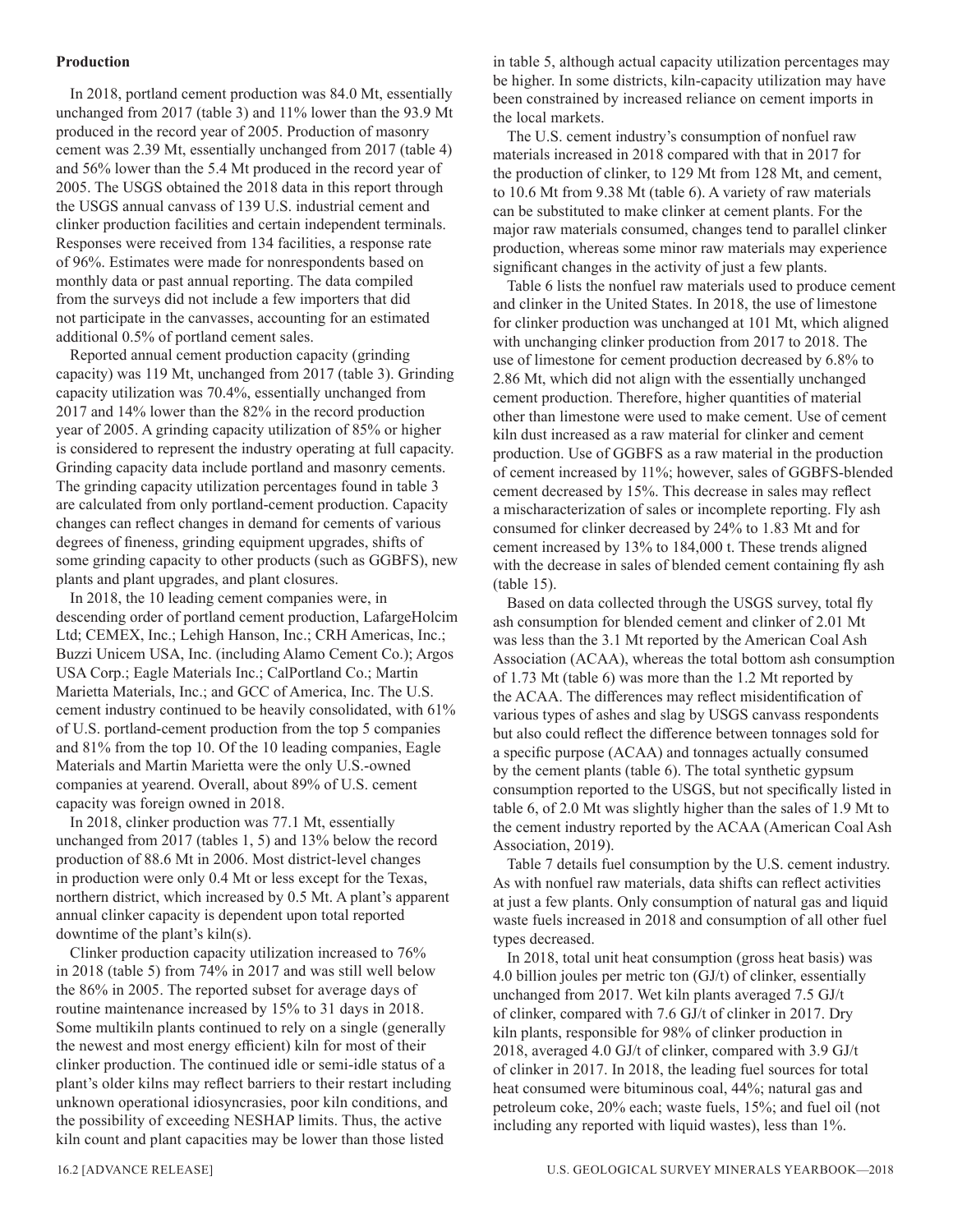Electricity consumed by U.S. cement plants in 2018 is shown in table 8. Average consumption, compared with that in 2017, decreased slightly for the remaining operational wet plants but increased for dry plants.

### **Industry Structure Changes**

In recent years, a number of mergers and acquisitions took place in the North American cement industry. In February, HeidelbergCement, AG. (Germany) announced its subsidiary Lehigh Hanson, Inc.'s intent to sell its 51% stake in the Lehigh White Cement Co. (HeidelbergCement, AG., 2018). In April, Cemintir Holding, SpA. (Netherlands) announced that it had acquired an additional 38.75% stake in Lehigh White from Lehigh Hanson. This gave Cemintir a 63.25% operating stake in Lehigh White and direct management of the asset. The remaining shares in Lehigh White were owned by Cemex, Inc. (Mexico) (Cementir Holding SpA., 2018). In June, CRH plc. (Ireland) announced that it had completed the purchase of Ash Grove Cement Co. To complete the purchase, CRH sold its Trident, MT, plant to Groupo Cementos de Chihuahua (GCC) (Mexico) (CRH plc., 2018; Grupo Cementos de Chihuahua, S.A.B. de C.V., 2018a).

A number of plant upgrades were underway or completed during the year. The St. Marys Cement plant expansion in Charlevoix, MI, was completed in June 2018 (S. Wang, Accounting Manager, St. Marys Cement, oral commun., August 9, 2019). In July, Lehigh Hanson announced an expansion and modernization at its Mitchell, IN, plant, with completion expected by 2022 (Lehigh Hanson, Inc., 2018). In December, GCC announced the completion of an expansion at its plant in Rapid City, SD (Grupo Cementos de Chihuahua, S.A.B. de C.V., 2018b). Several other minor upgrades were ongoing across the country.

### **Consumption**

Cement consumption data were reported in terms of sales (shipments) to final domestic customers. The data were derived from the USGS annual canvass (tables 1, 11, 12, 14), which pertained to sales by location of the reporting entities and monthly surveys (table 9, which is the only table to represent State-level sales). Sales in both datasets included domestically produced cement, from domestic and imported clinker, and imported cement.

In 2018, portland cement sales, based on monthly survey data, increased by 2.1% to 96.3 Mt; masonry cement sales were unchanged at 2.41 Mt (table 9). Cement consumption can be correlated generally with construction spending levels. However, some factors constrain such a comparison, including cement usage for repairs rather than new construction, lags in construction timeframe affecting when cement is consumed, and the type of construction.

The Portland Cement Association converts U.S. Census Bureau data on construction spending from current dollars to 2009 constant dollars. In these terms, 2018 construction spending was essentially unchanged at \$1,036.6 billion. The total cement "intensity" in 2018 increased slightly to 95.2 t of cement consumed per \$1 million of construction spending. The largest sector of total construction spending was residential construction, which was essentially unchanged at \$413.4 billion, including new construction, which was essentially unchanged at \$262.6 billion. The major components of new construction were single-family housing (masonry cement and brick and block dependent), which was essentially unchanged at \$216.6 billion, and multifamily housing (concrete dependent), which decreased by 3.6% to \$46 billion. Nonresidential building construction (concrete dependent) decreased slightly to \$245.6 billion. Public-sector construction was essentially unchanged at \$211.6 billion. Within public-sector construction, buildings were essentially unchanged at \$94.7 billion and highways and streets decreased by 2.2% to \$73.8 billion. The remaining publicsector categories, combined, increased by 6.9% to \$43.1 billion (Portland Cement Association, 2019).

In 2018, the quantity of reported cement sales to ready-mix concrete producers was essentially unchanged at 68.3 Mt and was 71% of total cement sold (table 14). The actual percentage was likely larger because some sales of cement to ready-mix concrete producers were reported in other sales categories, such as airport and road paving contractors, which use readymix concrete. The quantity of cement sold to concrete product manufacturers, including those categories broken out in footnote 7 of table 14, increased to 11.1 Mt (3.7%); including sales for precast and prestressed, which increased to 3.82 Mt (5.8%); sales for brick and block, which increased to 3.55 Mt (3.8%); sales for other or unspecified uses, which may include uses in any of the other broken out categories, and which were essentially unchanged at 2.65 Mt; and sales for pipe, which increased to 1.10 Mt (4.8%).

Cement sold to contractors, including those categories listed in footnote 8 of table 14, increased to 8.40 Mt (13%); including sales for road paving, which decreased to 3.45 Mt (2%); sales for other or unspecified uses, increased to 2.55 Mt (83%); sales for soil cement decreased to 2.28 Mt (7.3%); and sales for airport uses increased to 124,000 t (46%). Sales for building materials dealers increased to 3.68 Mt (9.5%). Sales for oil well, mining, and waste stabilization, broken out in footnote 9 of table 14, increased to 2.84 Mt (9.7%); including sales for oil well drilling, which increased to 2.36 Mt (13%); sales for mining increased to 326,000 t (2.2%); and sales for waste stabilization decreased to 157,000 t (14%). The increase in portland cement sales for oil well drilling was generally aligned with the 17% increase in the average weekly drill count during 2018 (Baker Hughes Inc., 2019).

Portland cement sales by type of cement are broken out in table 15. In 2018, sales of general use and moderate heat cements (Types I and II) decreased to 70.0 Mt (2.4%). Sulfateresistant varieties (Type V and Type II/V hybrids reported as Type V), including equivalent cements sold under ASTM International C1157 specifications, increased to 18.3 Mt (22%). High early strength cement (Type III) sales decreased to 2.82 Mt (5.4%); oil well cement (including non-American Petroleum Institute varieties) sales increased to 1.93 Mt (14%); and white cement sales decreased slightly to 867,000 t. Total sales of blended cements decreased to 1.95 Mt (4.4%), including sales of 561,000 t of blended cement with GGBFS, a 15% decrease from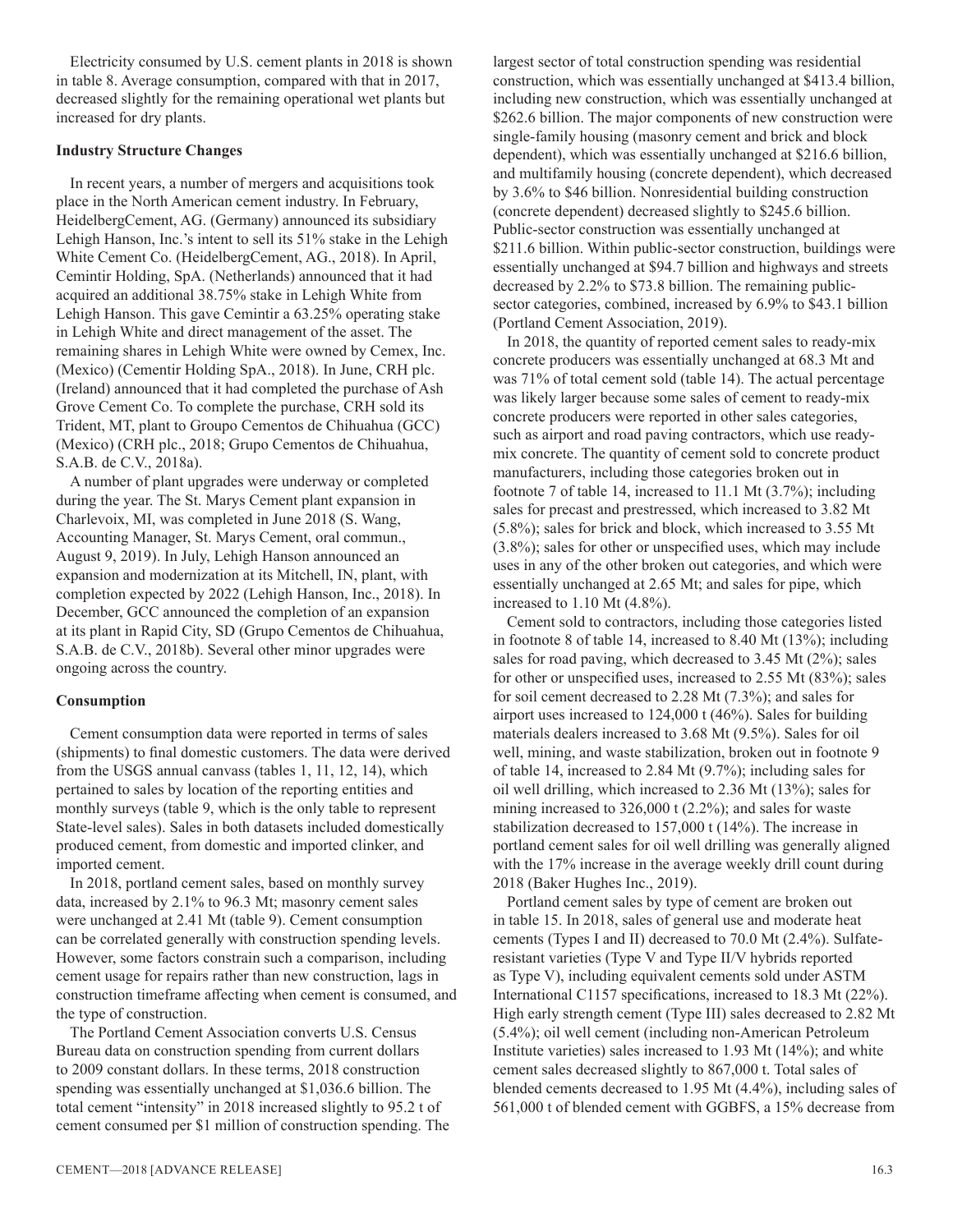that in 2017, and sales of 248,000 t of blended cement with fly ash, a 62% decrease from that in 2017.

### **Stocks**

 In 2018, yearend stocks of clinker were essentially unchanged at 5.34 Mt (tables 1, 5). Yearend stocks of portland cement, including blended cement, increased by 9.4% to 8.24 Mt (table 3). Yearend stocks of masonry cement increased by 3.9% to 345,000 t (table 4). Ending stocks of clinker and cement are sensitive to market conditions, omission of stocks at terminals, weather-affected yearend sales, and stock buildups ahead of planned kiln shutdowns. Individual respondents sometimes report stocks at a plant that includes terminals across multiple districts and that receive and ship cement from more than one plant, which can affect the regional breakout of stocks.

### **Prices**

U.S. cement prices (mill net values), broken out by white and gray portland cement, are listed in table 13. Price data by district for total portland and masonry cement are listed in tables 11 and 12, respectively. Mill net values are ex-factory average values for cement sold, including bagging and palletizing charges for cement sold in bags or packages. Most portland cement is sold in bulk and most masonry cement is sold in bags or packages (table 10). Mill net values, except for independently reporting terminals which report on a "terminal net" basis, exclude charges to terminals where much of the cement was sold and are, thus, better viewed as price indexes rather than the purchase price for cement. The value data mainly show general regional variations and trends over time and small unit price differences are of little statistical significance. Unlike sales tonnages, price data include a significant component of estimates in some districts.

The estimated average price for portland cement increased to \$119.50 per metric ton (3.5%). Gray portland cement's price increased to \$119.00 per metric ton (3.9%), whereas that for white portland cement decreased slightly to \$214.00 per metric ton. Masonry cement's average price increased slightly to \$164.50 per metric ton (table 13). Because most masonry cement is sold in bagged or packaged form, its average price is sensitive to even small shifts in bulk sales. Unit values for portland cement increased in all but two districts (table 11).

### **Foreign Trade**

Export data from the U.S. Census Bureau are provided in table 16, and import data are in tables 17–21. Exports have been only a small fraction of the U.S. cement industry's sales but did reach a record high of 1.75 Mt in 2012; exports have since declined as a result of increasing domestic cement demand. In 2018, exports decreased by 9.2% to 940,000 t (table 16), and reported shipments to final customers in foreign countries decreased by 11% to 562,000 t (table 9). Most United States cement exports were to Canada, which received 77% of exports in 2018 (table 16).

Total imports of cement and clinker increased by 9.1% to 14.7 Mt (tables 1, 17) in 2018. The total imports in 2018 remained well below the record high of 35.6 Mt in 2006. Imports in 2018 supplied some of the growth in cement sales

noted previously. The leading import sources of cement and clinker in 2018, in decreasing order of tonnage, were Canada, China, Greece, and Turkey. Imports of gray portland cement increased by 12% to 11.7 Mt (table 19) and accounted for 79% of the total imports.

Data for cement imports from Mexico were incomplete for 2017 and 2018, especially total cement entering the El Paso, TX, customs district (table 18), because of sub-\$2,500 truckloads that were registered as "informal entries." Most of what is shown for this district in table 18 is white cement. The missing cement was estimated to be about 0.4 Mt in 2018.

White cement imports increased by 9.5% to 1.39 Mt (table 20). White cement imports significantly exceeded the reported white cement sales of 867,000 t in table 15. If the white cement sales that were produced domestically are removed, the imports to sales difference increases further. Thus, the data for white cement imports may include some gray cement or clinker; importers may have used the wrong tariff code. In addition, white cement may have been a significant fraction of the cement imported by importers that do not participate in the USGS survey.

Imports of clinker decreased by 20% to 967,000 t (table 21) in 2018. The decrease was largely the result of lower imports from Turkey and Greece. Imports from Canada were essentially unchanged but were likely underreported, by an estimated 0.3 Mt, because of sub-\$2,500 truckloads that, were registered as "informal entries." Clinker imports from France were 116,000 t, an increase of 61% in 2018, and in the past have been used to manufacture aluminous cement.

For cement and clinker combined, the 10 leading custom districts for imports in 2018, in descending order of tonnage, were Houston-Galveston, TX; Detroit, MI; Seattle, WA; San Francisco, CA; New York, NY; Cleveland, OH; Columbia-Snake, OR and WA; Tampa, FL; Miami, FL; and Philadelphia, PA (table 18) and accounted for 73% of total imports.

### **World Review**

Production of hydraulic cement, by country, is listed in table 22. For most countries, the data include all forms of hydraulic cement and some data may be based on reported exports of clinker. Some country data may be incomplete. For the United States, data are for portland and masonry cement only.

World production of hydraulic cement in 2018 decreased slightly to 4.05 Gt from the revised 4.11 Gt in 2017. Cement was produced in 160 countries, but production was very unevenly distributed. China's production, which was 54% of the world total in 2018, decreased by an estimated 131 Mt to 2.20 Gt but still accounted for more than seven times the production of India, which had the second highest world production. The remaining top 15 producers in 2018, in descending order, were Vietnam, the United States, Egypt, Indonesia, Turkey, Iran, the Republic of Korea, Japan, Russia, Brazil, Mexico, Saudi Arabia, and Pakistan, producing 28% of the world cement total in 2018.

In terms of regional production in 2018, Asia and the Pacific accounted for about 74% of the world total; the region included 7 of the 15 leading producing countries. The Asia and the Pacific region was followed by Africa, at 5.9%; Western Europe (including Turkey), 5.2%; the Middle East, 4.3%; North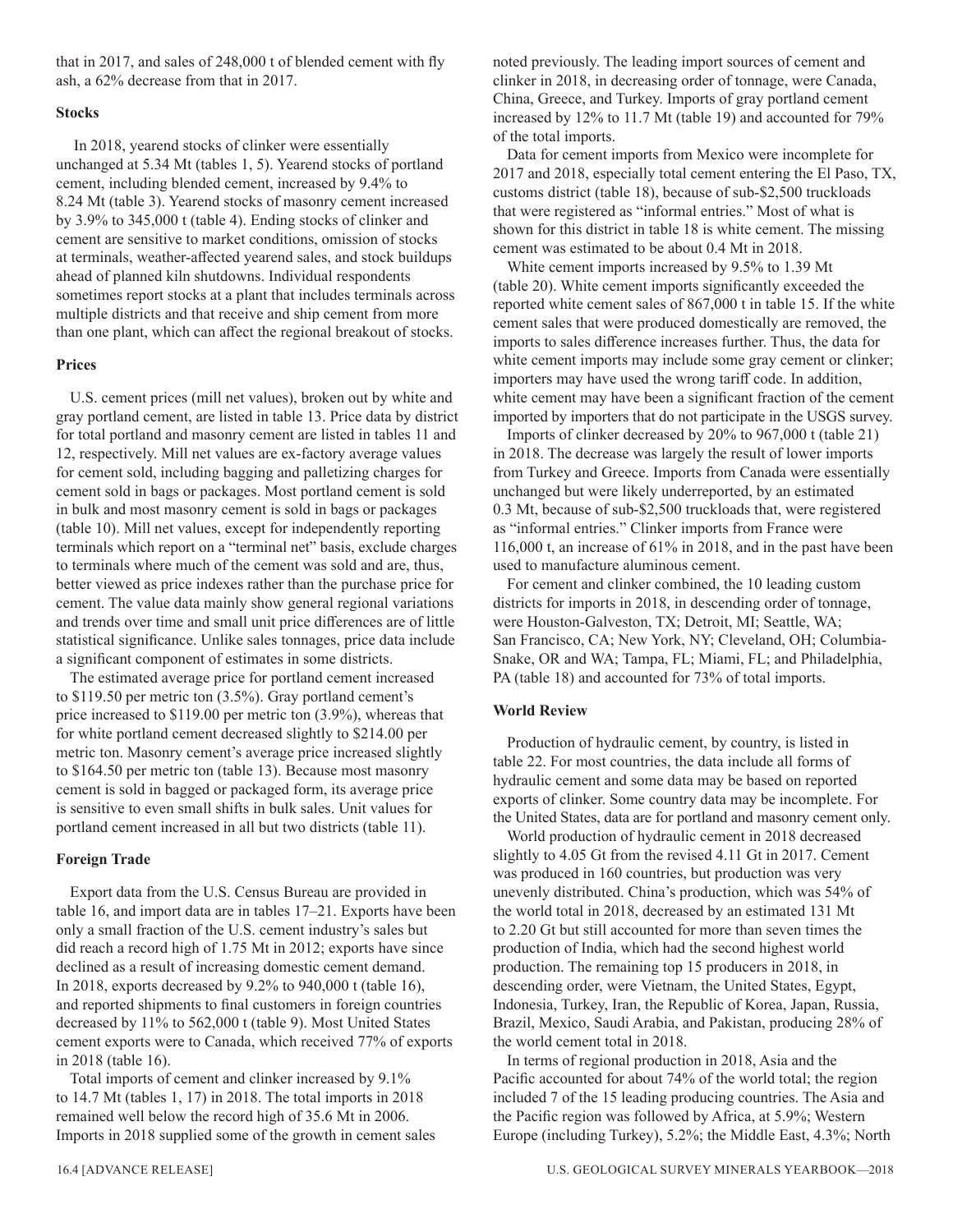America (including Mexico), 3.7%; Central America and South America (including the Caribbean), 3.3%; the Commonwealth of Independent States, 2.6%; and Eastern Europe, 1.2%.

### **Outlook**

Continued uncertainties in public-sector and housing construction are expected to constrain growth in cement sales in 2019 to less than 3%. Production of cement is expected to increase slightly in 2019, depending on increased levels of public-sector construction spending. Some plants are expected to continue to idle kilns, largely for environmental reasons. Because domestic production capacity is expected to be inadequate to meet the overall demand for cement, imports of cement are expected to continue to increase by 8% (Curry, 2020).

### **References Cited**

- American Coal Ash Association, 2019, 2018 coal combustion product (CCP) production and use survey report: Farmington Hills, MI, American Coal Ash Association, 1 p. (Accessed December 10, 2019, at https://www.acaa-usa.org/ Portals/9/Files/PDFs/2018-Survey-Results.pdf.)
- Baker Hughes Inc., 2019, North America rig count: Houston, TX, Baker Hughes Inc. (Accessed December 10, 2019, via http://phx.corporate-ir.net/phoenix. zhtml?c=79687&p=irol-reportsother.)
- Cementir Holding SpA., 2018, Cementir Holding perfeziona l'acquisizione di un'ulteriore quota del 38,75% in Lehigh White Cement Company [Cementir Holding completes the acquisition of an additional 38.75% stake in Lehigh White Cement Company]: Rome, Italy, Cementir Holding SpA. press release, March 29, 1 p. (Accessed April 2, 2020, via https://www.cementirholding. com/sites/default/files/press-release/2019-11/18861.pdf.) [In Italian.]
- CRH plc., 2018, CRH announces completion of Ash Grove acquisition: Dublin, Ireland, CRH plc. press release, 1 p. (Accessed April 2, 2020, via https://www.crh.com/media/1018/crh-plc-announces-completion-of-ashgrove-acquisition.pdf.)
- Curry, K.C., 2020, Cement in November 2019: U.S. Geological Survey Mineral Industry Surveys, January, 1 p. (Accessed April 2, 2020, at https://prd-wret. s3-us-west-2.amazonaws.com/assets/palladium/production/atoms/files/mis-201911-cemen.pdf.)
- Federal Highway Administration, 2018, Fixing America's Surface Transportation Act or "FAST Act"—FY 2018 computational tables (Table 11, Part 1): Washington, DC, Federal Highway Administration. (Accessed December 10, 2019, via https://www.fhwa.dot.gov/fastact/comptables2018/ table11p1.cfm.)
- Grupo Cementos de Chihuahua, S.A.B. de C.V., 2018a, GCC and CRH complete purchase-sale transactions for certain U.S. cement and ready-mix operations: Chihuahua, Mexico, Grupo Cementos de Chihuahua, S.A.B. de C.V. press release, June 25, 2 p. (Accessed April 2, 2020, via https://www.gcc.com/wpcontent/uploads/2018/07/GCCs-Asset-Purchase-Sale-and-CC.pdf.)
- Grupo Cementos de Chihuahua, S.A.B. de C.V., 2018b, GCC begins operating 440,000 mt cement plant expansion in South Dakota: Chihuahua, Mexico, Grupo Cementos de Chihuahua, S.A.B. de C.V. press release, December 20, 2 p. (Accessed October 29, 2021, via https://ir.gcc.com/en/eventosn/ comunicados\_prensa/comunicados.)
- Hanle, Lisa, Maldonado, Pedro, Onuma, Eiichi, Tichy, Milos, and van Oss, H.G., 2006, Mineral industry emissions, chap. 2 *of* Eggleston, Simon, Buenda, Leandro, Miwa, Kyoko, Ngara, Todd, and Tanabe, Kiyoto, eds., Industrial processes and product use: Intergovernmental Panel on Climate Change, 2006 IPCC Guidelines for National Greenhouse Gas Inventories, v. 3, CD–ROM.
- HeidelbergCement, AG., 2018, HeidelbergCement to sell stake in Lehigh White Cement Company in the USA: Heidelberg, Germany, Heidelberg Cement, AG. press release, February 14, 1 p. (Accessed April 2, 2020, via https://www.heidelbergcement.com/en/pr-14-02-2018.)
- Lehigh Hanson, Inc., 2018, Lehigh Hanson announces modernization of its Lehigh Cement Company plant in Mitchell, Ind: Irving, TX, Lehigh Hanson, Inc. press release, 1 p. (Accessed April 2, 2020, via https://www.lehighhanson.com/resources/news/news-post/news/2018/07/12/ lehigh-hanson-announces-modernization-of-its-lehigh-cement-companyplant-in-mitchell-ind.)
- Portland Cement Association, 2019, Construction put in place: The Monitor, v. 29, no. 11, November, p. 15.
- U.S. Environmental Protection Agency, 2015, 40 CFR Parts 60 and 63— National emissions standards for hazardous air pollutants from the portland cement manufacturing industry and standards of performance for portland cement plants: Federal Register, v. 80, no. 143, July 27, p. 44772−44793.
- U.S. Environmental Protection Agency, 2019, Greenhouse gas reporting program data sets—2018 data summary spreadsheets (as of August 4, 2019): U.S. Environmental Protection Agency. (Accessed September 20, 2019, via https://www.epa.gov/ghgreporting/ghg-reporting-program-data-sets.)
- van Oss, H.G., 2005, Background facts and issues concerning cement and cement data: U.S. Geological Survey Open-File Report 2005–1152, 88 p. (Accessed July 19, 2019, at https://pubs.usgs.gov/of/2005/1152/2005-1152.pdf.)

### **GENERAL SOURCES OF INFORMATION**

### **U.S. Geological Survey Publications**

Cement. Ch. in Mineral Commodity Summaries, annual.

Cement. Mineral Industry Surveys, monthly.

Historical Statistics for Mineral and Material Commodities in the United States. Data Series 140.

### **Other**

American Coal Ash Association, annual survey.

Cement. Ch. in Mineral Facts and Problems, U.S. Bureau of Mines Bulletin 675, 1985.

Cement Americas, bimonthly.

Concrete Products, monthly.

European Cement Association, The.

Global Cement Magazine, monthly.

International Cement Review, monthly.

North American Cement Directory, Cement Americas, annual.

Portland Cement Association:

Monitor, The, monthly.

North American Cement Industry Annual Yearbook.

U.S. and Canadian Portland Cement Industry, Plant Information Summary, annual.

Rock Products, monthly.

Slag Cement Association, annual survey.

U.S. Census Bureau.

World Cement, monthly.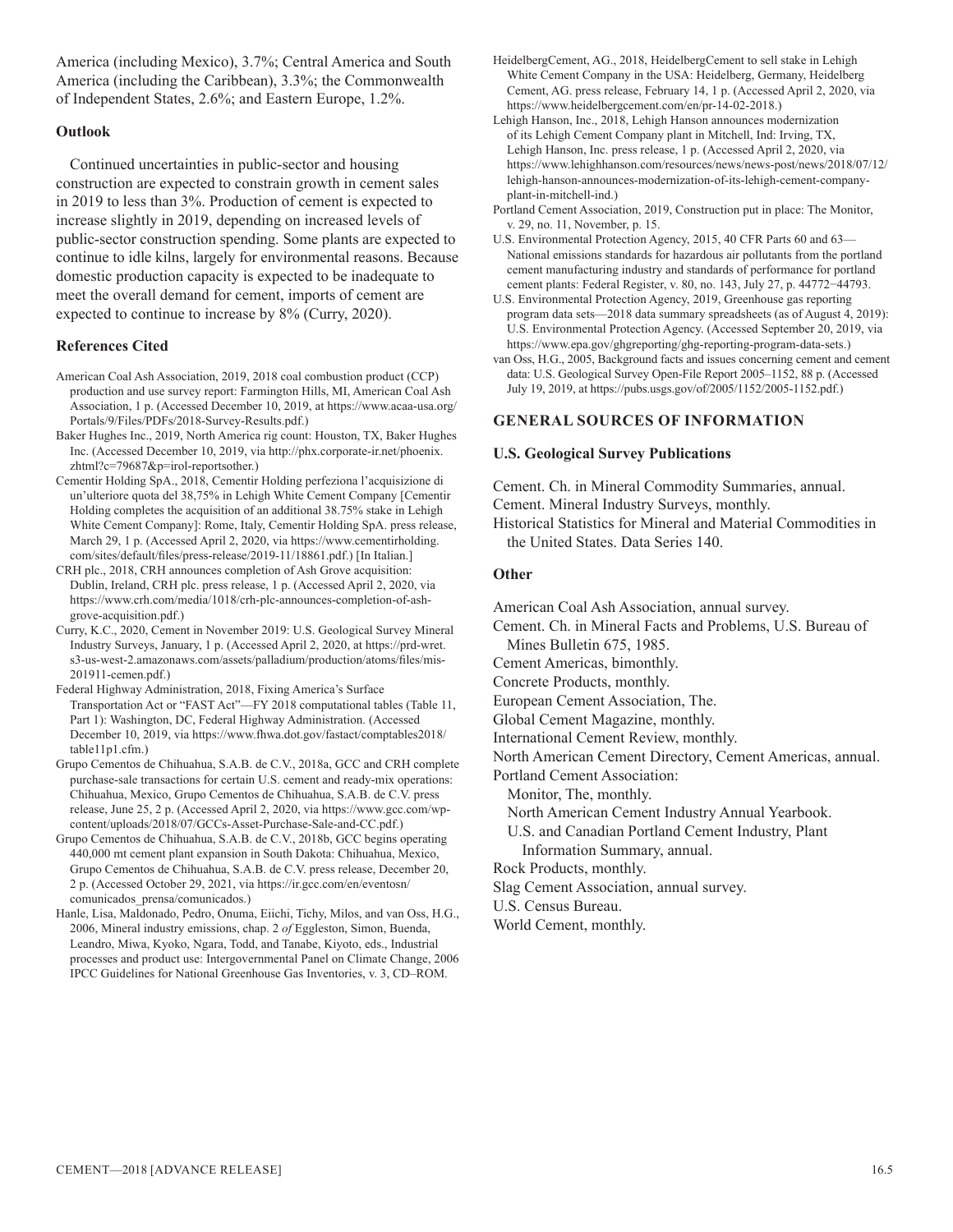### TABLE 1 SALIENT CEMENT STATISTICS $^{1, 2}$

### (Thousand metric tons unless otherwise specified)

|                                                      | 2014      | 2015                    | 2016                 | 2017                  | 2018       |
|------------------------------------------------------|-----------|-------------------------|----------------------|-----------------------|------------|
| United States:                                       |           |                         |                      |                       |            |
| Production:                                          |           |                         |                      |                       |            |
| Cement <sup>3</sup>                                  | 82,535    | 84,405                  | 84,695               | 86,356                | 86,400     |
| Clinker                                              | 74,372    | 76,043                  | 75,633               | 76,678                | 77,112     |
| Shipments from mills and terminals: <sup>3,4</sup>   |           |                         |                      |                       |            |
| Quantity                                             | 88,900    | 92,000                  | 94,300               | 96,900                | 98,500     |
| Value <sup>5</sup><br>thousand dollars               | 8,940,000 | 9,800,000               | 10,500,000           | 11,300,000            | 11,900,000 |
| Average value <sup>5</sup><br>dollars per metric ton | 100.50    | 106.50                  | 111.00               | 117.00                | 121.00     |
| Stocks, yearend:                                     |           |                         |                      |                       |            |
| Cement                                               | 6,140     | 7,230                   | 7,420                | 7,870                 | 8,580      |
| Clinker                                              | 4,530     | 4,840                   | 5,430                | 5,330                 | 5,340      |
| Exports                                              | 1,397     | 1,543                   | 1,097                | 1,035                 | 940        |
| $Imports:$ <sup>6</sup>                              |           |                         |                      |                       |            |
| Cement                                               | 7,584     | $10,376$ <sup>7</sup>   | 11,742               | $12,288$ <sup>7</sup> | 13,764     |
| Clinker                                              | 720       | 879 8                   | $1,496$ <sup>8</sup> | 1.209                 | 967        |
| Total <sup>9</sup>                                   | 8,303     | $11,254$ <sup>7,8</sup> | $13,237$ $8$         | 13,497 7              | 14,731     |
| Consumption, apparent <sup>10</sup>                  | 89,220    | 92,150                  | 95,150               | 97,160                | 98,480     |
| World, production <sup>e, 11</sup>                   | 4,150,000 | 4,070,000               | 4,150,000            | 4,110,000 $r$         | 4,050,000  |

<sup>e</sup>Estimated. <sup>r</sup>Revised.

1 Table includes data available through April 6, 2020. Unless otherwise indicated, data are for portland (including blended) and masonry cements only. Even where presented unrounded, data are thought to be accurate to no more than three significant digits.

<sup>2</sup> Excludes Puerto Rico.

<sup>3</sup>Includes imported cement and cement made from imported clinker. Includes less than 0.5% per year of double-counted portland cement used to produce masonry cement; exact quantity is unknown owing to stockpiles.

4 Shipments to final domestic customers. Data are from an annual survey of plants and terminals and may differ from the totals in table 9, which are based on consolidated monthly surveys from companies.

<sup>5</sup>Free on board mill or independently reporting terminal.

<sup>6</sup>All forms of hydraulic cement or clinker.

<sup>7</sup>Adjusted by the U.S. Geological Survey to include cement that was misregistered by the importer under the tariff code for another commodity.

8 Adjusted by the U.S. Geological Survey to exclude granulated blast furnace slag misregistered by the importer under the tariff code for clinker.

 $9^9$ May not add to totals shown because of independent rounding.

<sup>10</sup>Production (including that from imported clinker) of cement plus imports of cement minus exports of cement minus the change in yearend cement stocks.

 $11$ Total hydraulic cement. May include clinker exports for some countries.

| State subdivision              | Defining counties                                                                                     |
|--------------------------------|-------------------------------------------------------------------------------------------------------|
| California, northern           | Alpine, Fresno, Kings, Madera, Mariposa, Monterey, Tulare, Tuolumne, and all counties farther north.  |
| California, southern           | Inyo, Kern, Mono, San Luis Obispo, and all counties farther south.                                    |
| Illinois, excluding Chicago    | All counties other than those in metropolitan Chicago.                                                |
| Illinois, metropolitan Chicago | Cook, DuPage, Kane, Kendall, Lake, McHenry, and Will.                                                 |
| New York, eastern              | Delaware, Franklin, Hamilton, Herkimer, Otsego, and all counties farther east and south, except those |
|                                | within metropolitan New York.                                                                         |
| New York, western              | Broome, Chenango, Lewis, Madison, Oneida, St. Lawrence, and all counties farther west.                |
| New York, metropolitan         | New York City (Bronx, Kings, New York, Queens, and Richmond), Nassau, Rockland, Suffolk, and          |
|                                | Westchester.                                                                                          |
| Pennsylvania, eastern          | Adams, Cumberland, Juniata, Lycoming, Mifflin, Perry, Tioga, Union, and all counties farther east.    |
| Pennsylvania, western          | Centre, Clinton, Franklin, Huntingdon, Potter, and all counties farther west.                         |
| Texas, northern                | Angelina, Bell, Concho, Crane, Culberson, El Paso, Falls, Houston, Hudspeth, Irion, Lampasas, Leon,   |
|                                | Limestone, McCulloch, Reagan, Reeves, Sabine, San Augustine, San Saba, Tom Green, Trinity, Upton,     |
|                                | Ward, and all counties farther north.                                                                 |
| Texas, southern                | Brazos, Burnet, Crockett, Jasper, Jeff Davis, Llano, Madison, Mason, Menard, Milam, Newton, Pecos,    |
|                                | Polk, Robertson, San Jacinto, Schleicher, Tyler, Walker, Williamson, and all counties farther south.  |

TABLE 2 COUNTY BASIS OF SUBDIVISION OF STATES IN CEMENT TABLES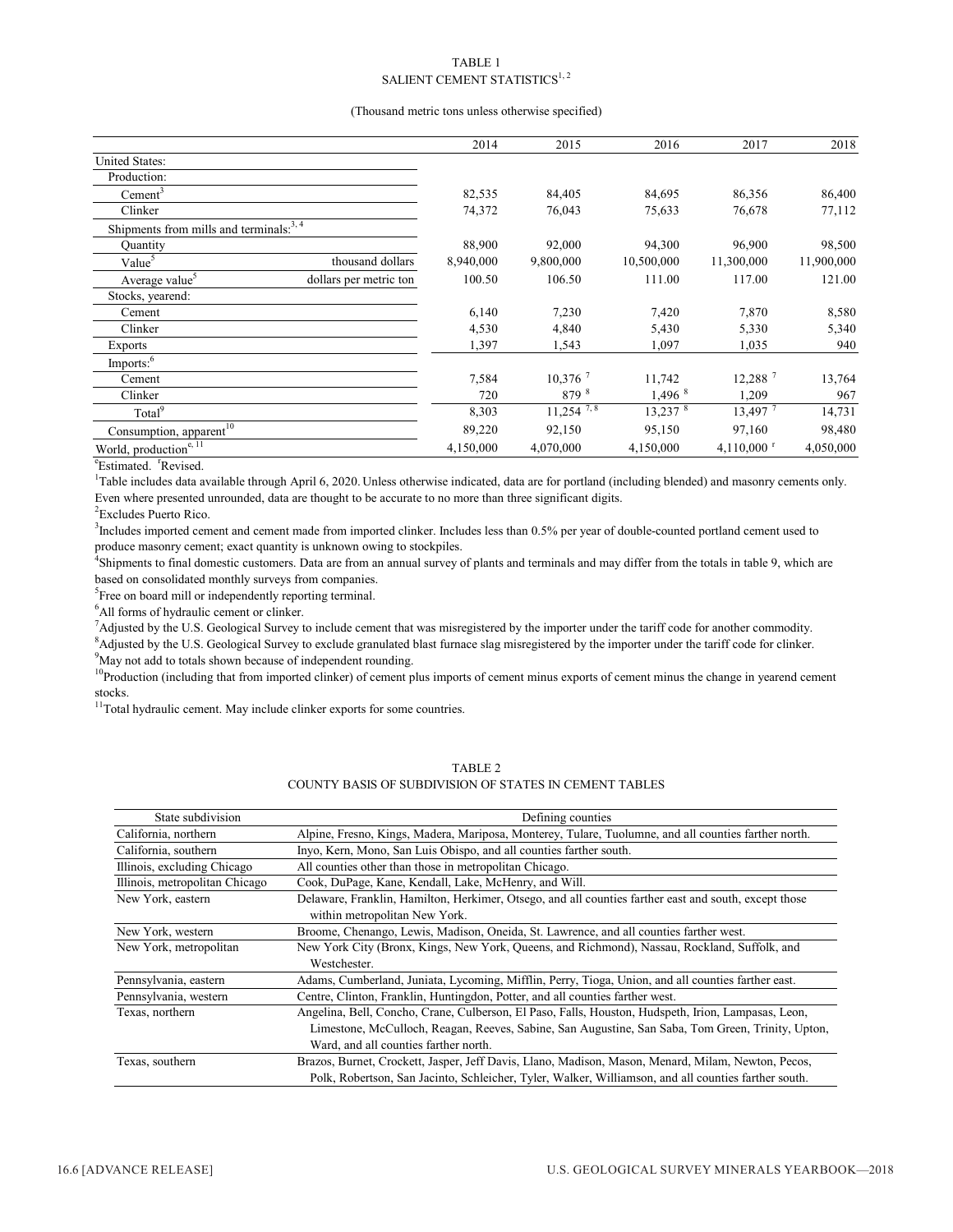TABLE 3 TABLE 3

# PORTLAND AND BLENDED CEMENT PRODUCTION, CAPACITY, AND STOCKS IN THE UNITED STATES, BY DISTRICT PORTLAND AND BLENDED CEMENT PRODUCTION, CAPACITY, AND STOCKS IN THE UNITED STATES, BY DISTRICT1

(Thousand metric tons unless otherwise specified) (Thousand metric tons unless otherwise specified)

|                                                                                                                                                                         |              |                                                                          | 2017                                                                                                                    |                                                           |                                           |           |                                           | 2018                   |                       |                                                  |
|-------------------------------------------------------------------------------------------------------------------------------------------------------------------------|--------------|--------------------------------------------------------------------------|-------------------------------------------------------------------------------------------------------------------------|-----------------------------------------------------------|-------------------------------------------|-----------|-------------------------------------------|------------------------|-----------------------|--------------------------------------------------|
|                                                                                                                                                                         | Number       |                                                                          | Grinding                                                                                                                | Percentage                                                | Yearend                                   | Number    |                                           | Grinding               | Percentage            | Yearend                                          |
| $\mathrm{District}^2$                                                                                                                                                   | of plants    | Production <sup>3</sup>                                                  | capacity <sup>4</sup>                                                                                                   | utilized <sup>5</sup>                                     | $\frac{\text{stocks}^6}{\text{stocks}}$   | of plants | Production <sup>3</sup>                   | capacity <sup>4</sup>  | utilized <sup>5</sup> | stocks $^{6}$                                    |
| Maine and New York                                                                                                                                                      |              |                                                                          |                                                                                                                         | 56.7                                                      |                                           |           |                                           | 3,258                  | 60.7                  |                                                  |
| Pennsylvania                                                                                                                                                            |              |                                                                          | $3,258$<br>5,790 $^7$                                                                                                   |                                                           |                                           |           | 1,977<br>\$,373                           | 5,790                  | 58.3                  | 226<br>276                                       |
| <b>Illinois</b>                                                                                                                                                         |              |                                                                          | 2,531                                                                                                                   | 52.8                                                      |                                           |           | 1,057                                     | 2,531                  | 41.7                  |                                                  |
| Indiana and Ohio                                                                                                                                                        | ≌            | 1,846<br>3,628<br>3,637<br>3,773,852<br>3,942<br>3,942<br>3,942<br>3,942 | $4.960$ $^7$                                                                                                            | 69.7                                                      | 3 3 3 3 3 4                               |           | 3,366                                     |                        | 67.8 <sup>7</sup>     | 122<br>371                                       |
| Michigan                                                                                                                                                                |              |                                                                          |                                                                                                                         | $75.9$<br>81.8                                            |                                           |           | 3,620                                     |                        | 72.8                  | 320                                              |
| Iowa, Nebraska, South Dakota                                                                                                                                            |              |                                                                          |                                                                                                                         |                                                           | 469                                       |           |                                           |                        | $70.8$                |                                                  |
| Kansas                                                                                                                                                                  |              |                                                                          |                                                                                                                         | 72.6                                                      | 175                                       |           |                                           |                        | 72.4                  | $\begin{array}{c} 485 \\ 228 \\ 820 \end{array}$ |
| Missouri                                                                                                                                                                |              |                                                                          |                                                                                                                         | 83.4                                                      | ,490                                      |           | 3,073<br>2,297<br>3,384<br>6,384          |                        | 82.1                  |                                                  |
| Florida                                                                                                                                                                 | $\infty$     |                                                                          |                                                                                                                         | 59.0                                                      | 307                                       |           |                                           |                        | 62.4                  | 493                                              |
| Georgia, Maryland, Virginia, West Virginia                                                                                                                              | ७            | 5,904                                                                    |                                                                                                                         |                                                           | 386                                       |           |                                           |                        | 73.1                  | 307                                              |
| South Carolina                                                                                                                                                          | $\sim$       | 2,972                                                                    |                                                                                                                         |                                                           | $\begin{array}{c} 177 \\ 602 \end{array}$ |           |                                           |                        | 45.5                  |                                                  |
| Alabama, Kentucky, Tennessee                                                                                                                                            | $\infty$     |                                                                          |                                                                                                                         |                                                           |                                           |           |                                           |                        |                       |                                                  |
| Arkansas and Oklahoma                                                                                                                                                   | 4            | 6,561<br>2,368<br>5,187<br>6,187<br>5,522<br>3,522                       | $4,973$<br>$4,340$<br>$7,723$<br>$1,253$<br>$7,780$<br>$6,100$<br>$7,7949$<br>$7,7949$<br>$7,713$<br>$4,138$<br>$3,318$ | $\begin{bmatrix} 6.3 \\ 4.87 \\ 6.3 \\ 6.3 \end{bmatrix}$ | 226                                       |           | 5,653<br>2,774<br>2,782<br>6,393<br>6,070 |                        | 66.0<br>65.5          |                                                  |
| Texas, northern                                                                                                                                                         | ╰            |                                                                          |                                                                                                                         | 64.6                                                      | 332<br>417                                |           |                                           |                        | 67.4                  |                                                  |
| Texas, southern                                                                                                                                                         | 5            |                                                                          |                                                                                                                         | 80.0                                                      |                                           |           |                                           |                        | 78.5                  |                                                  |
| Arizona and New Mexico                                                                                                                                                  |              |                                                                          |                                                                                                                         | 66.7                                                      | 126                                       |           | 2,894                                     |                        | 77.8                  |                                                  |
| Colorado and Wyoming                                                                                                                                                    | 4            |                                                                          |                                                                                                                         | 75.6                                                      | 303                                       |           | 3,059                                     |                        | 73.9                  |                                                  |
| Montana, Nevada, Utah                                                                                                                                                   |              |                                                                          |                                                                                                                         | 76.0                                                      | 230                                       |           | 2,581                                     |                        | 77.8                  |                                                  |
| Alaska and Hawaii                                                                                                                                                       |              |                                                                          |                                                                                                                         |                                                           | $\sqrt{2}$                                |           |                                           |                        |                       |                                                  |
| California                                                                                                                                                              | ${}^{\circ}$ | 9,957                                                                    | 1,454                                                                                                                   | 86.9                                                      | 477                                       |           | 10,381                                    | 1,454                  | 90.6                  |                                                  |
| Oregon and Washington                                                                                                                                                   | 4            | 1,523                                                                    | 2,472                                                                                                                   | 61.6                                                      | 167                                       |           | 1,545                                     | 2,563                  | 60.3                  |                                                  |
| Importers <sup>8</sup>                                                                                                                                                  | I            |                                                                          |                                                                                                                         |                                                           | 153 <sup>7</sup>                          |           |                                           |                        |                       | 204 <sup>7</sup>                                 |
| $\text{Tota}^9$                                                                                                                                                         | 99           | 83,963                                                                   | 119,000 <sup>7</sup>                                                                                                    | 70.6                                                      | 7,530 7                                   | 99        | 84,000                                    | 119,000                | 70.4                  | 8,240 7                                          |
| Puerto Rico                                                                                                                                                             | 2            | 443                                                                      | 1,780                                                                                                                   | 24.9                                                      | 52 <sup>7</sup>                           | 2         | 630 <sup>7</sup>                          | $1,780$ $^7\,$         | 35.47                 |                                                  |
| Grand total <sup>9</sup>                                                                                                                                                | 101          | 84,406                                                                   | $121,000$ <sup>7</sup>                                                                                                  | 69.8                                                      | $7,590$ <sup>7</sup>                      | 101       | 84,600                                    | $121,000$ <sup>7</sup> | 69.9 <sup>7</sup>     | 8,270 7                                          |
| $-Zero.$                                                                                                                                                                |              |                                                                          |                                                                                                                         |                                                           |                                           |           |                                           |                        |                       |                                                  |
| Table includes data available through a mil 6, 2020. Even where when when data are a month to a more than three coming includes data for white coment mode compationals |              |                                                                          |                                                                                                                         |                                                           |                                           |           |                                           |                        |                       |                                                  |

1Table includes data available through April 6, 2020. Even where presented unrounded, data are thought to be accurate to no more than three significant digits. Includes data for white cement. Includes cement made from imported clinker. from imported clinker.

District assignation is the location of the reporting facilities. Specific districts include importers where district assignations were possible. 2District assignation is the location of the reporting facilities. Specific districts include importers where district assignations were possible.

3Data include a small amount of portland cement subsequently consumed at the plant to make masonry cement; the amount thus double-counted cannot be determined precisely because of the involvement of cement Data include a small amount of portland cement subsequently consumed at the plant to make masonry cement; the amount thus double-counted cannot be determined precisely because of the involvement of cement stockpiles, but is less than 0.5% of the grand totals listed. stockpiles, but is less than 0.5% of the grand totals listed.

Based on fineness needed to produce a plant's normal output mix, including masonry cement, and allowing for downtime for routine maintenance. 4Based on fineness needed to produce a plant's normal output mix, including masonry cement, and allowing for downtime for routine maintenance.

Calculated relative to portland cement output; utilization would be higher if calculated to include output of masonry cement. 5Calculated relative to portland cement output; utilization would be higher if calculated to include output of masonry cement.

6Includes imported cement, stocks of domestic and imported cement at mills, terminals assigned to plants (some of which may be outside the district indicated), and cement in transit. Includes imported cement, stocks of domestic and imported cement at mills, terminals assigned to plants (some of which may be outside the district indicated), and cement in transit.

Includes estimates for nonrespondents or facilities that provided incomplete information; data have been rounded to three significant digits. 7Includes estimates for nonrespondents or facilities that provided incomplete information; data have been rounded to three significant digits. Includes only those importers or terminals for which district assignations were not possible. Includes only those importers or terminals for which district assignations were not possible.

May not add to totals shown because of independent rounding. 9May not add to totals shown because of independent rounding.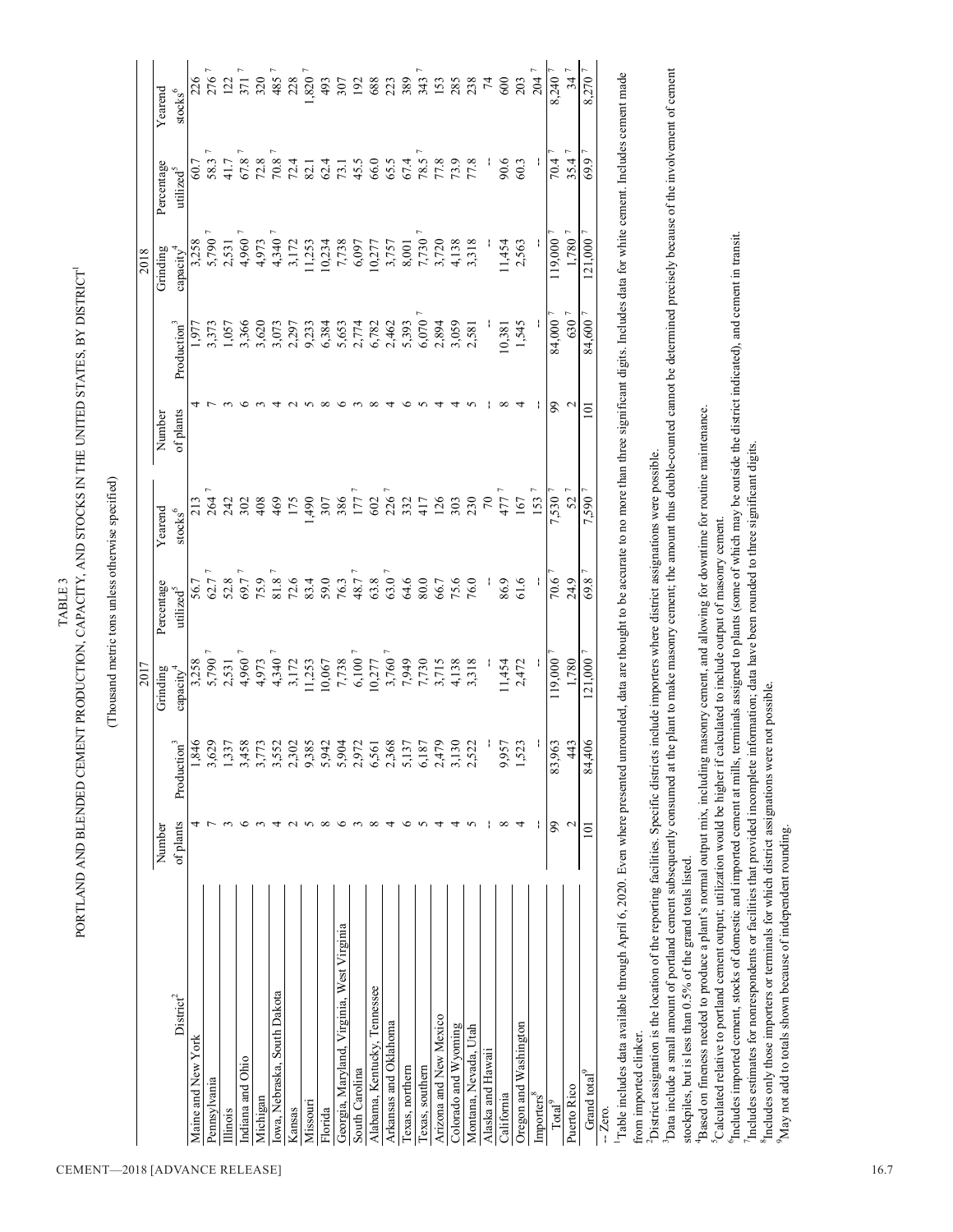### MASONRY CEMENT PRODUCTION AND STOCKS IN THE UNITED STATES, BY DISTRICT  $^{\rm l}$

### (Thousand metric tons unless otherwise specified)

|                                            |           | 2017                    |                     |           | 2018                    |                     |
|--------------------------------------------|-----------|-------------------------|---------------------|-----------|-------------------------|---------------------|
|                                            | Number    |                         |                     | Number    |                         |                     |
|                                            | of active |                         | Yearend             | of active |                         | Yearend             |
| $Distriet^2$                               | plants    | Production <sup>3</sup> | stocks <sup>4</sup> | plants    | Production <sup>3</sup> | stocks <sup>4</sup> |
| Maine and New York                         | 4         | 26                      | 8                   | 4         | 31                      | 10                  |
| Pennsylvania                               |           | 168                     | 37 <sup>5</sup>     |           | 143                     | 29 <sup>5</sup>     |
| Indiana and Ohio                           |           | 252                     | 33                  |           | 187                     | 26                  |
| Michigan                                   |           | 74                      | 34                  |           | 74                      | 32                  |
| Iowa, Nebraska, South Dakota               |           | W                       | W                   |           | W                       | W                   |
| Kansas and Missouri                        |           | W                       | W                   |           | W                       | W                   |
| Florida                                    |           | 417                     | 28                  |           | 577                     | 38                  |
| Georgia, Maryland, Virginia, West Virginia |           | 287                     | 30                  |           | 304                     | 29                  |
| South Carolina                             |           | 174                     | 15 <sup>5</sup>     |           | 186                     | 20                  |
| Alabama, Kentucky, Tennessee               |           | 266                     | 44                  | h         | 244                     | 70                  |
| Arkansas and Oklahoma                      |           | 130                     | 19 <sup>5</sup>     |           | 93                      | 18                  |
| Texas                                      |           | 287                     | 17                  | 6         | $274^{\frac{5}{}}$      | 18 <sup>5</sup>     |
| Arizona and New Mexico                     |           | 35                      | 4                   |           | 41                      | 5                   |
| Colorado, Montana, Nevada, Utah, Wyoming   |           | W                       | W                   |           | W                       | W                   |
| California                                 |           | 229                     | 26                  | 4         | 207                     | 20                  |
| Imports <sup>6</sup>                       |           |                         | $5^{\circ}$         |           |                         | $3^5$               |
| Total <sup>'</sup>                         | 63        | 2,392                   | 332 5               | 58        | $2,390\overline{5}$     | $345^{\frac{1}{5}}$ |
| Puerto Rico                                |           |                         |                     | --        |                         |                     |
| Grand total <sup>'</sup>                   | 63        | 2,392                   | $332^{5}$           | 58        | $2,390^5$               | $345^{5}$           |

W Withheld to avoid disclosing company proprietary data; included in "Total." -- Zero.

<sup>1</sup>Table includes data available through April 6, 2020. Even where presented unrounded, data are thought to be accurate to no more than three significant digits. Includes masonry, portland-lime, plastic, and stucco cements.

<sup>2</sup>District assignation is the location of the reporting facilities. Specific districts include importers where district assignations were possible.

<sup>3</sup>Includes cement produced from imported clinker.

<sup>4</sup>Includes imported cement and stocks of domestic and imported cement at mills, and terminals assigned to plants (some of which may be outside the district indicated), and in transit.

<sup>5</sup>Includes estimates for nonrespondents or facilities that provided incomplete information.

<sup>6</sup>Includes only those importers or terminals for which district assignations were not possible.

 $^{7}$ May not add to totals shown because of independent rounding.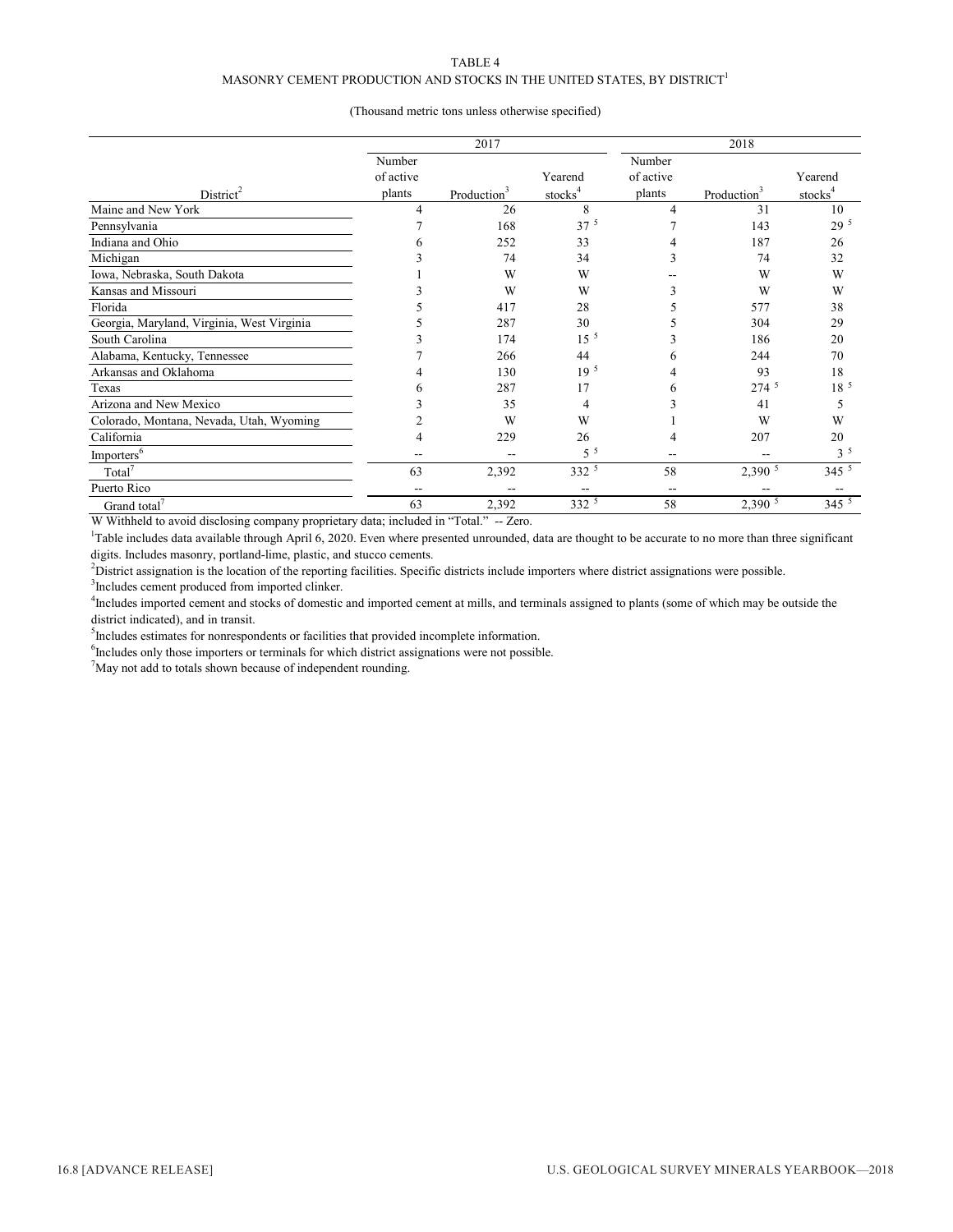| $\Gamma$ and $\Gamma$ and $\Gamma$ and $\Gamma$ and $\Gamma$ and $\Gamma$ and $\Gamma$ and $\Gamma$ and $\Gamma$ and $\Gamma$ and $\Gamma$ and $\Gamma$ and $\Gamma$ and $\Gamma$ and $\Gamma$ and $\Gamma$ and $\Gamma$ and $\Gamma$ and $\Gamma$ and $\Gamma$ and $\Gamma$ and $\Gamma$ and $\Gamma$ and $\Gamma$ and $\Gamma$ |
|----------------------------------------------------------------------------------------------------------------------------------------------------------------------------------------------------------------------------------------------------------------------------------------------------------------------------------|
| ーーミ                                                                                                                                                                                                                                                                                                                              |

|                                                                  |                 |              |                         |       |                       | Daily                                                   | Average                    | Apparent annua                                                                                                        |                         |              | Yearend               |
|------------------------------------------------------------------|-----------------|--------------|-------------------------|-------|-----------------------|---------------------------------------------------------|----------------------------|-----------------------------------------------------------------------------------------------------------------------|-------------------------|--------------|-----------------------|
|                                                                  |                 |              | Number of active plants |       |                       | capacity <sup>3, 4,</sup>                               | days of                    | capacity $\hat{\mathcal{O}}$                                                                                          | Production              | Percentage   | stocks                |
|                                                                  |                 | Process used |                         |       | Number                | (thousand                                               | routine                    | (thousand                                                                                                             | (thousand               | of capacity  | (thousand             |
| District                                                         | Dry             | Wet          | Both <sup>4</sup>       | Total | of kilns <sup>3</sup> | metric tons)                                            | maintenance                | metric tons                                                                                                           | metric tons             | utilized     | metric tons           |
| Maine and New York                                               | 3               |              |                         |       |                       |                                                         | 46.0                       | 2,857                                                                                                                 | 1,761                   |              | $\frac{66}{5}$        |
| Pennsylvania                                                     |                 |              |                         |       |                       | $\begin{smallmatrix} 8.8 \\ 7.0 \\ 8 \end{smallmatrix}$ | 46.7 $^{\circ}$            | $5,390$ $^{\circ}$                                                                                                    | ,122                    | 61.7<br>57.9 | 282                   |
| Illinois                                                         | 3               |              |                         |       |                       | 5.8                                                     | 17.4                       | 1,918                                                                                                                 | 00 <sub>i</sub>         | 52.5         | 192                   |
| Indiana and Ohio                                                 |                 |              |                         |       |                       | 13.4                                                    | 29.5                       | 4,472                                                                                                                 | ,199                    | 71.5         | 256                   |
| Michigan                                                         |                 |              |                         |       |                       | 11.6                                                    | 28.2                       | 3,915                                                                                                                 | 2,698                   | 68.9         | 128                   |
| Iowa, Nebraska, South Dakota                                     |                 |              |                         |       |                       | 10.3                                                    |                            |                                                                                                                       | 2,763                   | 79.4         | 261                   |
| Kansas                                                           |                 |              |                         |       |                       | 7.8                                                     |                            |                                                                                                                       |                         | 87.5         | 99                    |
| Missouri                                                         |                 |              |                         |       |                       | 30.48                                                   |                            |                                                                                                                       |                         |              | 493                   |
| Florida                                                          |                 |              |                         |       |                       | 22.7                                                    |                            |                                                                                                                       | 2,211<br>8,514<br>6,166 | 80.9         | 239                   |
| Georgia, Maryland, Virginia, West Virginia                       |                 |              |                         |       |                       |                                                         | 30.4                       |                                                                                                                       | 5,205                   | 77.8         | 273                   |
| South Carolina                                                   |                 |              |                         |       |                       |                                                         |                            |                                                                                                                       |                         | 72.8         |                       |
| Alabama, Kentucky, Tennessee                                     | $\infty$        |              |                         |       |                       | $20.2$<br>$14.5$<br>$10.0$<br>$10.0$                    | $34.3$<br>$28.3$<br>$20.9$ |                                                                                                                       |                         | 68.4         | 255                   |
| Arkansas and Oklahoma                                            | 4               |              |                         |       |                       |                                                         |                            | $3,479$<br>$2,528$<br>$2,528$<br>$7,624$<br>$6,688$<br>$7,689$<br>$7,689$<br>$7,789$<br>$7,122$<br>$7,122$<br>$7,122$ | 2,686<br>6,137<br>2,344 | 69.1         | $\overline{181}$      |
| Texas, northern                                                  | 5 °             |              |                         |       |                       | $\frac{21.2}{20.3}$                                     | 25.9                       |                                                                                                                       | 5,104                   | 71.0<br>79.9 | 510                   |
| Texas, southern                                                  |                 |              |                         |       |                       |                                                         |                            |                                                                                                                       | 5,540                   |              | 555                   |
| Arizona and New Mexico                                           |                 |              |                         |       |                       | 51                                                      | 22.8                       |                                                                                                                       | 2,608                   | 83.5         | 159                   |
| Colorado and Wyoming                                             |                 |              |                         |       |                       | $\frac{1}{2}$                                           | 16.6                       | 4,140                                                                                                                 | 2,732                   | 66.0         | $\stackrel{\circ}{=}$ |
| Montana, Nevada, Oregon, Utah, Washington                        |                 |              |                         |       |                       | 13.0                                                    | 27.1                       | 4,364                                                                                                                 | 3,780                   | 86.6         | 492                   |
| California                                                       | $\infty$        |              |                         |       |                       | 35.1                                                    | 41.4                       | 11,263                                                                                                                | 9,535                   | 84.7         | 635                   |
| $\mathrm{Total}^{10}$                                            | 86 <sup>9</sup> |              |                         | 93    | 124                   | 307.0 8                                                 | 30.1                       | $102,000$ $\frac{8}{3}$                                                                                               | 77,112                  | 75.7         | 5,340 8               |
| Puerto Rico                                                      |                 |              |                         |       |                       | ≥                                                       | ≥                          | ≽                                                                                                                     | ⋧                       | ⋗            | ⋗                     |
| $\frac{\text{Grand total}}{ }$                                   | $879$           |              |                         | 24    | 125                   | ⋗                                                       | ⋧                          | ≽                                                                                                                     | ≽                       | ⋧            | ≽                     |
| W Withheld to avoid disclosing company proprietary data. -- Zero |                 |              |                         |       |                       |                                                         |                            |                                                                                                                       |                         |              |                       |

W Withheld to avoid disclosing company proprietary data. -- Zero.

1Table includes data available through April 6, 2020. Even where presented unrounded, data are thought to be accurate to no more than three significant digits.

Includes all plants (gray or white) that produced clinker for at least 1 day during the year, as well as idle facilities able to be restarted, fully permitted, in less than 6 months. 2Includes all plants (gray or white) that produced clinker for at least 1 day during the year, as well as idle facilities able to be restarted, fully permitted, in less than 6 months.

Plants that can operate wet and dry kilns, whether or not both types were active during the year. Includes plants that converted from wet to dry technology during the year. 3Plants that can operate wet and dry kilns, whether or not both types were active during the year. Includes plants that converted from wet to dry technology during the year. "Includes kilns active for at least 1 day during the year. For kilns idle all year, excludes those that cannot be restarted, fully permitted, in less than 6 months. 4Includes kilns active for at least 1 day during the year. For kilns idle all year, excludes those that cannot be restarted, fully permitted, in less than 6 months.

Sum of reported kiln capacities for all plants in a district. 5Sum of reported kiln capacities for all plants in a district.

<sup>6</sup>Total days of routine maintenance (summed for all kilns) divided by the number of kilns. 6Total days of routine maintenance (summed for all kilns) divided by the number of kilns.

Sum of apparent annual capacities for all kilns. For each kiln, the statistic is calculated as 365 days minus days reported for routine maintenance and then multiplied by the unrounded daily capacity. 7Sum of apparent annual capacities for all kilns. For each kiln, the statistic is calculated as 365 days minus days reported for routine maintenance and then multiplied by the unrounded daily capacity. <sup>8</sup>Contains estimates for some facilities; data have been rounded to no more than three significant digits. 8Contains estimates for some facilities; data have been rounded to no more than three significant digits.

<sup>9</sup>Includes one semiwet kiln in Indiana and one semidry kiln in northern Texas. 9Includes one semiwet kiln in Indiana and one semidry kiln in northern Texas.

 $^{10}$ May not add to totals shown because of independent rounding.  $^{10}$ May not add to totals shown because of independent rounding.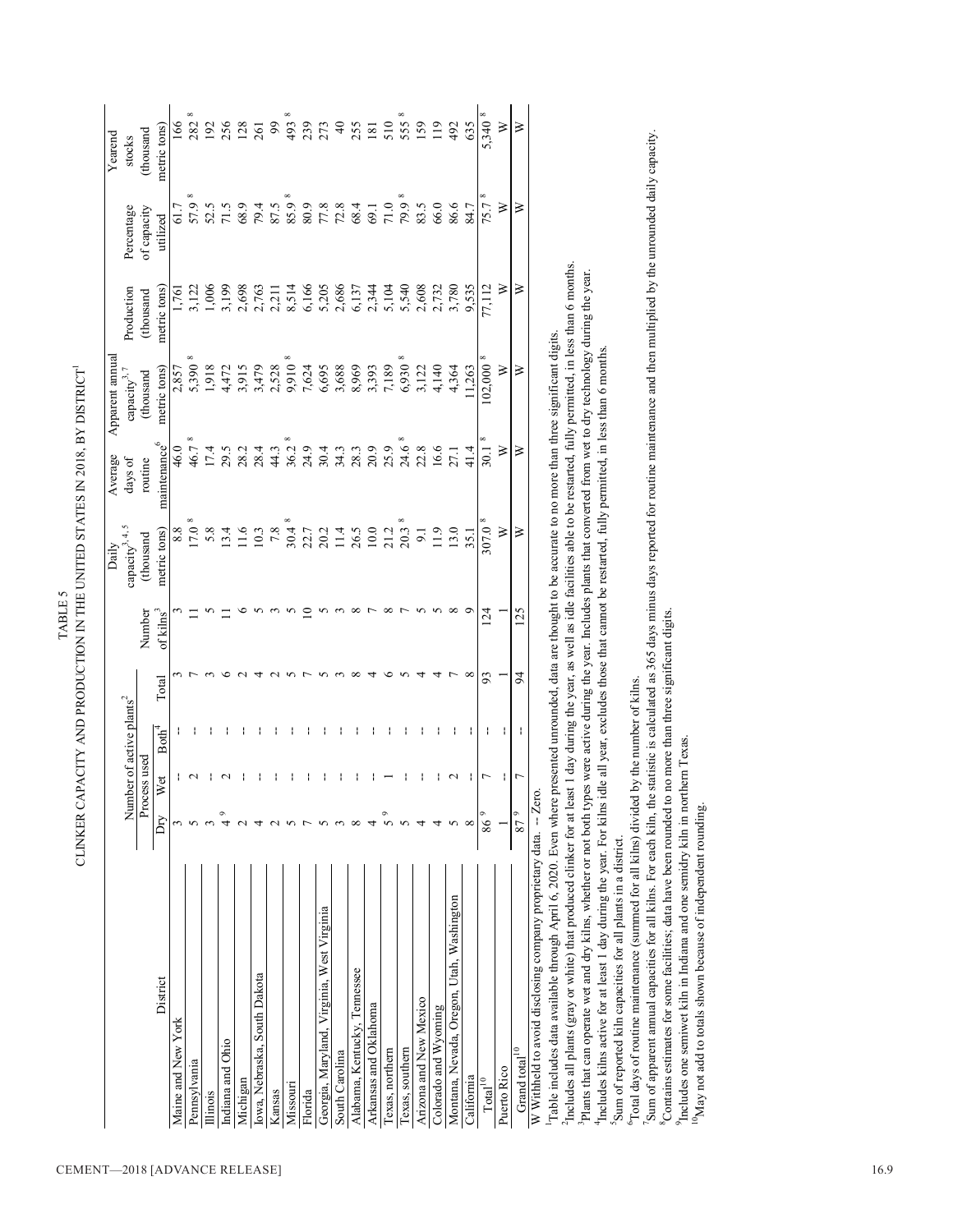### RAW MATERIALS USED TO PRODUCE CLINKER AND CEMENT IN THE UNITED STATES  $^{1,\,2}$

### (Thousand metric tons)

|                                                           | 2017    |                     | 2018    |            |
|-----------------------------------------------------------|---------|---------------------|---------|------------|
| Material                                                  | Clinker | Cement <sup>3</sup> | Clinker | $Cement^3$ |
| Calcareous:                                               |         |                     |         |            |
| Limestone (aragonite, chalk, coral, marble)               | 101,000 | 3,070               | 101,000 | 2,860      |
| Cement rock (includes marl)                               | 9,260   | 35                  | 10,800  | 74         |
| Cement kiln dust <sup>4</sup>                             | 5       | 259                 | 8       | 277        |
| Lime <sup>4</sup>                                         | 228     | 9                   | 29      | 5          |
| Other                                                     | 55      | 14                  | 75      | 9          |
| Aluminous:                                                |         |                     |         |            |
| Clay                                                      | 4,040   |                     | 4,230   |            |
| Shale and schist                                          | 2,660   | 39                  | 2,280   | 61         |
| Other <sup>5</sup>                                        | 690     |                     | 967     |            |
| Ferrous:                                                  |         |                     |         |            |
| Iron ore                                                  | 785     |                     | 973     |            |
| Mill scale                                                | 703     |                     | 766     |            |
| Other <sup>6</sup>                                        | 11      |                     | 27      |            |
| Siliceous:                                                |         |                     |         |            |
| Sand, calcium silicates                                   | 3,220   |                     | 3,370   |            |
| Sandstone, quartzite, soils, nonpozzolanic rocks          | 805     |                     | 529     |            |
| Fly ash                                                   | 2,420   | 163                 | 1,830   | 184        |
| Other ash, including bottom ash                           | 1,690   |                     | 1,730   |            |
| Granulated blast furnace slag <sup>7</sup>                |         | 289                 | 50      | 322        |
| Other blast furnace slag                                  | 6       |                     |         |            |
| Steel slag                                                | 289     |                     | 276     |            |
| Other slag                                                | 302     |                     | 96      |            |
| Natural rock pozzolans <sup>8</sup>                       | 7       | 11                  | 7       | 82         |
| Other pozzolans <sup>9</sup>                              | 64      | $\overline{c}$      | 228     | 3          |
| Other:                                                    |         |                     |         |            |
| Gypsum and anhydrite                                      | (10)    | 4,720               | (10)    | 4,790      |
| $Miscellaneous$ <sup>11</sup>                             | 14      | 30                  | 10      | 353        |
| Total $12$                                                | 128,000 | 8,650               | 129,000 | 9,020      |
| Clinker, imported, raw materials equivalent <sup>13</sup> |         | 734                 |         | 1,630      |
| Grand total $\overline{1^12}$                             | 128,000 | 9,380               | 129,000 | 10,600     |

-- Zero.

<sup>1</sup>Table includes data available through April 6, 2020. Even where presented unrounded, data are thought to be accurate to no more than three significant digits.

<sup>2</sup> Excludes Puerto Rico.

<sup>3</sup>Includes portland, blended, and masonry cements.

<sup>4</sup>Data are thought to be underreported.

<sup>5</sup>Includes alumina, aluminum dross, bauxite, spent catalysts, and other aluminous materials.

<sup>6</sup>Includes iron sludges, pyrite, and other ferrous materials.

<sup>7</sup>Includes ground and unground material.

 ${}^{8}$ Includes pozzolana and burned clays or shales (except where directly reported as clay or shale).

<sup>9</sup>Includes diatomite, silica fume, other microcrystalline silica, and other pozzolans, even if not used as such.

 $\rm^{10}$  Included with "Calcareous: Other."

 $11$ Includes fluorspar and other materials not listed above.

<sup>12</sup>May not add to totals shown because of independent rounding.

<sup>13</sup>Converted as 1.7 times the weight of foreign clinker consumed.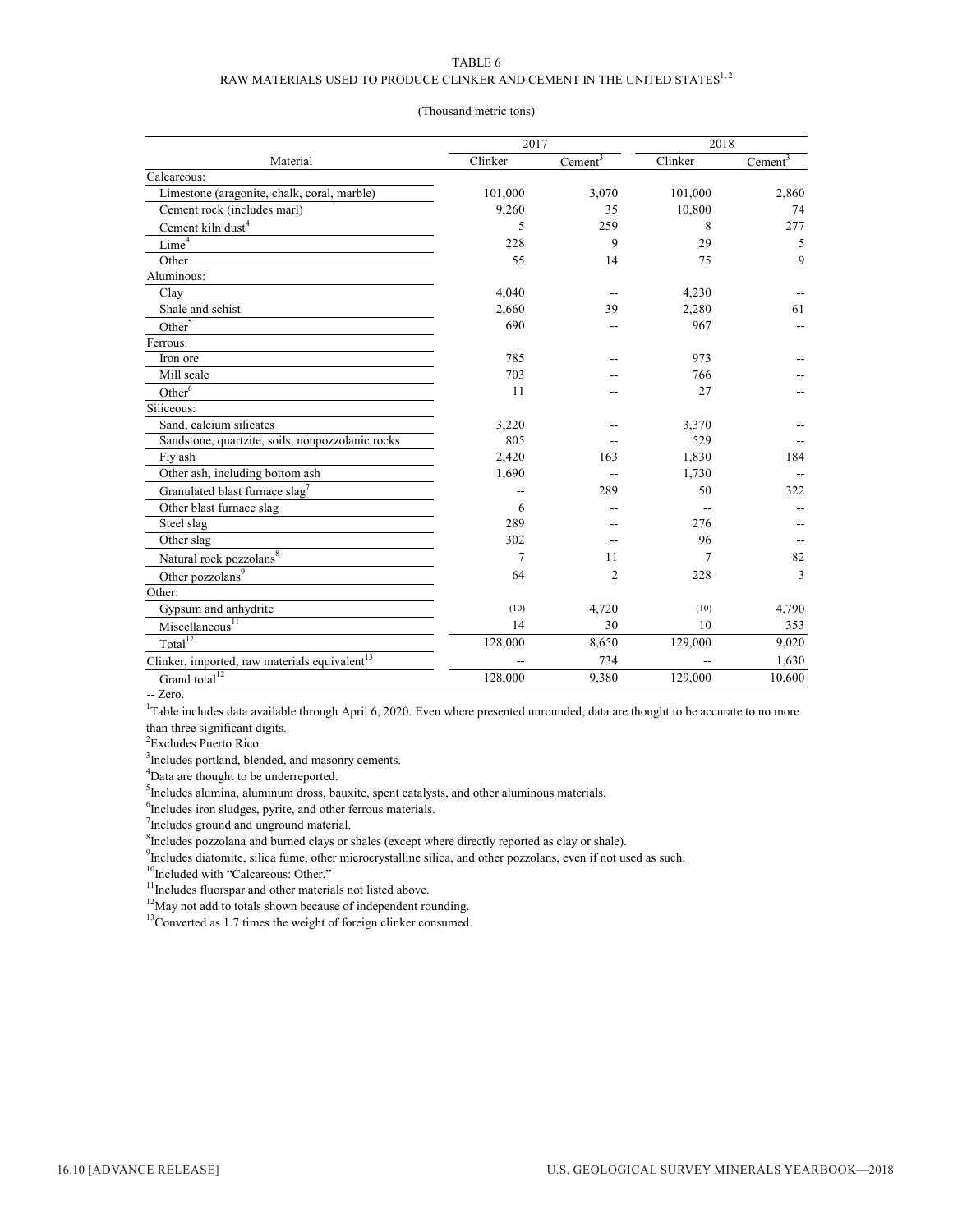|                                                                                                                                                                                                                                |                        | Production  |            |                 |                          | Conventional fuels <sup>3</sup> |               |              | Waste fuels  |          |
|--------------------------------------------------------------------------------------------------------------------------------------------------------------------------------------------------------------------------------|------------------------|-------------|------------|-----------------|--------------------------|---------------------------------|---------------|--------------|--------------|----------|
|                                                                                                                                                                                                                                |                        | uantity     |            | $\text{Coul}^2$ | Petcoke                  | ÖÏ                              | Natural gas   | Tires        | Solid        | Liquid   |
|                                                                                                                                                                                                                                | Number                 | housand     | Percentage | (thousand       | (thousand                | thousano                        | (thousand     | (thousand    | (thousand    | thousand |
| Kiln process                                                                                                                                                                                                                   | of plants <sup>4</sup> | metric tons | of total   | metric tons)    | metric tons)             | liters)                         | cubic meters) | metric tons) | metric tons) | liters)  |
| 2017:                                                                                                                                                                                                                          |                        |             |            |                 |                          |                                 |               |              |              |          |
| Wet                                                                                                                                                                                                                            |                        | 1,420       | 1.9        | 135             | $\overline{\mathbf{30}}$ | 131                             | 56,200        | i            |              | 184,000  |
| $Dry^8$                                                                                                                                                                                                                        |                        | 75,259      | 98.1       | 5,200           | 2,000                    | 34,900                          | ,390,000      | 359          | 1,140        | 706,000  |
| $\mathrm{Both}^9$                                                                                                                                                                                                              |                        | $\geq$      | ≥          | $\geq$          | ≥                        | ≥                               | ⋝             | ≥            | ⋨            | ≥        |
| $Total^{10, 11}$                                                                                                                                                                                                               |                        | 76,678      | 100.0      | 5,330           | 2,030                    | 35,000                          | 1,440,000     | 359          | 1,150        | 891,000  |
| 2018:                                                                                                                                                                                                                          |                        |             |            |                 |                          |                                 |               |              |              |          |
| Wet                                                                                                                                                                                                                            |                        | 1,413       | 1.8        | 140             | 25                       |                                 | 53,800        | I            |              | 180,000  |
| $\overline{\mathsf{Dry}}^*$                                                                                                                                                                                                    |                        | 75,699      | 98.2       | 4,980           | 1,890                    | 1,700<br>30,300                 | 1,640,000     | 340          | 1,070        | 714,000  |
| Both <sup>9</sup>                                                                                                                                                                                                              |                        | I           | ľ          | I               | I                        | ľ                               | I             | I            | I            |          |
| $\cdot$ otal $^{10}$                                                                                                                                                                                                           |                        | 77,112      | 100.0      | 5,120           | 1,920                    | 32,000                          | 1,690,000     | 340          | 1,080        | 894,000  |
| WWW.COMPANY.com and the company of the company of the contract of the contract of the contract of the contract of the contract of the contract of the contract of the contract of the contract of the contract of the contract |                        |             | 7          |                 |                          |                                 |               |              |              |          |

CLINKER PRODUCED AND FUEL CONSUMED BY THE U.S. CEMENT INDUSTRY, BY KILN PROCESS $^{1,2}$ CLINKER PRODUCED AND FUEL CONSUMED BY THE U.S. CEMENT INDUSTRY, BY KILN PROCESS $^{1,2}$ TABLE 7 TABLE 7

W Withheld to avoid disclosing company proprietary data. -- Zero. W Withheld to avoid disclosing company proprietary data. -- Zero.

Table includes data available through April 6, 2020. Even where presented unrounded, data are thought to be accurate to no more than three significant digits.<br>Excludes Puerto Rico. 1Table includes data available through April 6, 2020. Even where presented unrounded, data are thought to be accurate to no more than three significant digits.

Excludes Puerto Rico.

All fuel data have been rounded to no more than three significant digits. <sup>3</sup>All fuel data have been rounded to no more than three significant digits.

Excludes idle plants that, although retained as active in terms of clinker capacity, had no production during 2017-18.  $^4$ Excludes idle plants that, although retained as active in terms of clinker capacity, had no production during 2017–18.

All reported to be bituminous. 5All reported to be bituminous.

'Distillate and residual fuel oils. Excludes used oils that were reported under liquid wastes. 6Distillate and residual fuel oils. Excludes used oils that were reported under liquid wastes.

Includes landfill gas and propane. 7Includes landfill gas and propane.

Includes one semiwet plant and one semidry plant. <sup>8</sup>Includes one semiwet plant and one semidry plant.

Plants that can operate wet and dry kilns, whether or not both types were active during the year. Includes plants that converted from wet to dry technology during the year. 9Plants that can operate wet and dry kilns, whether or not both types were active during the year. Includes plants that converted from wet to dry technology during the year.  $^{10}$ May not add to totals shown because of independent rounding.  $^{10}$ May not add to totals shown because of independent rounding.

<sup>11</sup>Data for the category "Both" have been included in those for "Dry" plants to avoid disclosing company proprietary data. 11Data for the category "Both" have been included in those for "Dry" plants to avoid disclosing company proprietary data.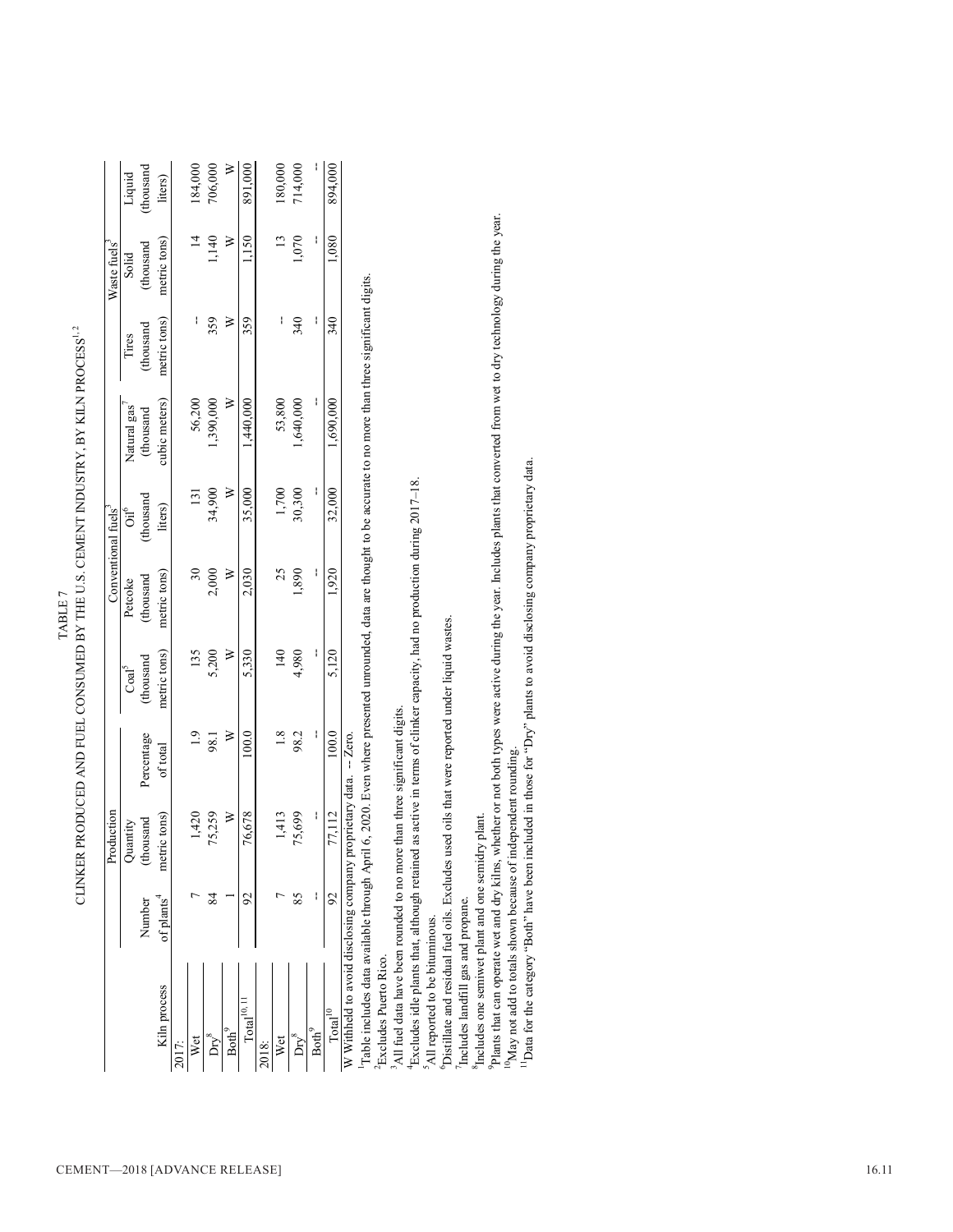| 135<br>139<br>100<br>$\geq$<br>289<br>139<br>154<br>$^{66}$<br>153<br>XX<br>X<br>cement produced)<br>(kilowatthours<br>per ton of<br>83,709<br>83,628<br>≥<br>85,240<br>1,008<br>989<br>1,612<br>108<br>1,568<br>85,277<br>102<br>metric tons)<br>$\boldsymbol{p}$ roduced $\boldsymbol{\delta}$<br>(thousand<br>$98$<br>98<br>100<br>$\sim$<br>$\gtrsim$<br>$100\,$<br>$\mathbf 2$<br>÷<br>ł<br>H<br>Percentage<br>of total<br>$11,700$ <sup>r</sup><br>11,600<br>11,500<br>$99$<br>240<br>11,800<br>$^{99}$<br>248<br>≥<br>XX<br>XX<br>kilowatthours)<br>Quantity<br>(million<br>84 r<br>92 <sup>r</sup><br>$\overline{ }$<br>$\frac{3}{2}$<br>85<br>$\overline{ }$<br>$\mathcal{S}$<br>H<br>$\omega$<br>$\sim$<br>of plants<br>Number<br>11,500 <sup>r</sup><br>11,300<br>$\geq$<br>240<br>11,400<br>248<br>$\mathfrak{g}$<br>11,600<br>$^{99}$<br>XX<br>XX<br>kilowatthours)<br>Quantity<br>(million<br>$-Zero$<br>Purchased<br>85<br>84<br>$\overline{ }$<br>÷<br>Γ<br>$92$<br>$\frac{3}{2}$<br>$\mathcal{S}$<br>$\omega$<br>$\overline{ }$<br>of plants<br>Number<br>$\overline{10}$<br>210<br>$\overline{1}$<br>$\overline{1}$<br>÷<br>ł<br>J.<br>ł.<br>÷<br>ł<br>÷<br>kilowatthours)<br>$\overline{\mathcal{L}}$<br>$\overline{\mathcal{L}}$<br>$\sim$<br>Quantity<br>million<br>Generated<br>$\mathfrak{c}$<br>3<br>$\sim$<br>÷<br>$\epsilon$<br>÷<br>of plants<br>Number |  | Plants that did not produce clinker but ground clinker from outside sources. Excludes plants that only made masonry cement or just reground one type of portland cement into another, or which reported a<br>Plants that can operate wet and dry kilns, whether or not both types were active during the year. Includes plants that converted from wet to dry technology during the year.<br>Table includes data available through April 6, 2020. Even where presented unrounded, data are thought to be accurate to no more than three significant digits.<br>substantial component of grinding of excess granulated blast furnace slag. Excludes two plants that were reported under "Dry" as noted in footnote 5.<br>Plants at which production of portland cement was by regrinding of one type into another or which reported production only of masonry cement.<br>"Data for the category "Both" have been included in those for "Dry" plants to avoid disclosing company proprietary data.<br>'Revised. W Withheld to avoid disclosing company proprietary data. XX Not applicable.<br><sup>4</sup> May not add to totals shown because of independent rounding.<br><sup>5</sup> Includes one semidry plant and one semiwet plant.<br><sup>3</sup> Portland and masonry cement.<br>Total or average <sup>4</sup><br>Total or average <sup>'</sup><br>$^2\mbox{Excludes}$ Puerto Rico.<br>Integrated plants:<br>Integrated plants:<br>Grinding plants <sup>8</sup><br>Grinding plants <sup>8</sup> | Plant process |  | Electricity consumed <sup>2</sup> |                    |        | Average     |
|------------------------------------------------------------------------------------------------------------------------------------------------------------------------------------------------------------------------------------------------------------------------------------------------------------------------------------------------------------------------------------------------------------------------------------------------------------------------------------------------------------------------------------------------------------------------------------------------------------------------------------------------------------------------------------------------------------------------------------------------------------------------------------------------------------------------------------------------------------------------------------------------------------------------------------------------------------------------------------------------------------------------------------------------------------------------------------------------------------------------------------------------------------------------------------------------------------------------------------------------------------------------------------------------------------------------------------------------------------------------------------|--|----------------------------------------------------------------------------------------------------------------------------------------------------------------------------------------------------------------------------------------------------------------------------------------------------------------------------------------------------------------------------------------------------------------------------------------------------------------------------------------------------------------------------------------------------------------------------------------------------------------------------------------------------------------------------------------------------------------------------------------------------------------------------------------------------------------------------------------------------------------------------------------------------------------------------------------------------------------------------------------------------------------------------------------------------------------------------------------------------------------------------------------------------------------------------------------------------------------------------------------------------------------------------------------------------------------------------------------------------------------------------------------------------------------------------------------------------------------------------------------------------------|---------------|--|-----------------------------------|--------------------|--------|-------------|
|                                                                                                                                                                                                                                                                                                                                                                                                                                                                                                                                                                                                                                                                                                                                                                                                                                                                                                                                                                                                                                                                                                                                                                                                                                                                                                                                                                                    |  |                                                                                                                                                                                                                                                                                                                                                                                                                                                                                                                                                                                                                                                                                                                                                                                                                                                                                                                                                                                                                                                                                                                                                                                                                                                                                                                                                                                                                                                                                                          |               |  |                                   | Total <sup>4</sup> | Cement | consumption |
|                                                                                                                                                                                                                                                                                                                                                                                                                                                                                                                                                                                                                                                                                                                                                                                                                                                                                                                                                                                                                                                                                                                                                                                                                                                                                                                                                                                    |  |                                                                                                                                                                                                                                                                                                                                                                                                                                                                                                                                                                                                                                                                                                                                                                                                                                                                                                                                                                                                                                                                                                                                                                                                                                                                                                                                                                                                                                                                                                          |               |  |                                   |                    |        |             |
|                                                                                                                                                                                                                                                                                                                                                                                                                                                                                                                                                                                                                                                                                                                                                                                                                                                                                                                                                                                                                                                                                                                                                                                                                                                                                                                                                                                    |  |                                                                                                                                                                                                                                                                                                                                                                                                                                                                                                                                                                                                                                                                                                                                                                                                                                                                                                                                                                                                                                                                                                                                                                                                                                                                                                                                                                                                                                                                                                          |               |  |                                   |                    |        |             |
|                                                                                                                                                                                                                                                                                                                                                                                                                                                                                                                                                                                                                                                                                                                                                                                                                                                                                                                                                                                                                                                                                                                                                                                                                                                                                                                                                                                    |  |                                                                                                                                                                                                                                                                                                                                                                                                                                                                                                                                                                                                                                                                                                                                                                                                                                                                                                                                                                                                                                                                                                                                                                                                                                                                                                                                                                                                                                                                                                          |               |  |                                   |                    |        |             |
|                                                                                                                                                                                                                                                                                                                                                                                                                                                                                                                                                                                                                                                                                                                                                                                                                                                                                                                                                                                                                                                                                                                                                                                                                                                                                                                                                                                    |  |                                                                                                                                                                                                                                                                                                                                                                                                                                                                                                                                                                                                                                                                                                                                                                                                                                                                                                                                                                                                                                                                                                                                                                                                                                                                                                                                                                                                                                                                                                          |               |  |                                   |                    |        |             |
|                                                                                                                                                                                                                                                                                                                                                                                                                                                                                                                                                                                                                                                                                                                                                                                                                                                                                                                                                                                                                                                                                                                                                                                                                                                                                                                                                                                    |  |                                                                                                                                                                                                                                                                                                                                                                                                                                                                                                                                                                                                                                                                                                                                                                                                                                                                                                                                                                                                                                                                                                                                                                                                                                                                                                                                                                                                                                                                                                          |               |  |                                   |                    |        |             |
|                                                                                                                                                                                                                                                                                                                                                                                                                                                                                                                                                                                                                                                                                                                                                                                                                                                                                                                                                                                                                                                                                                                                                                                                                                                                                                                                                                                    |  |                                                                                                                                                                                                                                                                                                                                                                                                                                                                                                                                                                                                                                                                                                                                                                                                                                                                                                                                                                                                                                                                                                                                                                                                                                                                                                                                                                                                                                                                                                          |               |  |                                   |                    |        |             |
|                                                                                                                                                                                                                                                                                                                                                                                                                                                                                                                                                                                                                                                                                                                                                                                                                                                                                                                                                                                                                                                                                                                                                                                                                                                                                                                                                                                    |  |                                                                                                                                                                                                                                                                                                                                                                                                                                                                                                                                                                                                                                                                                                                                                                                                                                                                                                                                                                                                                                                                                                                                                                                                                                                                                                                                                                                                                                                                                                          |               |  |                                   |                    |        |             |
|                                                                                                                                                                                                                                                                                                                                                                                                                                                                                                                                                                                                                                                                                                                                                                                                                                                                                                                                                                                                                                                                                                                                                                                                                                                                                                                                                                                    |  |                                                                                                                                                                                                                                                                                                                                                                                                                                                                                                                                                                                                                                                                                                                                                                                                                                                                                                                                                                                                                                                                                                                                                                                                                                                                                                                                                                                                                                                                                                          |               |  |                                   |                    |        |             |
|                                                                                                                                                                                                                                                                                                                                                                                                                                                                                                                                                                                                                                                                                                                                                                                                                                                                                                                                                                                                                                                                                                                                                                                                                                                                                                                                                                                    |  |                                                                                                                                                                                                                                                                                                                                                                                                                                                                                                                                                                                                                                                                                                                                                                                                                                                                                                                                                                                                                                                                                                                                                                                                                                                                                                                                                                                                                                                                                                          |               |  |                                   |                    |        |             |
|                                                                                                                                                                                                                                                                                                                                                                                                                                                                                                                                                                                                                                                                                                                                                                                                                                                                                                                                                                                                                                                                                                                                                                                                                                                                                                                                                                                    |  |                                                                                                                                                                                                                                                                                                                                                                                                                                                                                                                                                                                                                                                                                                                                                                                                                                                                                                                                                                                                                                                                                                                                                                                                                                                                                                                                                                                                                                                                                                          |               |  |                                   |                    |        |             |
|                                                                                                                                                                                                                                                                                                                                                                                                                                                                                                                                                                                                                                                                                                                                                                                                                                                                                                                                                                                                                                                                                                                                                                                                                                                                                                                                                                                    |  |                                                                                                                                                                                                                                                                                                                                                                                                                                                                                                                                                                                                                                                                                                                                                                                                                                                                                                                                                                                                                                                                                                                                                                                                                                                                                                                                                                                                                                                                                                          |               |  |                                   |                    |        |             |
|                                                                                                                                                                                                                                                                                                                                                                                                                                                                                                                                                                                                                                                                                                                                                                                                                                                                                                                                                                                                                                                                                                                                                                                                                                                                                                                                                                                    |  |                                                                                                                                                                                                                                                                                                                                                                                                                                                                                                                                                                                                                                                                                                                                                                                                                                                                                                                                                                                                                                                                                                                                                                                                                                                                                                                                                                                                                                                                                                          |               |  |                                   |                    |        |             |
|                                                                                                                                                                                                                                                                                                                                                                                                                                                                                                                                                                                                                                                                                                                                                                                                                                                                                                                                                                                                                                                                                                                                                                                                                                                                                                                                                                                    |  |                                                                                                                                                                                                                                                                                                                                                                                                                                                                                                                                                                                                                                                                                                                                                                                                                                                                                                                                                                                                                                                                                                                                                                                                                                                                                                                                                                                                                                                                                                          |               |  |                                   |                    |        |             |
|                                                                                                                                                                                                                                                                                                                                                                                                                                                                                                                                                                                                                                                                                                                                                                                                                                                                                                                                                                                                                                                                                                                                                                                                                                                                                                                                                                                    |  |                                                                                                                                                                                                                                                                                                                                                                                                                                                                                                                                                                                                                                                                                                                                                                                                                                                                                                                                                                                                                                                                                                                                                                                                                                                                                                                                                                                                                                                                                                          |               |  |                                   |                    |        |             |
|                                                                                                                                                                                                                                                                                                                                                                                                                                                                                                                                                                                                                                                                                                                                                                                                                                                                                                                                                                                                                                                                                                                                                                                                                                                                                                                                                                                    |  |                                                                                                                                                                                                                                                                                                                                                                                                                                                                                                                                                                                                                                                                                                                                                                                                                                                                                                                                                                                                                                                                                                                                                                                                                                                                                                                                                                                                                                                                                                          |               |  |                                   |                    |        |             |
|                                                                                                                                                                                                                                                                                                                                                                                                                                                                                                                                                                                                                                                                                                                                                                                                                                                                                                                                                                                                                                                                                                                                                                                                                                                                                                                                                                                    |  |                                                                                                                                                                                                                                                                                                                                                                                                                                                                                                                                                                                                                                                                                                                                                                                                                                                                                                                                                                                                                                                                                                                                                                                                                                                                                                                                                                                                                                                                                                          |               |  |                                   |                    |        |             |
|                                                                                                                                                                                                                                                                                                                                                                                                                                                                                                                                                                                                                                                                                                                                                                                                                                                                                                                                                                                                                                                                                                                                                                                                                                                                                                                                                                                    |  |                                                                                                                                                                                                                                                                                                                                                                                                                                                                                                                                                                                                                                                                                                                                                                                                                                                                                                                                                                                                                                                                                                                                                                                                                                                                                                                                                                                                                                                                                                          |               |  |                                   |                    |        |             |
|                                                                                                                                                                                                                                                                                                                                                                                                                                                                                                                                                                                                                                                                                                                                                                                                                                                                                                                                                                                                                                                                                                                                                                                                                                                                                                                                                                                    |  |                                                                                                                                                                                                                                                                                                                                                                                                                                                                                                                                                                                                                                                                                                                                                                                                                                                                                                                                                                                                                                                                                                                                                                                                                                                                                                                                                                                                                                                                                                          |               |  |                                   |                    |        |             |
|                                                                                                                                                                                                                                                                                                                                                                                                                                                                                                                                                                                                                                                                                                                                                                                                                                                                                                                                                                                                                                                                                                                                                                                                                                                                                                                                                                                    |  |                                                                                                                                                                                                                                                                                                                                                                                                                                                                                                                                                                                                                                                                                                                                                                                                                                                                                                                                                                                                                                                                                                                                                                                                                                                                                                                                                                                                                                                                                                          |               |  |                                   |                    |        |             |
|                                                                                                                                                                                                                                                                                                                                                                                                                                                                                                                                                                                                                                                                                                                                                                                                                                                                                                                                                                                                                                                                                                                                                                                                                                                                                                                                                                                    |  |                                                                                                                                                                                                                                                                                                                                                                                                                                                                                                                                                                                                                                                                                                                                                                                                                                                                                                                                                                                                                                                                                                                                                                                                                                                                                                                                                                                                                                                                                                          |               |  |                                   |                    |        |             |
|                                                                                                                                                                                                                                                                                                                                                                                                                                                                                                                                                                                                                                                                                                                                                                                                                                                                                                                                                                                                                                                                                                                                                                                                                                                                                                                                                                                    |  |                                                                                                                                                                                                                                                                                                                                                                                                                                                                                                                                                                                                                                                                                                                                                                                                                                                                                                                                                                                                                                                                                                                                                                                                                                                                                                                                                                                                                                                                                                          |               |  |                                   |                    |        |             |
|                                                                                                                                                                                                                                                                                                                                                                                                                                                                                                                                                                                                                                                                                                                                                                                                                                                                                                                                                                                                                                                                                                                                                                                                                                                                                                                                                                                    |  |                                                                                                                                                                                                                                                                                                                                                                                                                                                                                                                                                                                                                                                                                                                                                                                                                                                                                                                                                                                                                                                                                                                                                                                                                                                                                                                                                                                                                                                                                                          |               |  |                                   |                    |        |             |
|                                                                                                                                                                                                                                                                                                                                                                                                                                                                                                                                                                                                                                                                                                                                                                                                                                                                                                                                                                                                                                                                                                                                                                                                                                                                                                                                                                                    |  |                                                                                                                                                                                                                                                                                                                                                                                                                                                                                                                                                                                                                                                                                                                                                                                                                                                                                                                                                                                                                                                                                                                                                                                                                                                                                                                                                                                                                                                                                                          |               |  |                                   |                    |        |             |
|                                                                                                                                                                                                                                                                                                                                                                                                                                                                                                                                                                                                                                                                                                                                                                                                                                                                                                                                                                                                                                                                                                                                                                                                                                                                                                                                                                                    |  |                                                                                                                                                                                                                                                                                                                                                                                                                                                                                                                                                                                                                                                                                                                                                                                                                                                                                                                                                                                                                                                                                                                                                                                                                                                                                                                                                                                                                                                                                                          |               |  |                                   |                    |        |             |
|                                                                                                                                                                                                                                                                                                                                                                                                                                                                                                                                                                                                                                                                                                                                                                                                                                                                                                                                                                                                                                                                                                                                                                                                                                                                                                                                                                                    |  |                                                                                                                                                                                                                                                                                                                                                                                                                                                                                                                                                                                                                                                                                                                                                                                                                                                                                                                                                                                                                                                                                                                                                                                                                                                                                                                                                                                                                                                                                                          |               |  |                                   |                    |        |             |
|                                                                                                                                                                                                                                                                                                                                                                                                                                                                                                                                                                                                                                                                                                                                                                                                                                                                                                                                                                                                                                                                                                                                                                                                                                                                                                                                                                                    |  |                                                                                                                                                                                                                                                                                                                                                                                                                                                                                                                                                                                                                                                                                                                                                                                                                                                                                                                                                                                                                                                                                                                                                                                                                                                                                                                                                                                                                                                                                                          |               |  |                                   |                    |        |             |
|                                                                                                                                                                                                                                                                                                                                                                                                                                                                                                                                                                                                                                                                                                                                                                                                                                                                                                                                                                                                                                                                                                                                                                                                                                                                                                                                                                                    |  |                                                                                                                                                                                                                                                                                                                                                                                                                                                                                                                                                                                                                                                                                                                                                                                                                                                                                                                                                                                                                                                                                                                                                                                                                                                                                                                                                                                                                                                                                                          |               |  |                                   |                    |        |             |
|                                                                                                                                                                                                                                                                                                                                                                                                                                                                                                                                                                                                                                                                                                                                                                                                                                                                                                                                                                                                                                                                                                                                                                                                                                                                                                                                                                                    |  |                                                                                                                                                                                                                                                                                                                                                                                                                                                                                                                                                                                                                                                                                                                                                                                                                                                                                                                                                                                                                                                                                                                                                                                                                                                                                                                                                                                                                                                                                                          |               |  |                                   |                    |        |             |
|                                                                                                                                                                                                                                                                                                                                                                                                                                                                                                                                                                                                                                                                                                                                                                                                                                                                                                                                                                                                                                                                                                                                                                                                                                                                                                                                                                                    |  |                                                                                                                                                                                                                                                                                                                                                                                                                                                                                                                                                                                                                                                                                                                                                                                                                                                                                                                                                                                                                                                                                                                                                                                                                                                                                                                                                                                                                                                                                                          |               |  |                                   |                    |        |             |
|                                                                                                                                                                                                                                                                                                                                                                                                                                                                                                                                                                                                                                                                                                                                                                                                                                                                                                                                                                                                                                                                                                                                                                                                                                                                                                                                                                                    |  |                                                                                                                                                                                                                                                                                                                                                                                                                                                                                                                                                                                                                                                                                                                                                                                                                                                                                                                                                                                                                                                                                                                                                                                                                                                                                                                                                                                                                                                                                                          |               |  |                                   |                    |        |             |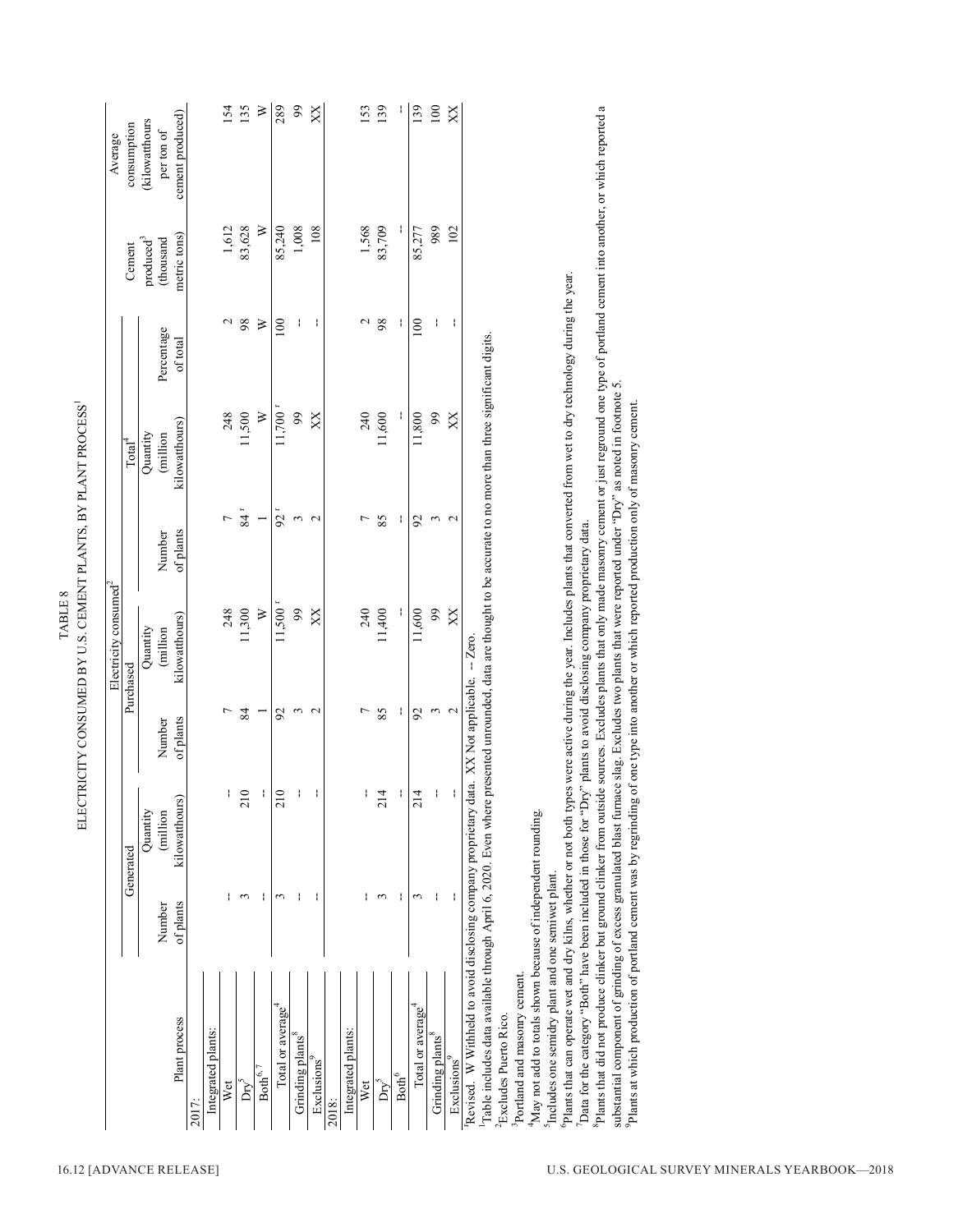### CEMENT SHIPMENTS TO FINAL CUSTOMER, BY DESTINATION AND ORIGIN $^{\mathrm{l},\mathrm{2}}$

### (Thousand metric tons)

|                                             | Portland cement |       | Masonry cement |                          |
|---------------------------------------------|-----------------|-------|----------------|--------------------------|
| Destination and origin                      | 2017            | 2018  | 2017           | 2018                     |
| Destination:                                |                 |       |                |                          |
| Alabama                                     | 1,161           | 1,239 | 79             | 75                       |
| Alaska <sup>3</sup>                         | 132             | 138   | $\sim$         | $\overline{\phantom{a}}$ |
| Arizona                                     | 2,211           | 2,767 | 33             | 38                       |
| Arkansas                                    | 836             | 814   | 50             | 41                       |
| California, northern                        | 3,741           | 3,923 | 41             | 33                       |
| California, southern                        | 6,487           | 6,723 | 179            | 158                      |
| Colorado                                    | 2,441           | 2,347 | 5              | 5                        |
| $Connecticut$ <sup>3</sup>                  | 570             | 551   | 13             | 13                       |
| Delaware <sup>3</sup>                       | 181             | 172   | 5              | $\mathfrak s$            |
| District of Columbia <sup>3</sup>           | 235             | 220   | (4)            | (4)                      |
| Florida                                     | 6,498           | 7,099 | 481            | 586                      |
| Georgia                                     | 3,053           | 3,133 | 148            | 143                      |
|                                             | 322             | 294   | 1              | $\mathbf{1}$             |
| Hawaii <sup>3</sup>                         |                 |       |                |                          |
| Idaho <sup>3</sup>                          | 537             | 601   | --             | --                       |
| Illinois, excluding Chicago                 | 1,319           | 1,271 | $\overline{7}$ | 5                        |
| Illinois, metropolitan Chicago <sup>3</sup> | 1,595           | 1,595 | 16             | 15                       |
| Indiana                                     | 1,916           | 1,928 | 40             | 43                       |
| Iowa                                        | 1,984           | 1,980 | (4)            | (4)                      |
| Kansas                                      | 1,288           | 1,248 | $\overline{4}$ | $\mathfrak{Z}$           |
| Kentucky                                    | 1,108           | 1,034 | 51             | 48                       |
| Louisiana <sup>3</sup>                      | 1,744           | 1,699 | 47             | 44                       |
| Maine                                       | 215             | 207   | $\mathbf{1}$   | (4)                      |
| Maryland                                    | 1,194           | 1,155 | 31             | 26                       |
| Massachusetts <sup>3</sup>                  | 1,030           | 1,004 | 9              | 9                        |
| Michigan                                    | 2,106           | 2,076 | 55             | 46                       |
| Minnesota <sup>3</sup>                      | 1,627           | 1,557 | $\mathbf{1}$   | 1                        |
| Mississippi <sup>3</sup>                    | 678             | 641   | 36             | 33                       |
| Missouri                                    | 1,821           | 1,766 | 10             | 10                       |
| Montana                                     | 333             | 329   | (4)            | (4)                      |
| Nebraska                                    | 1,317           | 1,277 | (4)            | (4)                      |
| Nevada                                      | 1,319           | 1,347 | 4              | $\mathfrak{Z}$           |
| New Hampshire <sup>3</sup>                  | 198             | 194   | 6              | 6                        |
| New Jersey <sup>3</sup>                     | 1,409           | 1,308 | 38             | 36                       |
| New Mexico                                  | 535             | 626   | 3              | $\sqrt{2}$               |
| New York, eastern                           | 498             | 454   | 6              | $\tau$                   |
|                                             |                 |       |                | 9                        |
| New York, western <sup>3</sup>              | 672             | 705   | 10             |                          |
| New York, metropolitan <sup>3</sup>         | 1,802           | 1,813 | 47             | 42                       |
| North Carolina <sup>3</sup>                 | 2,556           | 2,529 | 166            | 153                      |
| North Dakota <sup>3</sup>                   | 561             | 578   | $\overline{1}$ | $\mathbf{1}$             |
| Ohio                                        | 3,215           | 3,246 | 69             | 67                       |
| Oklahoma                                    | 1,707           | 1,785 | 27             | 33                       |
| Oregon                                      | 950             | 1,048 | (4)            | (4)                      |
| Pennsylvania, eastern                       | 1,675           | 1,582 | 39             | 32                       |
| Pennsylvania, western                       | 1,037           | 1,018 | 23             | 22                       |
| Rhode Island <sup>3</sup>                   | 116             | 120   | (4)            | (4)                      |
| South Carolina                              | 1,662           | 1,643 | 71             | 70                       |
| South Dakota                                | 500             | 467   | $\overline{a}$ |                          |
| Tennessee                                   | 1,610           | 1,768 | 144            | 137                      |
| Texas, northern                             | 7,232           | 7,365 | 124            | 135                      |
| Texas, southern                             | 7,595           | 7,906 | 207            | 200                      |
| Utah                                        | 1,471           | 1,480 | $\overline{a}$ |                          |
| Vermont <sup>3</sup>                        | 104             | 113   | $\overline{a}$ | (4)                      |
| Virginia                                    | 1,908           | 1,860 | 66             | 56                       |
| Washington                                  | 1,735           | 1,967 | (4)            | (4)                      |
| West Virginia                               | 433             | 432   | $\,$ $\,$      | $\tau$                   |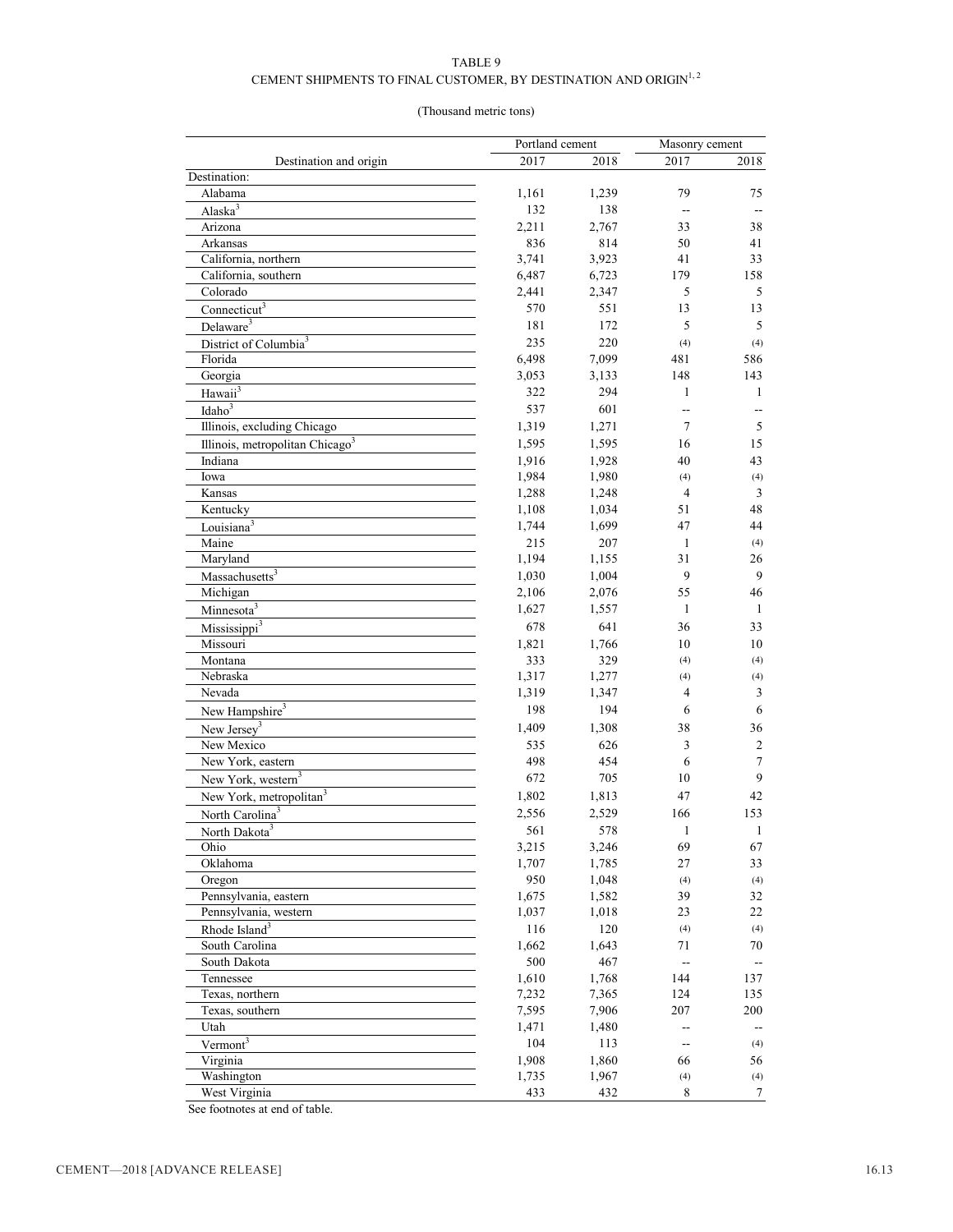### TABLE 9—Continued CEMENT SHIPMENTS TO FINAL CUSTOMER, BY DESTINATION AND ORIGIN $^{1,\,2}$

|        |        | Masonry cement  |       |
|--------|--------|-----------------|-------|
| 2017   | 2018   | 2017            | 2018  |
|        |        |                 |       |
| 1,852  | 1,884  | 10              | 9     |
| 282    | 262    | --              |       |
| 94,316 | 96,289 | 2.411           | 2,411 |
| 512    | 629    | --              |       |
| 632    | 562    | (4)             | (4)   |
| 95,460 | 97,480 | 2,411           | 2,411 |
|        |        |                 |       |
| 83,645 | 84,344 | 2.392           | 2,397 |
| 453    | 642    | --              |       |
| 11,362 | 12,494 | 20              | 15    |
| 95,460 | 97,480 | 2,411           | 2,411 |
|        |        | Portland cement |       |

### (Thousand metric tons)

-- Zero.

<sup>1</sup>Table includes data available through April 6, 2020. Even where presented unrounded, data are thought to be accurate to no more than three significant digits. Includes cement produced from imported clinker and imported cement shipped by domestic producers and importers.

2 Data are developed from consolidated monthly surveys of shipments by companies and may differ from data in tables 1, 10–12, and 14–15, which are from annual surveys of individual plants and importers.

<sup>3</sup>Has no cement plants.

 ${}^{4}$ Less than  $\frac{1}{2}$  unit.

<sup>5</sup>May not add to totals shown because of independent rounding.

<sup>6</sup>Includes shipments to U.S. possessions and territories.

 $7$ Imported cement sold to final customers in the United States as reported by domestic producers and other importers. Data do not match the imports in tables 17–20.

### TABLE 10 SHIPMENTS OF PORTLAND CEMENT IN THE UNITED STATES, BY TYPE OF CARRIER<sup>1,2</sup>

### (Thousand metric tons)

|                    | Plant to terminal |                                         | Plant to customer |                      | Terminal to customer |                          | Total to               |
|--------------------|-------------------|-----------------------------------------|-------------------|----------------------|----------------------|--------------------------|------------------------|
| Type of carrier    | In bulk           | In bags <sup><math>\degree</math></sup> | In bulk           | In bags <sup>2</sup> | In bulk              | In bags <sup>3</sup>     | customers <sup>®</sup> |
| 2017:              |                   |                                         |                   |                      |                      |                          |                        |
| Railroad           | 12.400            | 3                                       | 683               | $- -$                | 357                  | 6                        | $1,050$ <sup>r</sup>   |
| Truck              | 4,460             | 54                                      | 48,600            | 955                  | 43,400               | 306                      | 93,300                 |
| Barge and boat     | 9,700             | $\hspace{0.05cm}$ – $\hspace{0.05cm}$   | 109               | $- -$                | 11                   | $\overline{\phantom{a}}$ | 120                    |
| Total              | 26,600            | 56                                      | 49,400            | 955                  | 43,800               | 312                      | 94,500 5               |
| 2018:              |                   |                                         |                   |                      |                      |                          |                        |
| Railroad           | 10,500            | 12                                      | 823               | $- -$                | 433                  |                          | 1,260                  |
| Truck              | 7,080             | 93                                      | 48,600            | 1.000                | 44,500               | 292                      | 94,400                 |
| Barge and boat     | 4,350             | $- -$                                   | 452               | $- -$                | O                    | --                       | 458                    |
| Total <sup>4</sup> | 22,000            | 104                                     | 49,900            | 1.000                | 44,900               | 293                      | 96,100 <sup>5</sup>    |

<sup>r</sup>Revised. -- Zero.

<sup>1</sup>Table includes data available through April 6, 2020. Even where presented unrounded, data are thought to be accurate to no more than three significant digits.

 $2$ Includes imported cement and cement made from imported clinker. Excludes Puerto Rico.

<sup>3</sup> Includes packages, bags, and supersacks.

<sup>4</sup>May not add to totals shown because of independent rounding.

5 Shipments are based on an annual survey of plants and importers; may differ from totals in table 9, which are based on consolidated monthly data.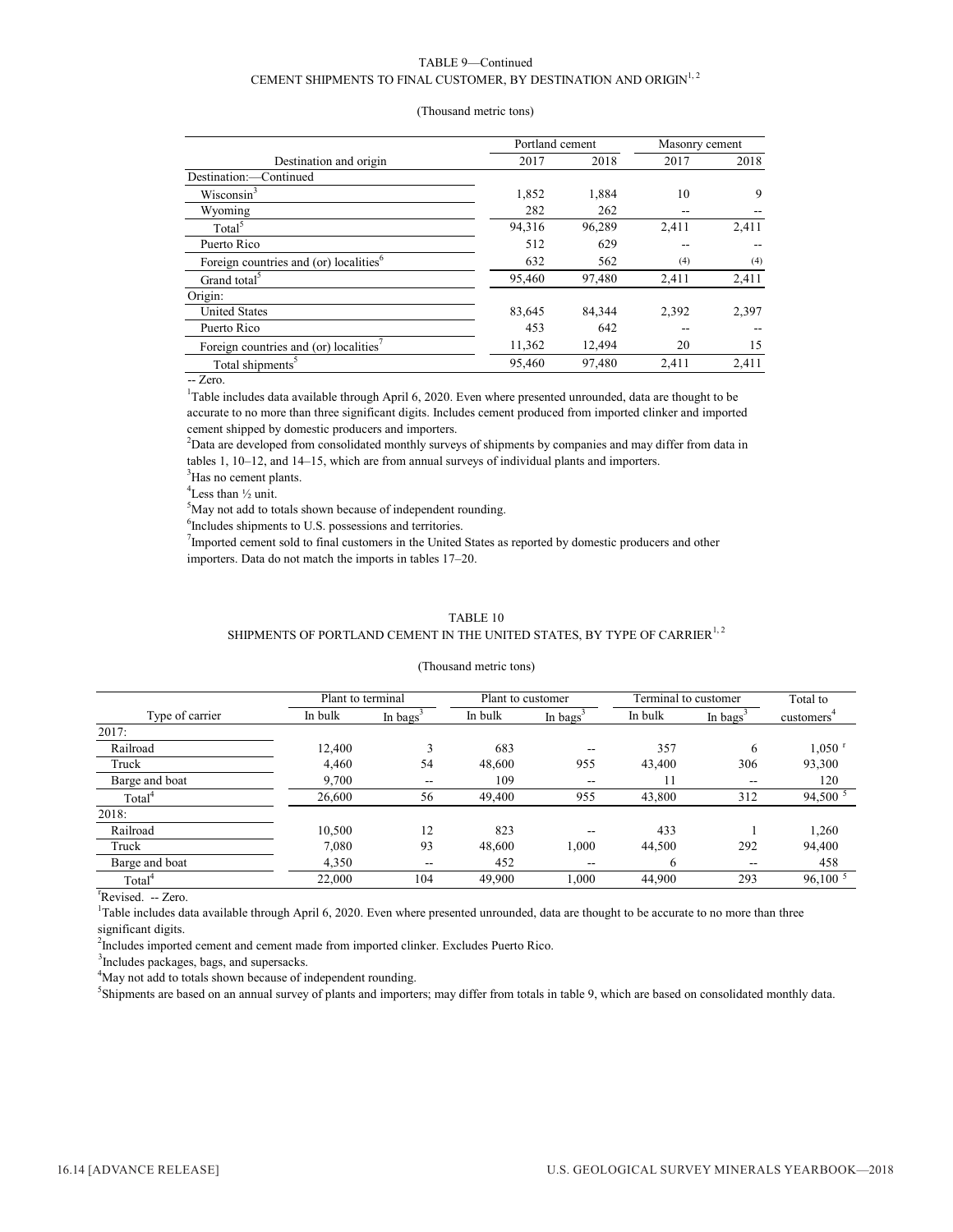### TABLE 11 PORTLAND CEMENT SHIPPED IN THE UNITED STATES, BY DISTRICT $^{\mathrm{1}}$

|                                                         | 2017                  |             |                       |                      | 2018               |                     |  |  |
|---------------------------------------------------------|-----------------------|-------------|-----------------------|----------------------|--------------------|---------------------|--|--|
|                                                         | Value <sup>4</sup>    |             |                       |                      | Value <sup>4</sup> |                     |  |  |
|                                                         | Quantity <sup>3</sup> |             | Average               | Quantity             |                    | Average             |  |  |
|                                                         | (thousand             | Total       | (per                  | (thousand            | Total              | (per                |  |  |
| District <sup>2</sup>                                   | metric tons)          | (thousands) | metric ton)           | metric tons)         | (thousands)        | metric ton)         |  |  |
| Maine and New York                                      | 2,857                 | \$344,513   | \$120.59              | 2,675                | \$323,969          | \$121.13            |  |  |
| Pennsylvania <sup>5</sup>                               | 3,990                 | 409,000     | 102.50                | 3,410                | 359,000            | 105.50              |  |  |
| Illinois                                                | 1,322                 | 157,440     | 119.05                | 1,313                | 160,221            | 122.03              |  |  |
| Indiana and Ohio                                        | 3,652                 | 437,392     | 119.76                | 3,580 <sup>5</sup>   | 450,000 5          | 126.00 <sup>5</sup> |  |  |
| Michigan                                                | 4,530 $5$             | 530,000 5   | 117.00 <sup>5</sup>   | 4,623                | 639,761            | 138.39              |  |  |
| Iowa, Nebraska, South Dakota                            | 4,285                 | 541,824     | 126.45                | 3,910 <sup>5</sup>   | 507,000 5          | 130.00 5            |  |  |
| Kansas                                                  | 1,695                 | 172,951     | 102.04                | 1,727                | 176,976            | 102.49              |  |  |
| Missouri                                                | 8,506                 | 998,000 5   | $117.50$ <sup>5</sup> | 8,470 5              | 972,000 5          | 115.00 <sup>5</sup> |  |  |
| Florida                                                 | 6,441                 | 693,513     | 107.68                | 6,983                | 762,801            | 109.24              |  |  |
| Georgia, Maryland, Virginia, West Virginia              | 6,002                 | 651,566     | 108.55                | 6,016                | 671,585            | 111.63              |  |  |
| South Carolina                                          | 3,050 <sup>5</sup>    | $368,000^5$ | 121.00 <sup>5</sup>   | 2,847                | 356,342            | 125.14              |  |  |
| Alabama, Kentucky, Tennessee                            | 6,150                 | 725,372     | 117.96                | 6,283                | 781,162            | 124.33              |  |  |
| Arkansas and Oklahoma                                   | 2,315                 | 250,302     | 108.13                | 2,372                | 263,456            | 111.08              |  |  |
| Texas, northern                                         | 6,821                 | 822,084     | 120.52                | 7,001                | 890,462            | 127.19              |  |  |
| Texas, southern                                         | 6,563                 | 767,784     | 116.99                | 6,620 <sup>5</sup>   | 793,000 5          | 120.00 <sup>5</sup> |  |  |
| Arizona and New Mexico                                  | 2,913                 | 317,848     | 109.12                | 3,455                | 393,407            | 113.88              |  |  |
| Colorado and Wyoming                                    | 2,625                 | 363,821     | 138.62                | 2,646                | 376,946            | 142.44              |  |  |
| Montana, Nevada, Utah                                   | 3,110                 | 414,927     | 133.40                | 2,692                | 366,566            | 136.17              |  |  |
| Alaska and Hawaii                                       | 415                   | 67,329      | 162.15                | 395                  | 63,974             | 161.78              |  |  |
| California                                              | 10,782                | 1,103,796   | 102.37                | 11,668               | 1,245,703          | 106.76              |  |  |
| Oregon and Washington                                   | 2,295                 | 270,019     | 117.65                | 2,547                | 318,223            | 124.92              |  |  |
| $Importers^{5, 6}$                                      | 4,180                 | 518,000     | 124.00                | 4,860                | 630,000            | 129.50              |  |  |
| Total or average <sup>5, <math>\frac{7}{7}</math></sup> | 94,500                | 10,900,000  | 115.50                | 96,100               | 11,500,000         | 119.50              |  |  |
| Puerto Rico                                             | $504$ <sup>5</sup>    | W           | W                     | 629 <sup>5</sup>     | W                  | W                   |  |  |
| Grand total <sup>7</sup>                                | $95,000\overline{5}$  | W           | W                     | $96,700\overline{5}$ | W                  | W                   |  |  |

W Withheld to avoid disclosing company proprietary data.

<sup>1</sup>Table includes data available through April 6, 2020. Even where presented unrounded, data are thought to be accurate to no more than three significant digits. Includes gray and white portland cement. Includes cement made from imported clinker.

<sup>2</sup>The location of the reporting entities, not necessarily the location of sales (see table 9 for sales data, by State). Specific districts include shipments by importers where district assignations were possible.

<sup>3</sup>Tonnages are those by reporting entities in the district but may include shipments into other districts. They differ from the data in table 9, which are the actual reported sales into the specific States.

4 Values are mill net or ex-plant (free on board) valuations of total sales to final customers, including sales from plants' external distribution terminals. The data are ex-terminal for independently reporting terminals. Data include all varieties of portland cement and both bulk and bag shipments. Unless otherwise specified, data are presented unrounded. Unrounded or not, unit value data should be viewed as value indicators, accurate to no more than the nearest \$0.50 or \$1.00 per metric ton.

 $5$ Data are rounded to three significant digits (unit values to the nearest \$0.50) because they include estimates.

<sup>6</sup>Importers for which district assignations were not possible.

 $\sqrt{7}$ May not add to totals shown because of independent rounding.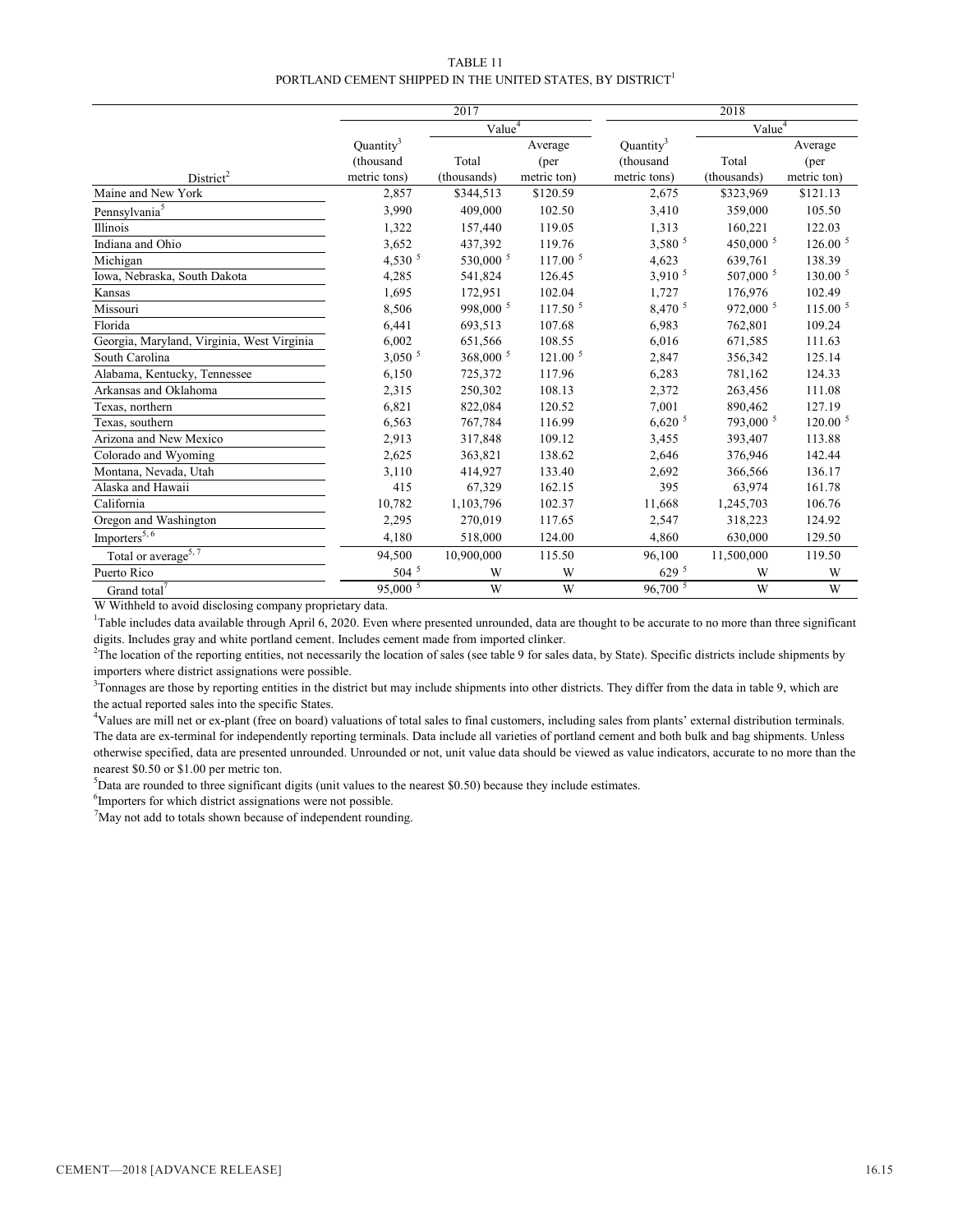### TABLE 12 MASONRY CEMENT SHIPPED IN THE UNITED STATES, BY DISTRICT<sup>1, 2</sup>

|                                                 |                                   | 2017                  |                     |                      | 2018                  |                     |  |  |
|-------------------------------------------------|-----------------------------------|-----------------------|---------------------|----------------------|-----------------------|---------------------|--|--|
|                                                 |                                   | Value <sup>5</sup>    |                     |                      | Value <sup>5</sup>    |                     |  |  |
|                                                 | Quantity <sup>4</sup>             |                       | Average             | Quantity             |                       | Average             |  |  |
|                                                 | (thousand                         | Total                 | (per                | (thousand            | Total                 | (per)               |  |  |
| District <sup>3</sup>                           | metric tons)                      | (thousands)           | metric ton)         | metric tons)         | (thousands)           | metric ton)         |  |  |
| Maine and New York                              | 33                                | \$4,695               | \$141.33            | 50                   | \$6,715               | \$134.13            |  |  |
| Pennsylvania                                    | 142                               | $23,100^{6}$          | 162.50              | 125                  | $19,200$ <sup>6</sup> | 153.00 $^6$         |  |  |
| Illinois, Indiana, Ohio                         | 219                               | 37,640                | 171.86              | 168                  | 29,497                | 175.69              |  |  |
| Michigan                                        | 79                                | $12,800$ <sup>6</sup> | 162.00 <sup>6</sup> | 73                   | $10,900$ <sup>6</sup> | 148.00 6            |  |  |
| Iowa, Nebraska, South Dakota                    | W                                 | W                     | W                   | W                    | W                     | W                   |  |  |
| Kansas and Missouri                             | 64                                | 12,217                | 189.94              | 59                   | 11,102                | 188.17              |  |  |
| Florida                                         | 469                               | 67,262                | 143.38              | 568                  | 81,940                | 144.34              |  |  |
| Georgia, Maryland, Virginia, West Virginia      | 252                               | 53,869                | 213.43              | 265                  | 55,759                | 210.72              |  |  |
| South Carolina                                  | 193                               | 29,300 <sup>6</sup>   | 151.50 6            | 183                  | 36,035                | 196.43              |  |  |
| Alabama, Kentucky, Mississippi, Tennessee       | 308                               | 50,749                | 164.51              | 287                  | 48,800 $^6$           | 170.00 <sup>6</sup> |  |  |
| Arkansas and Oklahoma                           | 96                                | 13,104                | 136.99              | 90                   | 11,747                | 131.21              |  |  |
| Texas                                           | 280                               | 49,000 6              | 175.00 $^6$         | 267 <sup>6</sup>     | 45,800 $^6$           | 171.50 <sup>6</sup> |  |  |
| Arizona and New Mexico                          | 36                                | 4,291                 | 117.57              | 42                   | 5,075                 | 121.55              |  |  |
| Colorado, Montana, Nevada, Utah, Wyoming        | W                                 | W                     | W                   | W                    | W                     | W                   |  |  |
| Alaska and Hawaii                               |                                   | 514                   | 350.10              |                      | 410                   | 363.50              |  |  |
| California, Oregon, Washington                  | 224                               | 27,200 6              | 121.50 <sup>6</sup> | 179                  | 23,800 6              | 132.50 $^6$         |  |  |
| $\mbox{Importers}^7$                            | 24                                | $5,010^{-6}$          | 212.00 6            | 25                   | $5,410^{6}$           | 214.50 6            |  |  |
| Total or average <sup>8</sup>                   | 2,429                             | 392,000 6             | 161.50 <sup>6</sup> | $2,390$ <sup>6</sup> | 393,000 6             | 164.50 <sup>6</sup> |  |  |
| Puerto Rico                                     |                                   |                       |                     |                      |                       |                     |  |  |
| Grand total or average <sup>8</sup><br>$\cdots$ | 2,429<br>$\overline{\phantom{a}}$ | 392,000 6             | 161.50 <sup>6</sup> | $2,390$ <sup>6</sup> | 393,000 6             | 164.50 <sup>6</sup> |  |  |

W Withheld to avoid disclosing company proprietary data. -- Zero.

<sup>1</sup>Table includes data available through April 6, 2020. Even where presented unrounded, data are thought to be accurate to no more than three significant digits. Shipments are those by cement companies to final customers and include imported cement and cement made from imported clinker. Excludes sales of masonry cement by portland cement final customers who made masonry cement from purchased portland cement.

 $2$ Data include true masonry, plastic, portland-lime, and stucco cements.

<sup>3</sup>District is the location of the reporting entities, not necessarily the location of sales (see table 9 for sales data, by State). Specific districts include shipments by importers where district assignations were possible.

<sup>4</sup>Tonnages are those by reporting entities in the district but may include shipments into other districts. They differ from the data in table 9, which are the actual reported sales into the specific States.

 $5$ Values are mill net or ex-plant valuations of total sales to final customers, including sales from plants external distribution terminals. The data are ex-terminal for independently reporting terminals. Data include both bulk and bag shipments. Unless otherwise specified, data are presented unrounded. Unrounded or not, unit value data should be viewed as value indicators, accurate to no more than the nearest \$0.50 or even \$1.00 per metric ton.

6 Data are rounded to no more than three significant digits (unit values to the nearest \$0.50) because they include estimates.

 $7$ Importers for which district assignations were not possible.

<sup>8</sup>May not add to totals shown because of independent rounding.

### TABLE 13

### AVERAGE MILL NET VALUE OF CEMENT SOLD IN THE UNITED STATES  $^{1,\,2}$

### (Dollars per metric ton)

|      |        | Portland cement    |        | Masonry | All    |
|------|--------|--------------------|--------|---------|--------|
| Year | Gray   | White <sup>3</sup> | A11    | cement  | cement |
| 2017 | 114.50 | 216.50             | 115.50 | 161.50  | 117.00 |
| 2018 | 19.00  | 214.00             | 119.50 | 164.50  | 121.00 |

<sup>1</sup>Table includes data available through April 6, 2020. Values are average of sales to final customers, free on board the plant or independently reporting terminal. Values include any bagging charges, but exclude delivery charges to customers or to external terminals. Data exclude Puerto Rico.  $2$ Data are rounded to the nearest \$0.50 per metric ton.

 $3$ Data for white cement include a component of resales showing significant price markups.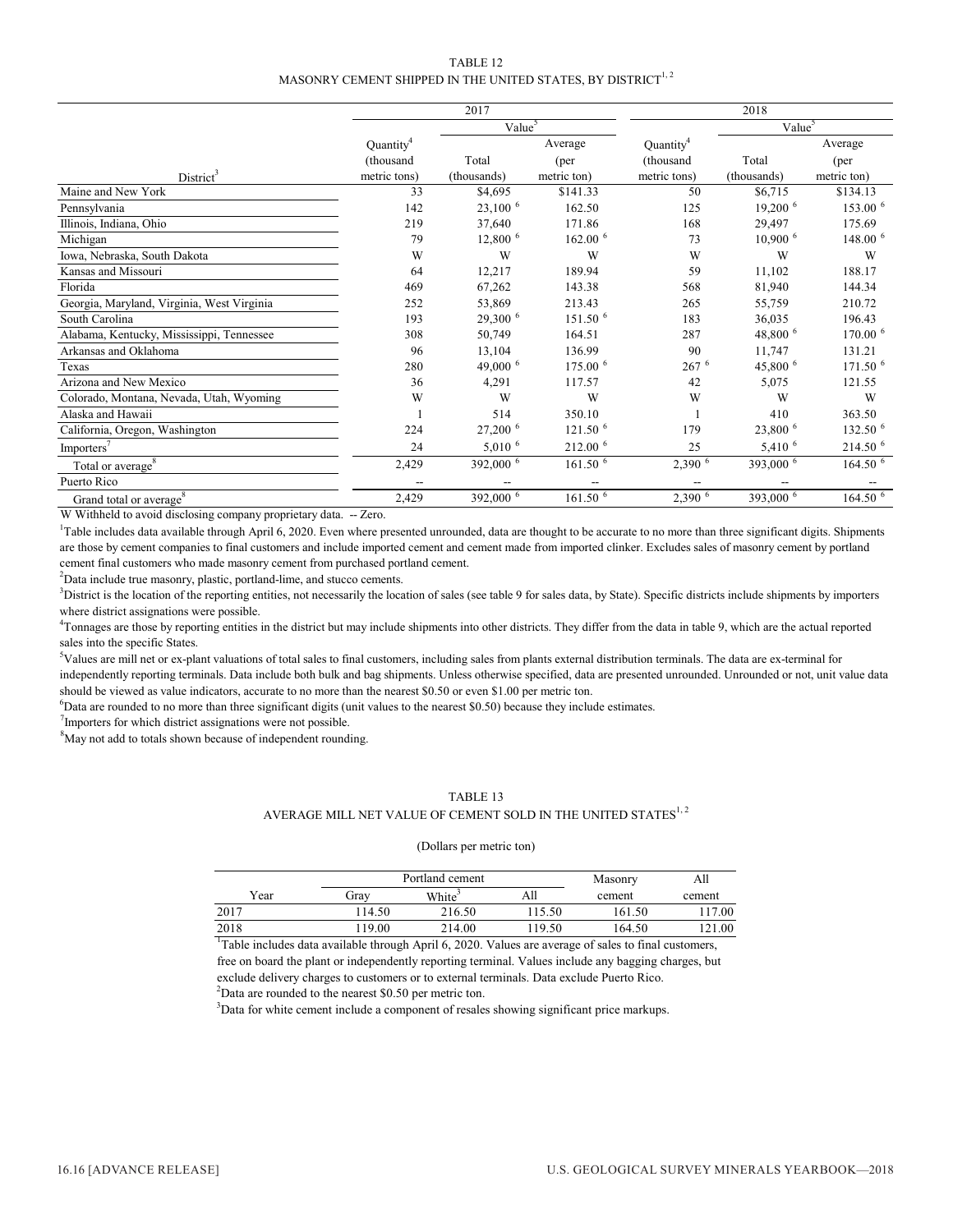### TABLE 14 PORTLAND CEMENT SHIPMENTS IN 2018, BY DISTRICT AND TYPE OF CUSTOMER<sup>1</sup>

### (Thousand metric tons)

|                                            |          |               |                    |                | Oil well.     |                          |                      |
|--------------------------------------------|----------|---------------|--------------------|----------------|---------------|--------------------------|----------------------|
|                                            | Ready-   | Concrete      |                    | Building       | mining,       | Government               |                      |
|                                            | mixed    | product       |                    | material       | waste         | and                      |                      |
| District <sup>2</sup>                      | concrete | manufacturers | Contractors        | dealers        | stabilization | other <sup>3</sup>       | Total <sup>4</sup>   |
| Maine and New York                         | 2,010    | 337           | 65                 | 195            | 24            | 45                       | 2,675                |
| Pennsylvania                               | 1,770    | 893           | 239                | 240            | 43            | 222                      | $3,410^{5}$          |
| Illinois                                   | 805      | 59            | 21                 | $\overline{7}$ | 229           | 192                      | 1,313                |
| Indiana and Ohio                           | 2,620    | 447           | 232                | 89             | 107           | 89                       | 3,580 5              |
| Michigan                                   | 3,540    | 394           | 535                | 136            | 8             | 11                       | 4,623                |
| Iowa, Nebraska, South Dakota               | 2,910    | 386           | 330                | 53             | 115           | 113                      | 3,910 <sup>5</sup>   |
| Kansas                                     | 1,210    | 178           | 277                | 41             | 23            | --                       | 1,727                |
| Missouri                                   | 6,320    | 763           | 1,010              | 185            | 57            | 141                      | $8,470^{5}$          |
| Florida                                    | 4,890    | 1,190         | 318                | 463            | 1             | 115                      | 6,983                |
| Georgia, Maryland, Virginia, West Virginia | 3,770    | 1,020         | 548                | 499            | 9             | 172                      | 6,016                |
| South Carolina                             | 1,880    | 402           | 339                | 194            |               | 34                       | 2,847                |
| Alabama, Kentucky, Tennessee               | 4,620    | 943           | 402                | 214            | 11            | 93                       | 6,283                |
| Arkansas and Oklahoma                      | 1,640    | 147           | 384                | 27             | 163           | 15                       | 2,372                |
| Texas, northern                            | 4,210    | 431           | 1,080              | 132            | 958           | 191                      | 7,001                |
| Texas, southern                            | 4,560    | 705           | 670                | 210            | 365           | 105                      | $6,620$ <sup>5</sup> |
| Arizona and New Mexico                     | 2,460    | 592           | 153                | 115            | 94            | 40                       | 3,455                |
| Colorado and Wyoming                       | 2,090    | 130           | 148                | 58             | 172           | 53                       | 2,646                |
| Montana, Nevada, Utah                      | 1,960    | 238           | 85                 | 76             | 284           | 46                       | 2,692                |
| Alaska and Hawaii                          | 378      | 15            | 3                  | --             | $\sim$        | $\overline{\phantom{a}}$ | 395                  |
| California                                 | 8,380    | 1,220         | 1,330              | 621            | 116           | 6                        | 11,668               |
| Oregon and Washington                      | 2,080    | 184           | 83                 | 81             | 30            | 84                       | 2,547                |
| Importers <sup>6</sup>                     | 4,160    | 394           | 143                | 39             | 33            | 86                       | 4,860 $5$            |
| Total <sup>4</sup>                         | 68,300   | 11,100        | 8,390              | 3,680          | 2,840         | 1,850                    | $96,100^{5}$         |
| Puerto Rico                                | 291      | 48            | 14                 | 274            | --            | $\overline{2}$           | 629 <sup>5</sup>     |
| Grand total <sup>4</sup>                   | 68,500   | $11,100^7$    | 8,400 <sup>8</sup> | 3,950          | 2,840 9       | $1,860$ <sup>10</sup>    | $96,700\overline{5}$ |

-- Zero.

<sup>1</sup>Table includes data available through April 6, 2020. Except for district totals, data have been rounded to three significant digits, but are likely accurate to only two significant digits. District totals are likely accurate to no more than three significant digits. Includes imported cement and cement made from imported clinker. <sup>2</sup>The location of the reporting entity, not the location of sales (see table 9 for sales data, by State). Specific districts include shipments by importers where district

assignations were possible.

<sup>3</sup>Includes shipments to miscellaneous customer types and for which customer types were not specified.

<sup>4</sup>May not add to totals shown because of independent rounding.

<sup>5</sup>Includes estimates for nonrespondents or facilities that provided incomplete information.

<sup>6</sup>Shipments by importers where district assignations were not possible.

 $^{7}$ Includes pipe—1,100; brick and block—3,550; precast and prestressed—3,820; and other or unspecified—2,650.

 ${}^{8}$ Includes airport—124; soil cement—2,280; road paving—3,450; and other or unspecified—2,550.

 $^{9}$ Includes waste stabilization—157; mining—326; and oil well drilling—2,360.

 $10$ Includes other or unspecified—1,810.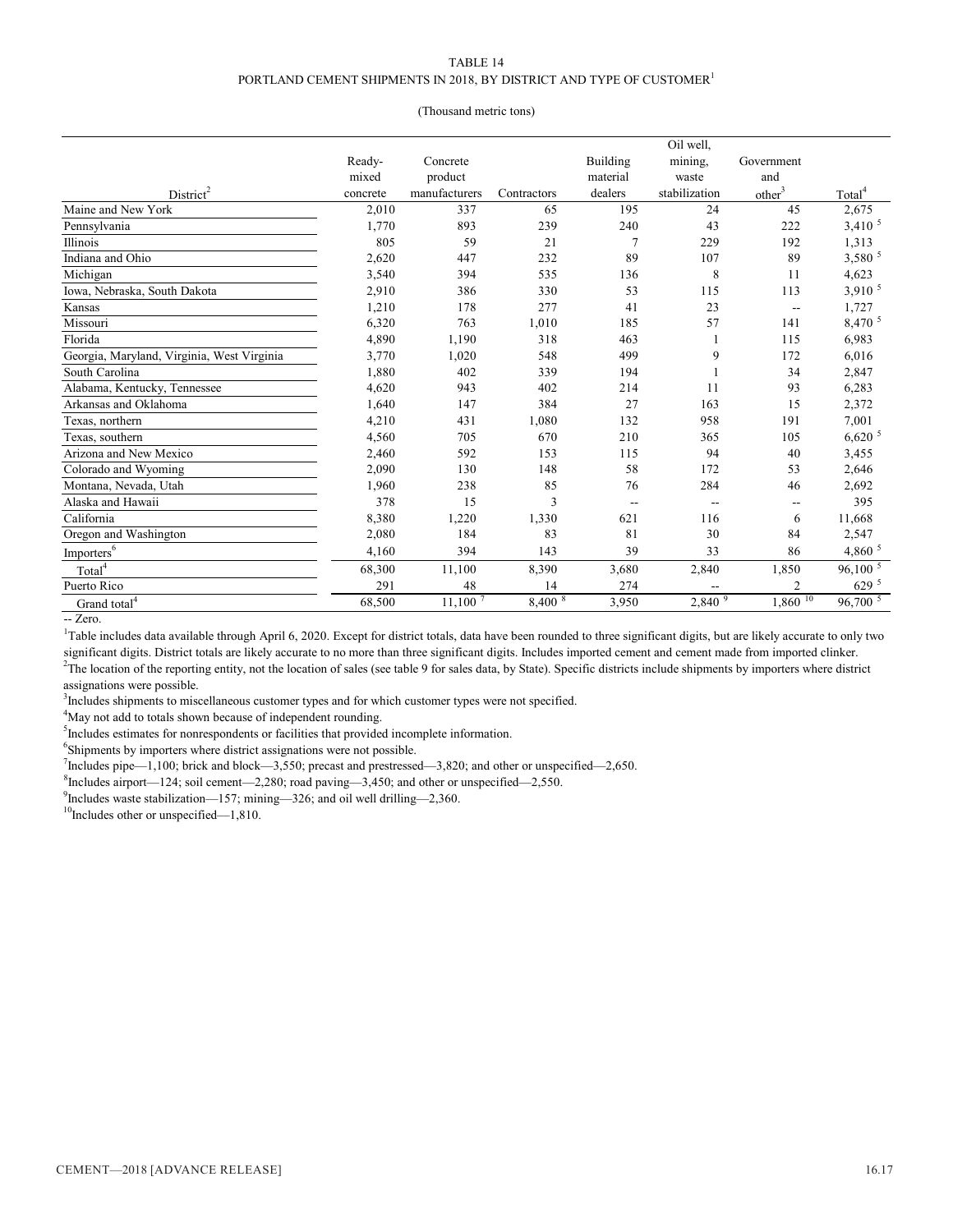### TABLE 15 PORTLAND CEMENT SHIPMENTS IN THE UNITED STATES, BY TYPE OF CEMENT $^{1,2,3}$

### (Thousand metric tons)

| Type of cement <sup>4</sup>                                       | 2017   | 2018   |
|-------------------------------------------------------------------|--------|--------|
| General use and moderate heat (Types I and $II$ ) <sup>5, 6</sup> | 71,700 | 70,000 |
| High early strength (Type III)                                    | 2,980  | 2,820  |
| Sulfate resistant (Type $V$ ) <sup>5</sup>                        | 15,000 | 18,300 |
| Block                                                             | 106    | 157    |
| Oil well                                                          | 1,690  | 1,930  |
| White <sup>7</sup>                                                | 880    | 867    |
| Blended: <sup>8</sup>                                             |        |        |
| Portland, natural pozzolans                                       | 44     | 54     |
| Portland, ground granulated blast furnace slag                    | 662    | 561    |
| Portland, fly ash                                                 | 661    | 248    |
| Portland, other pozzolans <sup>9</sup>                            | 672    | 1,090  |
| Total blended <sup>10</sup>                                       | 2,040  | 1,950  |
| Expansive and regulated fast setting                              |        |        |
| Miscellaneous <sup>11</sup>                                       | 24     | 40     |
| Grand total $10$                                                  | 94,500 | 96,100 |

-- Zero.

<sup>1</sup>Table includes data available through April 6, 2020. Includes sales of imported cement. Excludes Puerto Rico.

 $2$ Data are rounded to no more than three significant digits.

 $3$ Gray portland-type cements unless otherwise specified.

4 Sold mostly under American Society for Testing and Materials (ASTM) specifications ATSM C150, ASTM C595, and ASTM C1157.

5 Type II/V and similar sulfate-resisting hybrids are included within Type V, as are Type HS and similar cements in ASTM C1157.

<sup>6</sup>Includes ASTM C1157 general use and moderate heat cements that contain no pozzolans.

White or colored portland-type cements. Most are Types I or II but may include Types III and V and block cements.

 ${}^{8}$ Cements sold under ASTM C595 and those under ASTM C1157 that contain pozzolans.

<sup>9</sup>Includes blends with cement kiln dust, silica fume, other pozzolans, limestone and blends containing multiple pozzolans.

<sup>10</sup>May not add to totals shown because of independent rounding.

<sup>11</sup>Includes low heat (Type IV), waterproof, and other portland-type cements.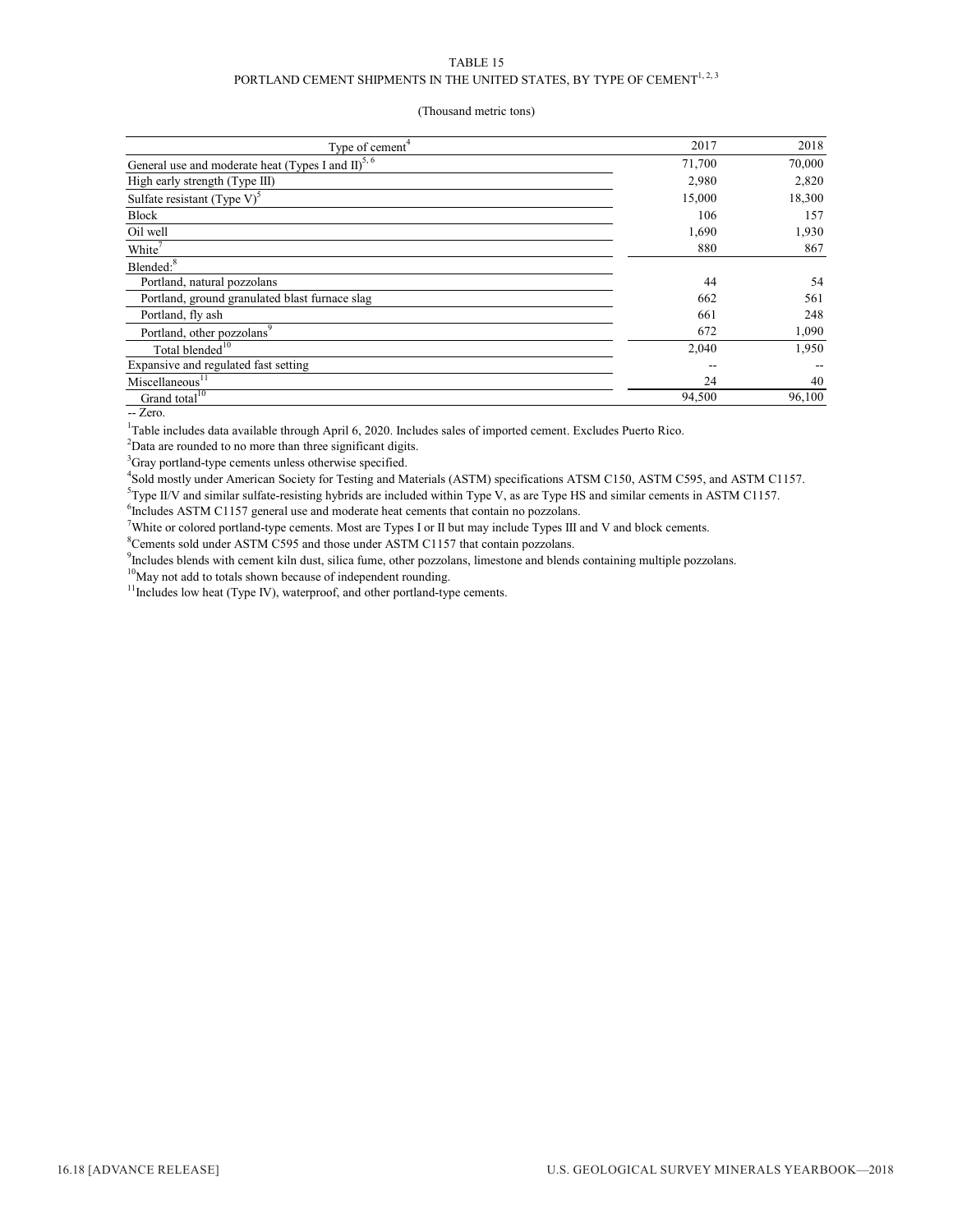### U.S. EXPORTS OF HYDRAULIC CEMENT AND CLINKER, BY COUNTRY OR LOCALITY  $^{\rm l}$

### (Thousand metric tons and thousand dollars)

|                                          |                | 2017                              |                | 2018                     |
|------------------------------------------|----------------|-----------------------------------|----------------|--------------------------|
| Country or locality                      | Ouantity       | $Value^2$                         | Quantity       | $Value^2$                |
| Aruba                                    | 1              | 412                               | 1              | 487                      |
| Australia                                | $\overline{2}$ | 813                               | 1              | 662                      |
| Bahamas, The                             | 38             | 6,242                             | 53             | 14,378                   |
| Bermuda                                  | 3              | 249                               | $\mathbf{1}$   | 112                      |
| Canada                                   | 845            | 120,824 r                         | 725            | 100,345                  |
| Cayman Islands                           | 2              | 585                               | 2              | 511                      |
| Chile                                    | 3              | 749                               | $\overline{2}$ | 445                      |
| China                                    | $\overline{2}$ | 1,802                             | $\mathbf{1}$   | 954                      |
| Dominican Republic                       | 1              | 548                               | $\mathbf{1}$   | 533                      |
| Germany                                  | (3)            | 222                               | 1              | 526                      |
| Guyana                                   | $\mathbf{1}$   | 259                               | $\overline{2}$ | 498                      |
| Haiti                                    | 14             | 1,269                             | (3)            | 38                       |
| Honduras                                 | 1              | 128                               | (3)            | 28                       |
| Hong Kong                                | 1              | 353                               | (3)            | 20                       |
| Ireland                                  | $\mathbf{1}$   | 441                               | (3)            | 91                       |
| Jamaica                                  | 1              | 155                               | (3)            | 176                      |
| Japan                                    | 14             | 2,283                             | 18             | 2,824                    |
| Korea, Republic of                       | 14             | 2,046                             | 12             | 1,958                    |
| Liberia                                  | --             |                                   | $\overline{3}$ | 798                      |
| Marshall Islands                         | 8              | 877                               | (3)            | 360                      |
| Mexico                                   | 56             | 11,197                            | 78             | 15,401                   |
| Micronesia                               | 1              | 74                                | (3)            | 7                        |
| Mozambique                               |                |                                   | $\overline{2}$ | 306                      |
| New Zealand                              | (3)            | 169                               | 1              | 588                      |
| Oman                                     | (3)            | 264                               | 3              | 413                      |
| Panama                                   | 3              | 1,159                             | $\mathbf{1}$   | 627                      |
| Qatar                                    | (3)            | 486                               | $\overline{2}$ | 449                      |
| Russia                                   | 2              | 574                               | 5              | 1,631                    |
| Saudi Arabia                             | 1              | 186                               | (3)            | 95                       |
| South Africa                             | $\mathbf{1}$   | 312                               | (3)            | 215                      |
| Sweden                                   | 1              | 393                               | (3)            | 87                       |
| Taiwan                                   | 1              | 186                               | (3)            | 89                       |
| Thailand                                 | (3)            | 12                                | 1              | 122                      |
| Trinidad and Tobago                      | (3)            | 123                               | 10             | 1,684                    |
| Turks and Caicos Islands                 | 1              | 185                               | (3)            | 141                      |
| United Kingdom                           | 1              | 588                               | 2              | 573                      |
| Venezuela                                | $\tau$         |                                   | $\overline{2}$ | 264                      |
| Other [71 countries and (or) localities] | 7              | 3,974                             | 7              | 3,512                    |
| Total <sup>4</sup>                       |                | $3,802$ <sup>r</sup><br>163,941 r | 940            |                          |
| Puerto Rico:                             | 1,035          |                                   |                | 151,947                  |
|                                          |                |                                   |                |                          |
| Aruba                                    | 24             | 1,188                             | (3)            | 36                       |
| <b>Brazil</b>                            | $\mathfrak{Z}$ | 174                               | --             | $\overline{\phantom{a}}$ |
| British Virgin Islands                   | 19             | 2,331                             | 18             | 2,378                    |
| Curacao                                  | 10             | 672                               | (3)            | 12                       |
| Dominica                                 | $\overline{a}$ | --                                | 2              | 154                      |
| Guadeloupe                               | 18             | 3,277                             | --             |                          |
| Martinique                               | 14             | 2,581                             | --             |                          |
| Netherlands                              | 14             | 672                               | 1              | 147                      |
| Panama                                   |                |                                   | 1              | 264                      |
| St. Lucia                                |                |                                   | 3              | 239                      |
| Turks and Caicos Islands                 | 4              | 457                               | $\mathbf{1}$   | 153                      |
| Other [3 countries and (or) localities]  | (3)            | $25$ <sup>r</sup>                 | (3)            | 274                      |
| Total <sup>4</sup>                       | 106            | 11,380                            | 27             | 3,657                    |
| Grand total <sup>4</sup>                 | 1,141          | $175,321$ <sup>r</sup>            | 967            | 155,603                  |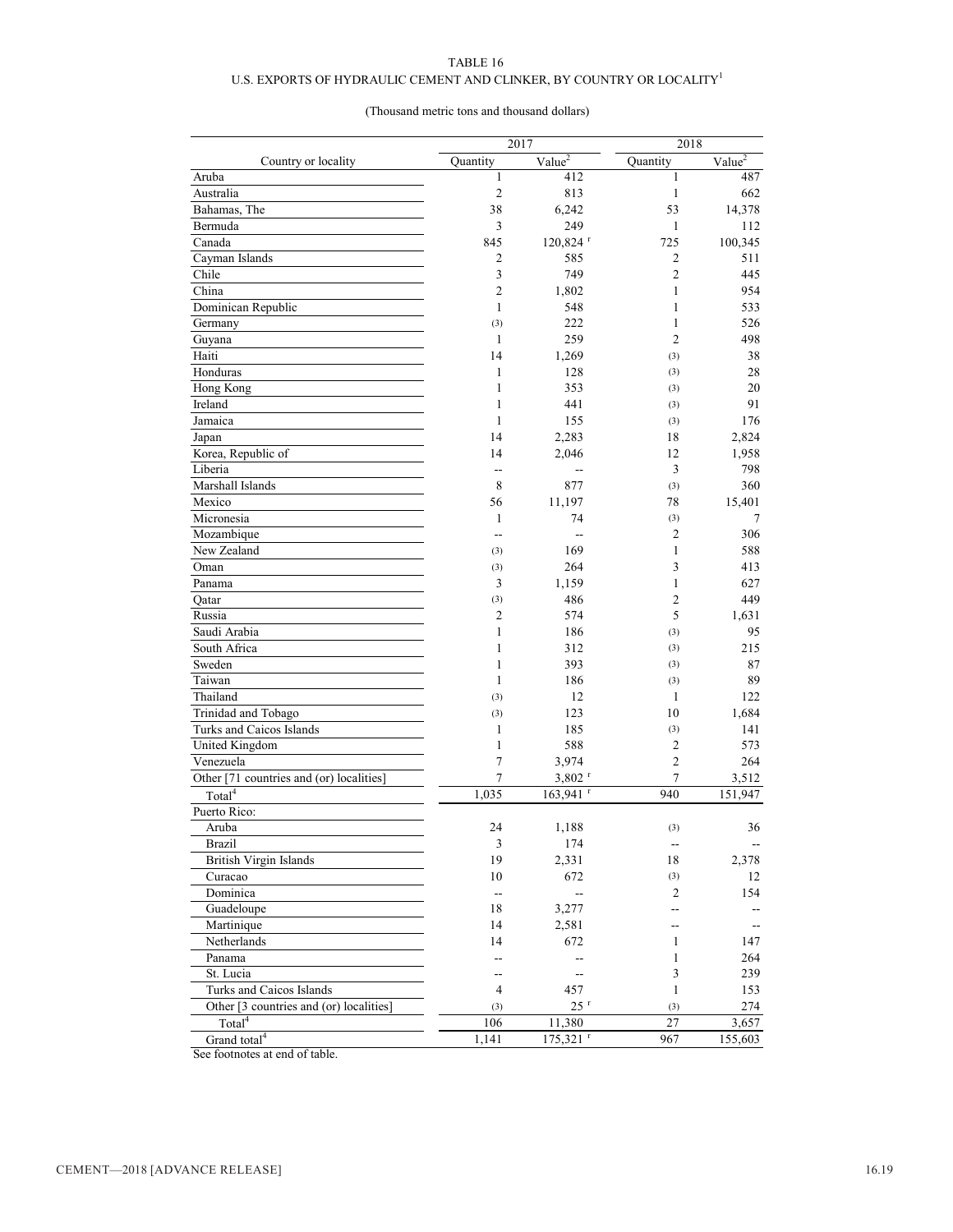### U.S. EXPORTS OF HYDRAULIC CEMENT AND CLINKER, BY COUNTRY OR LOCALITY<sup>1</sup>

(Thousand metric tons and thousand dollars)

### <sup>r</sup>Revised. -- Zero.

<sup>1</sup>Table includes data available through April 6, 2020. Data are unrounded but are thought to be accurate to no more than three significant digits. Includes portland and masonry cements.

<sup>2</sup> Free alongside ship (f.a.s.) value. The value of exports at the U.S. seaport or border point of export is based on the transaction price, including inland freight, insurance, and other charges incurred in placing the merchandise alongside the carrier. The value excludes the cost of loading the carrier.

 ${}^{3}$ Less than  $\frac{1}{2}$  unit.

<sup>4</sup>Data may not add to totals shown because of independent rounding.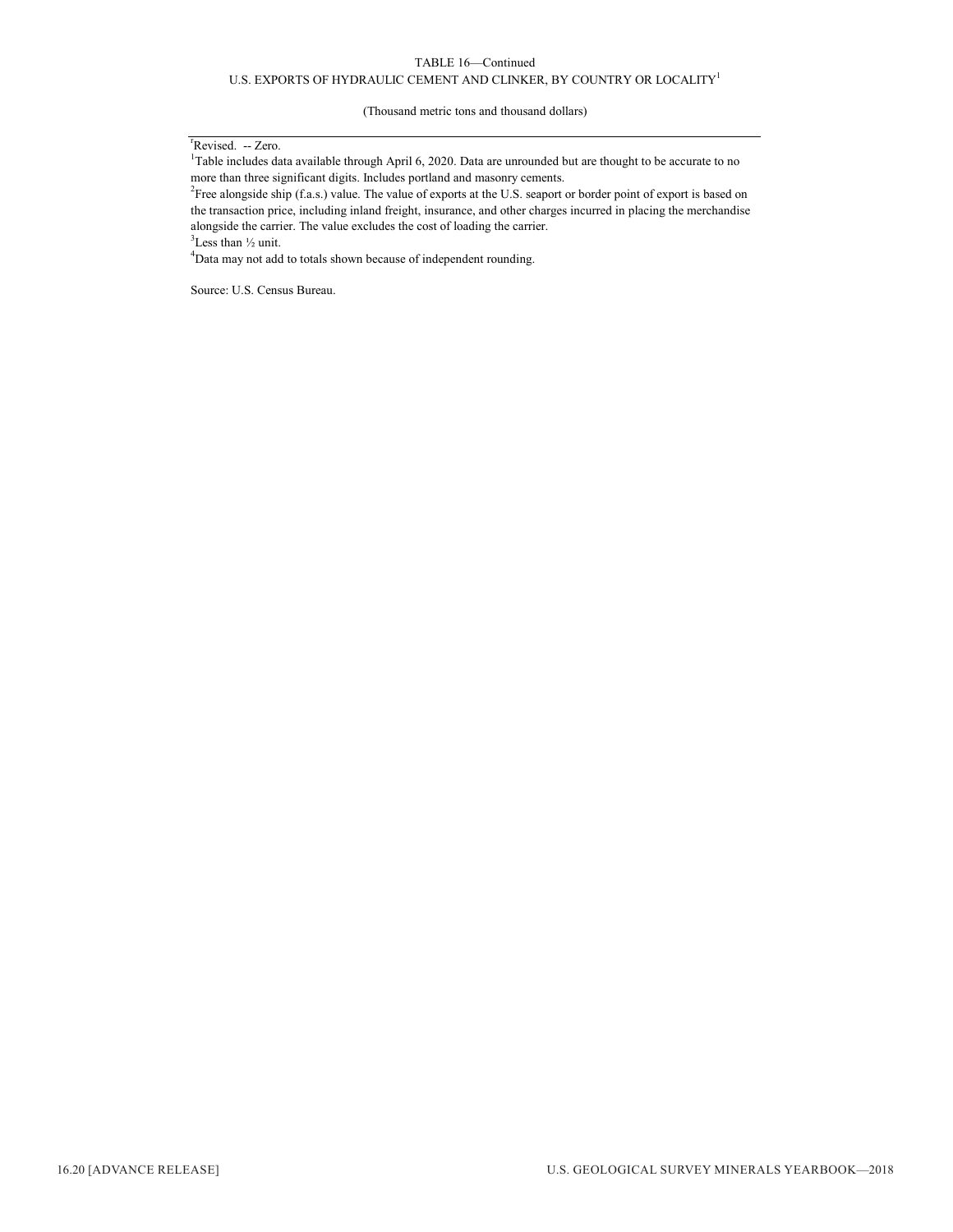### U.S. IMPORTS FOR CONSUMPTION OF HYDRAULIC CEMENT AND CLINKER, BY COUNTRY OR LOCALITY  $^{\rm l}$

### (Thousand metric tons and thousand dollars)

| Value<br>Value<br>$\overline{\text{Customs}^2}$<br>$\overline{\text{Customs}^2}$<br>C.i.f. <sup>3</sup><br>C.i.f. <sup>3</sup><br>Country or locality<br>Quantity<br>Quantity<br>$\overline{4}$<br>2,141<br>8<br>2,131<br>5,311<br>5,343<br><b>Brazil</b><br>131<br>7,108<br>7,873<br>31<br>2,042<br>2,771<br>Bulgaria<br>Canada <sup>4</sup><br>4,352<br>435,686 r<br>444,991 r<br>543,074<br>5,326<br>526,419<br>$2,036$ <sup>5</sup><br>97,834 5<br>132,908 5<br>China<br>2,007<br>100,291<br>136,813<br>64<br>4,707<br>5,642<br>Colombia<br>(6)<br>114<br>114<br>8,367<br>22<br>9,921<br>29<br>10,804<br>12,799<br>Croatia<br>22,464 r<br>209<br>190<br>30,743<br>22,969<br>29,410<br>183<br>19,594<br>26,397<br>131<br>18,511<br>13,690<br>91<br>33,151<br>33,404<br>117<br>41,196<br>41,403<br>$\mathbf{1}$<br>363<br>420<br>$\mathbf{1}$<br>249<br>553<br>Germany<br>2,221<br>97,582<br>124,721<br>1,964<br>93,780<br>124,978<br>Greece<br>19<br>Ireland<br>1,758<br>1,760<br>195<br>8,778<br>13,659<br>116<br>5,668<br>8,556<br>594<br>688<br>632<br>746<br>$\mathbf{1}$<br>$\mathbf{1}$<br>Japan<br>Korea, Republic of<br>25,025<br>35,693<br>680<br>40,496<br>646<br>28,472<br>Malta <sup>7</sup><br>5<br>549<br>551<br>Ξ.<br>Mexico <sup>4</sup><br>686<br>59,238<br>1,024<br>89,210<br>108,586<br>68,463<br>$\,$ 8 $\,$<br>410<br>485<br>12<br>648<br>970<br>Morocco<br>3<br>3<br>3,122<br>3,414<br>3,236<br>3,631<br>$\overline{4}$<br>9<br>3,338<br>3,776<br>7,621<br>8,973<br>Poland<br>89<br>7,285<br>7,968<br>--<br>32,650<br>Spain<br>601<br>48,486<br>429<br>27,875<br>35,688<br>271<br>14,736<br>436<br>19,905<br>32,184<br>20,585<br>16,007<br>303<br>Taiwan<br>305<br>21,772<br>15,818<br>21,505<br>17<br>19<br>Thailand<br>2,012<br>2,932<br>2,652<br>3,617<br>Turkey <sup>7</sup><br>1,433<br>76,351<br>104,322<br>1,791<br>100,958<br>144,243<br>$1,719$ <sup>r</sup><br>United Kingdom<br>$\overline{c}$<br>$1,450$ <sup>r</sup><br>$\overline{c}$<br>1,439<br>1,639<br>$65$ <sup>r</sup><br>Other [7 countries and (or) localities]<br>$63$ <sup>r</sup><br>148<br>(6)<br>185<br>(6)<br>Total $4, 8$<br>$13,497$ <sup>5</sup><br>976,002 r, 5<br>$1,148,153$ <sup>r, 5</sup><br>14,731<br>1,127,553<br>1,334,075<br>Puerto Rico:<br>Colombia<br>8<br>959<br>1,559<br>--<br>--<br>--<br>Dominican Republic<br>16<br>1,260<br>1,438<br>21<br>21<br>(6)<br>100<br>6,636<br>Greece<br>8,437<br>--<br>$10\,$<br>1,571<br>12<br>Mexico<br>1,215<br>1,410<br>1,830<br>10<br>$(6)$ <sup>r</sup><br>62<br>86<br>1,386<br>1,814<br>Portugal<br>44<br>2,251<br>2,251<br>Spain<br>$\overline{\phantom{a}}$<br>−−<br>301<br>17,069<br>18,438<br>Turkey<br>--<br>--<br>99<br>Other [3 countries and (or) localities]<br>81<br>131<br>151<br>(6)<br>(6)<br>Total <sup>8</sup><br>9,253<br>11,631<br>375<br>126<br>23,227<br>26,063<br>$1,159,783$ <sup>r, 5</sup><br>$13,623$ <sup>5</sup><br>985,255 <sup>r,5</sup><br>15,106<br>1,150,780<br>1,360,138 |                             | 2017 | 2018 |  |  |  |
|----------------------------------------------------------------------------------------------------------------------------------------------------------------------------------------------------------------------------------------------------------------------------------------------------------------------------------------------------------------------------------------------------------------------------------------------------------------------------------------------------------------------------------------------------------------------------------------------------------------------------------------------------------------------------------------------------------------------------------------------------------------------------------------------------------------------------------------------------------------------------------------------------------------------------------------------------------------------------------------------------------------------------------------------------------------------------------------------------------------------------------------------------------------------------------------------------------------------------------------------------------------------------------------------------------------------------------------------------------------------------------------------------------------------------------------------------------------------------------------------------------------------------------------------------------------------------------------------------------------------------------------------------------------------------------------------------------------------------------------------------------------------------------------------------------------------------------------------------------------------------------------------------------------------------------------------------------------------------------------------------------------------------------------------------------------------------------------------------------------------------------------------------------------------------------------------------------------------------------------------------------------------------------------------------------------------------------------------------------------------------------------------------------------------------------------------------------------------------------------------------------------------------------------------------------------------------------------------------------------------------------------------------------------------------------------------------------------------------------------------------------------------------------------------------------------------------------------------------------------------------------------------------------------------------------------------------------------------|-----------------------------|------|------|--|--|--|
|                                                                                                                                                                                                                                                                                                                                                                                                                                                                                                                                                                                                                                                                                                                                                                                                                                                                                                                                                                                                                                                                                                                                                                                                                                                                                                                                                                                                                                                                                                                                                                                                                                                                                                                                                                                                                                                                                                                                                                                                                                                                                                                                                                                                                                                                                                                                                                                                                                                                                                                                                                                                                                                                                                                                                                                                                                                                                                                                                                      |                             |      |      |  |  |  |
|                                                                                                                                                                                                                                                                                                                                                                                                                                                                                                                                                                                                                                                                                                                                                                                                                                                                                                                                                                                                                                                                                                                                                                                                                                                                                                                                                                                                                                                                                                                                                                                                                                                                                                                                                                                                                                                                                                                                                                                                                                                                                                                                                                                                                                                                                                                                                                                                                                                                                                                                                                                                                                                                                                                                                                                                                                                                                                                                                                      |                             |      |      |  |  |  |
|                                                                                                                                                                                                                                                                                                                                                                                                                                                                                                                                                                                                                                                                                                                                                                                                                                                                                                                                                                                                                                                                                                                                                                                                                                                                                                                                                                                                                                                                                                                                                                                                                                                                                                                                                                                                                                                                                                                                                                                                                                                                                                                                                                                                                                                                                                                                                                                                                                                                                                                                                                                                                                                                                                                                                                                                                                                                                                                                                                      |                             |      |      |  |  |  |
|                                                                                                                                                                                                                                                                                                                                                                                                                                                                                                                                                                                                                                                                                                                                                                                                                                                                                                                                                                                                                                                                                                                                                                                                                                                                                                                                                                                                                                                                                                                                                                                                                                                                                                                                                                                                                                                                                                                                                                                                                                                                                                                                                                                                                                                                                                                                                                                                                                                                                                                                                                                                                                                                                                                                                                                                                                                                                                                                                                      |                             |      |      |  |  |  |
|                                                                                                                                                                                                                                                                                                                                                                                                                                                                                                                                                                                                                                                                                                                                                                                                                                                                                                                                                                                                                                                                                                                                                                                                                                                                                                                                                                                                                                                                                                                                                                                                                                                                                                                                                                                                                                                                                                                                                                                                                                                                                                                                                                                                                                                                                                                                                                                                                                                                                                                                                                                                                                                                                                                                                                                                                                                                                                                                                                      |                             |      |      |  |  |  |
|                                                                                                                                                                                                                                                                                                                                                                                                                                                                                                                                                                                                                                                                                                                                                                                                                                                                                                                                                                                                                                                                                                                                                                                                                                                                                                                                                                                                                                                                                                                                                                                                                                                                                                                                                                                                                                                                                                                                                                                                                                                                                                                                                                                                                                                                                                                                                                                                                                                                                                                                                                                                                                                                                                                                                                                                                                                                                                                                                                      |                             |      |      |  |  |  |
|                                                                                                                                                                                                                                                                                                                                                                                                                                                                                                                                                                                                                                                                                                                                                                                                                                                                                                                                                                                                                                                                                                                                                                                                                                                                                                                                                                                                                                                                                                                                                                                                                                                                                                                                                                                                                                                                                                                                                                                                                                                                                                                                                                                                                                                                                                                                                                                                                                                                                                                                                                                                                                                                                                                                                                                                                                                                                                                                                                      |                             |      |      |  |  |  |
|                                                                                                                                                                                                                                                                                                                                                                                                                                                                                                                                                                                                                                                                                                                                                                                                                                                                                                                                                                                                                                                                                                                                                                                                                                                                                                                                                                                                                                                                                                                                                                                                                                                                                                                                                                                                                                                                                                                                                                                                                                                                                                                                                                                                                                                                                                                                                                                                                                                                                                                                                                                                                                                                                                                                                                                                                                                                                                                                                                      |                             |      |      |  |  |  |
|                                                                                                                                                                                                                                                                                                                                                                                                                                                                                                                                                                                                                                                                                                                                                                                                                                                                                                                                                                                                                                                                                                                                                                                                                                                                                                                                                                                                                                                                                                                                                                                                                                                                                                                                                                                                                                                                                                                                                                                                                                                                                                                                                                                                                                                                                                                                                                                                                                                                                                                                                                                                                                                                                                                                                                                                                                                                                                                                                                      | Denmark                     |      |      |  |  |  |
|                                                                                                                                                                                                                                                                                                                                                                                                                                                                                                                                                                                                                                                                                                                                                                                                                                                                                                                                                                                                                                                                                                                                                                                                                                                                                                                                                                                                                                                                                                                                                                                                                                                                                                                                                                                                                                                                                                                                                                                                                                                                                                                                                                                                                                                                                                                                                                                                                                                                                                                                                                                                                                                                                                                                                                                                                                                                                                                                                                      | Egypt                       |      |      |  |  |  |
|                                                                                                                                                                                                                                                                                                                                                                                                                                                                                                                                                                                                                                                                                                                                                                                                                                                                                                                                                                                                                                                                                                                                                                                                                                                                                                                                                                                                                                                                                                                                                                                                                                                                                                                                                                                                                                                                                                                                                                                                                                                                                                                                                                                                                                                                                                                                                                                                                                                                                                                                                                                                                                                                                                                                                                                                                                                                                                                                                                      | France                      |      |      |  |  |  |
|                                                                                                                                                                                                                                                                                                                                                                                                                                                                                                                                                                                                                                                                                                                                                                                                                                                                                                                                                                                                                                                                                                                                                                                                                                                                                                                                                                                                                                                                                                                                                                                                                                                                                                                                                                                                                                                                                                                                                                                                                                                                                                                                                                                                                                                                                                                                                                                                                                                                                                                                                                                                                                                                                                                                                                                                                                                                                                                                                                      |                             |      |      |  |  |  |
|                                                                                                                                                                                                                                                                                                                                                                                                                                                                                                                                                                                                                                                                                                                                                                                                                                                                                                                                                                                                                                                                                                                                                                                                                                                                                                                                                                                                                                                                                                                                                                                                                                                                                                                                                                                                                                                                                                                                                                                                                                                                                                                                                                                                                                                                                                                                                                                                                                                                                                                                                                                                                                                                                                                                                                                                                                                                                                                                                                      |                             |      |      |  |  |  |
|                                                                                                                                                                                                                                                                                                                                                                                                                                                                                                                                                                                                                                                                                                                                                                                                                                                                                                                                                                                                                                                                                                                                                                                                                                                                                                                                                                                                                                                                                                                                                                                                                                                                                                                                                                                                                                                                                                                                                                                                                                                                                                                                                                                                                                                                                                                                                                                                                                                                                                                                                                                                                                                                                                                                                                                                                                                                                                                                                                      |                             |      |      |  |  |  |
|                                                                                                                                                                                                                                                                                                                                                                                                                                                                                                                                                                                                                                                                                                                                                                                                                                                                                                                                                                                                                                                                                                                                                                                                                                                                                                                                                                                                                                                                                                                                                                                                                                                                                                                                                                                                                                                                                                                                                                                                                                                                                                                                                                                                                                                                                                                                                                                                                                                                                                                                                                                                                                                                                                                                                                                                                                                                                                                                                                      | Italy                       |      |      |  |  |  |
|                                                                                                                                                                                                                                                                                                                                                                                                                                                                                                                                                                                                                                                                                                                                                                                                                                                                                                                                                                                                                                                                                                                                                                                                                                                                                                                                                                                                                                                                                                                                                                                                                                                                                                                                                                                                                                                                                                                                                                                                                                                                                                                                                                                                                                                                                                                                                                                                                                                                                                                                                                                                                                                                                                                                                                                                                                                                                                                                                                      |                             |      |      |  |  |  |
|                                                                                                                                                                                                                                                                                                                                                                                                                                                                                                                                                                                                                                                                                                                                                                                                                                                                                                                                                                                                                                                                                                                                                                                                                                                                                                                                                                                                                                                                                                                                                                                                                                                                                                                                                                                                                                                                                                                                                                                                                                                                                                                                                                                                                                                                                                                                                                                                                                                                                                                                                                                                                                                                                                                                                                                                                                                                                                                                                                      |                             |      |      |  |  |  |
|                                                                                                                                                                                                                                                                                                                                                                                                                                                                                                                                                                                                                                                                                                                                                                                                                                                                                                                                                                                                                                                                                                                                                                                                                                                                                                                                                                                                                                                                                                                                                                                                                                                                                                                                                                                                                                                                                                                                                                                                                                                                                                                                                                                                                                                                                                                                                                                                                                                                                                                                                                                                                                                                                                                                                                                                                                                                                                                                                                      |                             |      |      |  |  |  |
|                                                                                                                                                                                                                                                                                                                                                                                                                                                                                                                                                                                                                                                                                                                                                                                                                                                                                                                                                                                                                                                                                                                                                                                                                                                                                                                                                                                                                                                                                                                                                                                                                                                                                                                                                                                                                                                                                                                                                                                                                                                                                                                                                                                                                                                                                                                                                                                                                                                                                                                                                                                                                                                                                                                                                                                                                                                                                                                                                                      |                             |      |      |  |  |  |
|                                                                                                                                                                                                                                                                                                                                                                                                                                                                                                                                                                                                                                                                                                                                                                                                                                                                                                                                                                                                                                                                                                                                                                                                                                                                                                                                                                                                                                                                                                                                                                                                                                                                                                                                                                                                                                                                                                                                                                                                                                                                                                                                                                                                                                                                                                                                                                                                                                                                                                                                                                                                                                                                                                                                                                                                                                                                                                                                                                      |                             |      |      |  |  |  |
|                                                                                                                                                                                                                                                                                                                                                                                                                                                                                                                                                                                                                                                                                                                                                                                                                                                                                                                                                                                                                                                                                                                                                                                                                                                                                                                                                                                                                                                                                                                                                                                                                                                                                                                                                                                                                                                                                                                                                                                                                                                                                                                                                                                                                                                                                                                                                                                                                                                                                                                                                                                                                                                                                                                                                                                                                                                                                                                                                                      | Netherlands                 |      |      |  |  |  |
|                                                                                                                                                                                                                                                                                                                                                                                                                                                                                                                                                                                                                                                                                                                                                                                                                                                                                                                                                                                                                                                                                                                                                                                                                                                                                                                                                                                                                                                                                                                                                                                                                                                                                                                                                                                                                                                                                                                                                                                                                                                                                                                                                                                                                                                                                                                                                                                                                                                                                                                                                                                                                                                                                                                                                                                                                                                                                                                                                                      |                             |      |      |  |  |  |
|                                                                                                                                                                                                                                                                                                                                                                                                                                                                                                                                                                                                                                                                                                                                                                                                                                                                                                                                                                                                                                                                                                                                                                                                                                                                                                                                                                                                                                                                                                                                                                                                                                                                                                                                                                                                                                                                                                                                                                                                                                                                                                                                                                                                                                                                                                                                                                                                                                                                                                                                                                                                                                                                                                                                                                                                                                                                                                                                                                      | Portugal                    |      |      |  |  |  |
|                                                                                                                                                                                                                                                                                                                                                                                                                                                                                                                                                                                                                                                                                                                                                                                                                                                                                                                                                                                                                                                                                                                                                                                                                                                                                                                                                                                                                                                                                                                                                                                                                                                                                                                                                                                                                                                                                                                                                                                                                                                                                                                                                                                                                                                                                                                                                                                                                                                                                                                                                                                                                                                                                                                                                                                                                                                                                                                                                                      |                             |      |      |  |  |  |
|                                                                                                                                                                                                                                                                                                                                                                                                                                                                                                                                                                                                                                                                                                                                                                                                                                                                                                                                                                                                                                                                                                                                                                                                                                                                                                                                                                                                                                                                                                                                                                                                                                                                                                                                                                                                                                                                                                                                                                                                                                                                                                                                                                                                                                                                                                                                                                                                                                                                                                                                                                                                                                                                                                                                                                                                                                                                                                                                                                      | Sweden                      |      |      |  |  |  |
|                                                                                                                                                                                                                                                                                                                                                                                                                                                                                                                                                                                                                                                                                                                                                                                                                                                                                                                                                                                                                                                                                                                                                                                                                                                                                                                                                                                                                                                                                                                                                                                                                                                                                                                                                                                                                                                                                                                                                                                                                                                                                                                                                                                                                                                                                                                                                                                                                                                                                                                                                                                                                                                                                                                                                                                                                                                                                                                                                                      |                             |      |      |  |  |  |
|                                                                                                                                                                                                                                                                                                                                                                                                                                                                                                                                                                                                                                                                                                                                                                                                                                                                                                                                                                                                                                                                                                                                                                                                                                                                                                                                                                                                                                                                                                                                                                                                                                                                                                                                                                                                                                                                                                                                                                                                                                                                                                                                                                                                                                                                                                                                                                                                                                                                                                                                                                                                                                                                                                                                                                                                                                                                                                                                                                      |                             |      |      |  |  |  |
|                                                                                                                                                                                                                                                                                                                                                                                                                                                                                                                                                                                                                                                                                                                                                                                                                                                                                                                                                                                                                                                                                                                                                                                                                                                                                                                                                                                                                                                                                                                                                                                                                                                                                                                                                                                                                                                                                                                                                                                                                                                                                                                                                                                                                                                                                                                                                                                                                                                                                                                                                                                                                                                                                                                                                                                                                                                                                                                                                                      |                             |      |      |  |  |  |
|                                                                                                                                                                                                                                                                                                                                                                                                                                                                                                                                                                                                                                                                                                                                                                                                                                                                                                                                                                                                                                                                                                                                                                                                                                                                                                                                                                                                                                                                                                                                                                                                                                                                                                                                                                                                                                                                                                                                                                                                                                                                                                                                                                                                                                                                                                                                                                                                                                                                                                                                                                                                                                                                                                                                                                                                                                                                                                                                                                      |                             |      |      |  |  |  |
|                                                                                                                                                                                                                                                                                                                                                                                                                                                                                                                                                                                                                                                                                                                                                                                                                                                                                                                                                                                                                                                                                                                                                                                                                                                                                                                                                                                                                                                                                                                                                                                                                                                                                                                                                                                                                                                                                                                                                                                                                                                                                                                                                                                                                                                                                                                                                                                                                                                                                                                                                                                                                                                                                                                                                                                                                                                                                                                                                                      |                             |      |      |  |  |  |
|                                                                                                                                                                                                                                                                                                                                                                                                                                                                                                                                                                                                                                                                                                                                                                                                                                                                                                                                                                                                                                                                                                                                                                                                                                                                                                                                                                                                                                                                                                                                                                                                                                                                                                                                                                                                                                                                                                                                                                                                                                                                                                                                                                                                                                                                                                                                                                                                                                                                                                                                                                                                                                                                                                                                                                                                                                                                                                                                                                      |                             |      |      |  |  |  |
|                                                                                                                                                                                                                                                                                                                                                                                                                                                                                                                                                                                                                                                                                                                                                                                                                                                                                                                                                                                                                                                                                                                                                                                                                                                                                                                                                                                                                                                                                                                                                                                                                                                                                                                                                                                                                                                                                                                                                                                                                                                                                                                                                                                                                                                                                                                                                                                                                                                                                                                                                                                                                                                                                                                                                                                                                                                                                                                                                                      |                             |      |      |  |  |  |
|                                                                                                                                                                                                                                                                                                                                                                                                                                                                                                                                                                                                                                                                                                                                                                                                                                                                                                                                                                                                                                                                                                                                                                                                                                                                                                                                                                                                                                                                                                                                                                                                                                                                                                                                                                                                                                                                                                                                                                                                                                                                                                                                                                                                                                                                                                                                                                                                                                                                                                                                                                                                                                                                                                                                                                                                                                                                                                                                                                      |                             |      |      |  |  |  |
|                                                                                                                                                                                                                                                                                                                                                                                                                                                                                                                                                                                                                                                                                                                                                                                                                                                                                                                                                                                                                                                                                                                                                                                                                                                                                                                                                                                                                                                                                                                                                                                                                                                                                                                                                                                                                                                                                                                                                                                                                                                                                                                                                                                                                                                                                                                                                                                                                                                                                                                                                                                                                                                                                                                                                                                                                                                                                                                                                                      |                             |      |      |  |  |  |
|                                                                                                                                                                                                                                                                                                                                                                                                                                                                                                                                                                                                                                                                                                                                                                                                                                                                                                                                                                                                                                                                                                                                                                                                                                                                                                                                                                                                                                                                                                                                                                                                                                                                                                                                                                                                                                                                                                                                                                                                                                                                                                                                                                                                                                                                                                                                                                                                                                                                                                                                                                                                                                                                                                                                                                                                                                                                                                                                                                      |                             |      |      |  |  |  |
|                                                                                                                                                                                                                                                                                                                                                                                                                                                                                                                                                                                                                                                                                                                                                                                                                                                                                                                                                                                                                                                                                                                                                                                                                                                                                                                                                                                                                                                                                                                                                                                                                                                                                                                                                                                                                                                                                                                                                                                                                                                                                                                                                                                                                                                                                                                                                                                                                                                                                                                                                                                                                                                                                                                                                                                                                                                                                                                                                                      |                             |      |      |  |  |  |
|                                                                                                                                                                                                                                                                                                                                                                                                                                                                                                                                                                                                                                                                                                                                                                                                                                                                                                                                                                                                                                                                                                                                                                                                                                                                                                                                                                                                                                                                                                                                                                                                                                                                                                                                                                                                                                                                                                                                                                                                                                                                                                                                                                                                                                                                                                                                                                                                                                                                                                                                                                                                                                                                                                                                                                                                                                                                                                                                                                      |                             |      |      |  |  |  |
|                                                                                                                                                                                                                                                                                                                                                                                                                                                                                                                                                                                                                                                                                                                                                                                                                                                                                                                                                                                                                                                                                                                                                                                                                                                                                                                                                                                                                                                                                                                                                                                                                                                                                                                                                                                                                                                                                                                                                                                                                                                                                                                                                                                                                                                                                                                                                                                                                                                                                                                                                                                                                                                                                                                                                                                                                                                                                                                                                                      |                             |      |      |  |  |  |
|                                                                                                                                                                                                                                                                                                                                                                                                                                                                                                                                                                                                                                                                                                                                                                                                                                                                                                                                                                                                                                                                                                                                                                                                                                                                                                                                                                                                                                                                                                                                                                                                                                                                                                                                                                                                                                                                                                                                                                                                                                                                                                                                                                                                                                                                                                                                                                                                                                                                                                                                                                                                                                                                                                                                                                                                                                                                                                                                                                      |                             |      |      |  |  |  |
|                                                                                                                                                                                                                                                                                                                                                                                                                                                                                                                                                                                                                                                                                                                                                                                                                                                                                                                                                                                                                                                                                                                                                                                                                                                                                                                                                                                                                                                                                                                                                                                                                                                                                                                                                                                                                                                                                                                                                                                                                                                                                                                                                                                                                                                                                                                                                                                                                                                                                                                                                                                                                                                                                                                                                                                                                                                                                                                                                                      |                             |      |      |  |  |  |
|                                                                                                                                                                                                                                                                                                                                                                                                                                                                                                                                                                                                                                                                                                                                                                                                                                                                                                                                                                                                                                                                                                                                                                                                                                                                                                                                                                                                                                                                                                                                                                                                                                                                                                                                                                                                                                                                                                                                                                                                                                                                                                                                                                                                                                                                                                                                                                                                                                                                                                                                                                                                                                                                                                                                                                                                                                                                                                                                                                      |                             |      |      |  |  |  |
|                                                                                                                                                                                                                                                                                                                                                                                                                                                                                                                                                                                                                                                                                                                                                                                                                                                                                                                                                                                                                                                                                                                                                                                                                                                                                                                                                                                                                                                                                                                                                                                                                                                                                                                                                                                                                                                                                                                                                                                                                                                                                                                                                                                                                                                                                                                                                                                                                                                                                                                                                                                                                                                                                                                                                                                                                                                                                                                                                                      | Grand total <sup>4, 8</sup> |      |      |  |  |  |

<sup>r</sup>Revised. -- Zero.

<sup>1</sup>Table includes data available through April 6, 2020. Data are unrounded but are thought to be accurate to no more than three significant digits. Includes portland, masonry, and other hydraulic cements.

<sup>2</sup>Customs value. The price actually paid or payable for merchandise when sold for exportation to the United States, excluding U.S. import duties, freight, insurance, and other charges incurred in bringing the merchandise to the United States.

<sup>3</sup>Cost, insurance, and freight (c.i.f.) value. The value represents the customs value plus insurance, freight, and other delivery charges to the first port of entry, but excludes costs of offloading, other U.S. port handling charges, and demurrage.

5 Adjusted by the U.S. Geological Survey to credit 27,816 metric tons of portland cement from China, with a customs value of \$1,043,100 and a c.i.f. value of \$1,068,000, misreported by the importer as sand. 4 Data are underreported with respect to clinker from Canada, and cement from Mexico, owing to additional material coming in as "informal entries."

 ${}^{6}$ Less than  $\frac{1}{2}$  unit.

 $^{7}$ Malta has no cement plants; material is believed to be from Turkey.

 ${}^{8}$ Data may not add to totals shown because of independent rounding.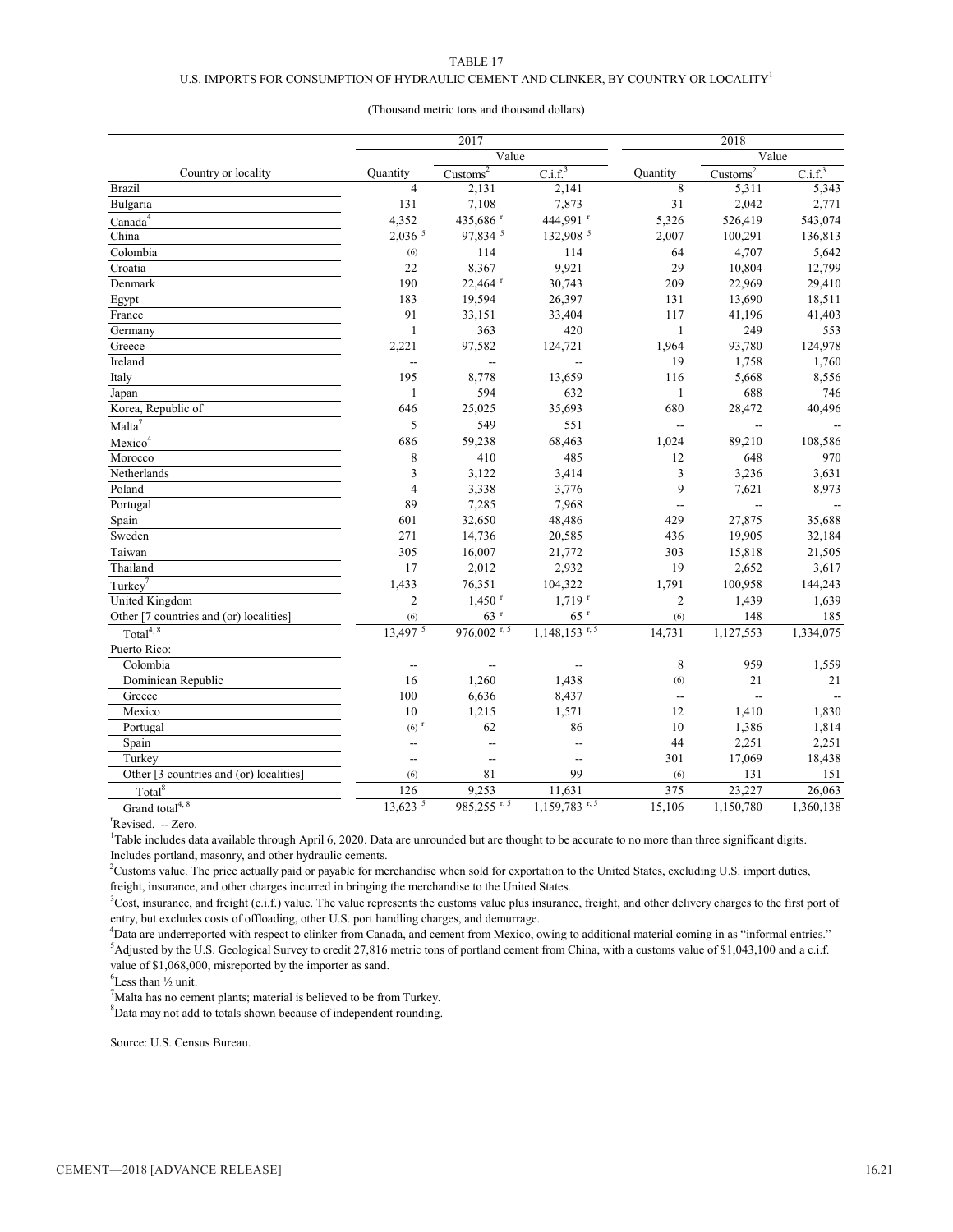### U.S. IMPORTS FOR CONSUMPTION OF HYDRAULIC CEMENT AND CLINKER, BY CUSTOMS DISTRICT AND COUNTRY OR LOCALITY  $^{\rm l}$

### (Thousand metric tons and thousand dollars)

|                                          |                | 2017                          |                                   |                | 2018                          |                     |
|------------------------------------------|----------------|-------------------------------|-----------------------------------|----------------|-------------------------------|---------------------|
|                                          |                | Value                         |                                   |                | Value                         |                     |
| Customs district and country or locality | Quantity       | $\overline{\text{Customs}^2}$ | C.i.f. <sup>3</sup>               | Ouantity       | $\overline{\text{Customs}^2}$ | C.i.f. <sup>3</sup> |
| Anchorage, AK:                           |                |                               |                                   |                |                               |                     |
| Canada                                   | 6              | $1,117$ <sup>r</sup>          | $1,127$ <sup>r</sup>              | 5              | 1,547                         | 1,558               |
| Korea, Republic of                       | 88             | 3,377                         | 5,481                             | 96             | 3,986                         | 6,327               |
| Total <sup>4</sup>                       | 94             | $4,494$ <sup>r</sup>          | $6,608$ <sup>r</sup>              | 101            | 5,533                         | 7,885               |
| Baltimore, MD:                           |                |                               |                                   |                |                               |                     |
| China                                    | $\mathfrak{Z}$ | 454                           | 712                               | $\mathbf{1}$   | 173                           | 242                 |
| Other [4 countries and (or) localities]  | (5)            | $209$ <sup>r</sup>            | 246 <sup>r</sup>                  | (5)            | 268                           | 316                 |
| Total <sup>4</sup>                       | $\overline{4}$ | 663                           | 959                               | $\overline{2}$ | 441                           | 558                 |
| Boston, MA:                              |                |                               |                                   |                |                               |                     |
| Canada                                   | 58             | 4,918                         | 4,918                             | 29             | 3,489                         | 3,622               |
| Greece                                   | 14             | 672                           | 672                               | $\overline{a}$ |                               |                     |
| Other [3 countries and (or) localities]  | (5)            | 49                            | 60                                | (5)            | 93                            | 108                 |
| Total <sup>4</sup>                       | 73             | 5,639                         | 5,650                             | 29             | 3,582                         | 3,730               |
| Buffalo, NY:                             |                |                               |                                   |                |                               |                     |
| Canada                                   | 484            | 46,066                        | 48,205                            | 468            | 46,051                        | 47,758              |
| Other [3 countries and (or) localities]  | (5)            | $\overline{4}$                | 4                                 | (5)            | 26                            | 27                  |
| Total <sup>4</sup>                       | 484            | 46,069                        | 48,209                            | 468            | 46,078                        | 47,785              |
| Charleston, SC:                          |                |                               |                                   |                |                               |                     |
|                                          |                |                               |                                   | $\overline{c}$ | 103                           | 147                 |
| Egypt<br>Turkey                          | --<br>30       | --<br>1,342                   | $\overline{\phantom{a}}$<br>1,428 | 18             | 907                           | 1,489               |
| Other [4 countries and (or) localities]  |                | 81                            | 87                                |                | 120                           | 146                 |
|                                          | (5)            |                               |                                   | (5)            |                               |                     |
| Total <sup>4</sup>                       | 30             | 1,423                         | 1,515                             | 21             | 1,130                         | 1,782               |
| Chicago, IL:                             |                |                               |                                   |                |                               |                     |
| China                                    | $\mathbf{1}$   | 164                           | 238                               | --             | ٠.                            |                     |
| Germany                                  | $\mathbf{1}$   | 83                            | 94                                | (5)            | $\overline{2}$                | $\overline{2}$      |
| Other [7 countries and (or) localities]  | (5)            | 256                           | 282                               | 1              | 634                           | 701                 |
| Total <sup>4</sup>                       | $\overline{2}$ | 503                           | 614                               | $\mathbf{1}$   | 636                           | 704                 |
| Cleveland, OH:                           |                |                               |                                   |                |                               |                     |
| $\rm Canada$                             | 632            | 60,660                        | 62,216                            | 725            | 72,318                        | 73,769              |
| China                                    | 1              | 86                            | 123                               | (5)            | 36                            | 55                  |
| Morocco                                  | $\mathfrak{2}$ | 87                            | 102                               | 5              | 253                           | 505                 |
| Netherlands                              | 1              | 1,041                         | 1,140                             | 1              | 1,052                         | 1,195               |
| Poland                                   | 1              | 912                           | 1,117                             | 3              | 1,896                         | 2,316               |
| Other [4 countries and (or) localities]  | $\mathbf{1}$   | 409                           | 505                               | 1              | 482                           | 515                 |
| Total <sup>4</sup>                       | 637            | 63,195                        | 65,203                            | 734            | 76,037                        | 78,354              |
| Columbia-Snake, OR, WA:                  |                |                               |                                   |                |                               |                     |
| Canada                                   | 114            | 9,295                         | 9,457                             | 66             | 5,396                         | 5,471               |
| China                                    | 33             | 1,644                         | 2,148                             | 41             | 1,779                         | 2,808               |
| Korea, Republic of                       | 557            | 21,358                        | 29,914                            | 570            | 23,502                        | 32,905              |
| Netherlands                              |                |                               |                                   | (5)            | 20                            | 22                  |
| Total <sup>4</sup>                       | 704            | 32,297                        | 41,519                            | 677            | 30,697                        | 41,205              |
| Dallas-Fort Worth, TX, Poland            | (5)            | 182                           | 194                               | (5)            | 193                           | 233                 |
| Detroit, MI:                             |                |                               |                                   |                |                               |                     |
| Canada <sup>6</sup>                      | 1,306          | 115,788                       | 117,953                           | 1,433          | 127,005                       | 129,635             |
| China                                    | (5)            | 94                            | 103                               | 2              | 655                           | 694                 |
| Other [5 countries and (or) localities]  | (5)            | 77r                           | 85r                               | (5)            | 229                           | 249                 |
| Total <sup>4, 6</sup>                    | 1,307          | 115,960                       | 118,140                           | 1,435          | 127,889                       | 130,578             |
| El Paso, TX:                             |                |                               |                                   |                |                               |                     |
| China                                    | (5)            | 147                           | 148                               | (5)            | 202                           | 204                 |
| Mexico <sup>6</sup>                      | 230            | 25,085                        | 29,561                            | 424            | 39,953                        | 50,908              |
| Total <sup>4, 6</sup>                    | 230            | 25,232                        | 29,709                            | 425            | 40,156                        | 51,112              |
| Great Falls, MT:                         |                |                               |                                   |                |                               |                     |
| Canada                                   | 92             | 12,231                        | 12,414                            | 218            | 28,001                        | 28,455              |
| Croatia                                  | (5)            | 45                            | 57                                |                |                               |                     |
| Total <sup>4</sup>                       | 93             | 12,276                        | 12,471                            | 218            | 28,001                        | 28,455              |
| Honolulu, HI, Taiwan                     | 305            | 16,002                        | 21,766                            | 303            | 15,812                        | 21,497              |
|                                          |                |                               |                                   |                |                               |                     |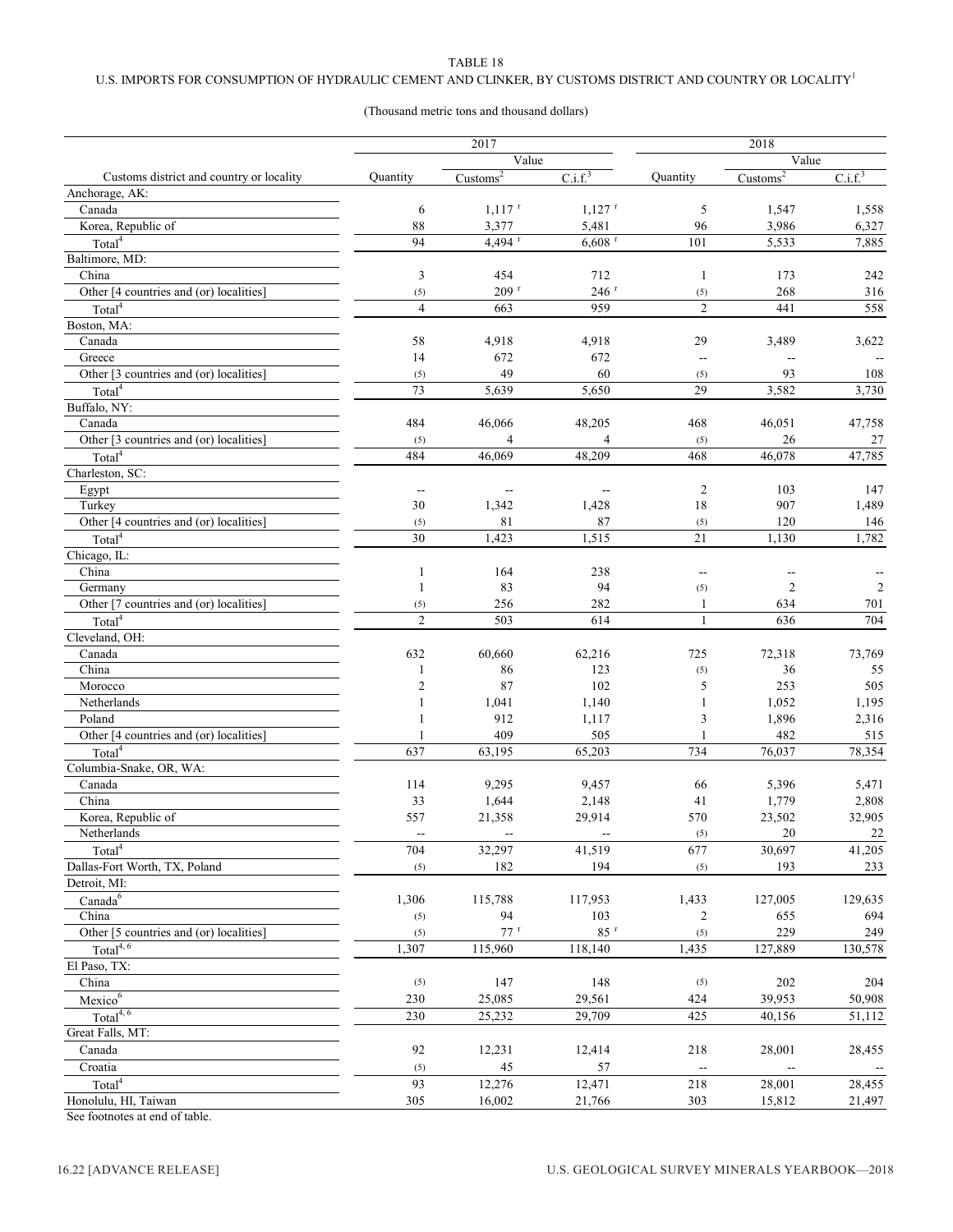### U.S. IMPORTS FOR CONSUMPTION OF HYDRAULIC CEMENT AND CLINKER, BY CUSTOMS DISTRICT AND COUNTRY OR LOCALITY<sup>1</sup>

### (Thousand metric tons and thousand dollars)

|                                          |                          | 2017                          |                          | 2018           |                    |                     |
|------------------------------------------|--------------------------|-------------------------------|--------------------------|----------------|--------------------|---------------------|
|                                          |                          | Value                         |                          | Value          |                    |                     |
| Customs district and country or locality | Quantity                 | $\overline{\text{Customs}^2}$ | C.i.f. <sup>3</sup>      | Quantity       | $\text{Customs}^2$ | C.i.f. <sup>3</sup> |
| Houston-Galveston, TX:                   |                          |                               |                          |                |                    |                     |
| Canada                                   | $\overline{\phantom{a}}$ | $\overline{a}$                | $\overline{\phantom{a}}$ | 228            | 11,427             | 15,854              |
| China                                    | 352                      | 12,505                        | 21,301                   | 351            | 14,208             | 23,010              |
| Egypt                                    | 91                       | 9,584                         | 12,809                   | 71             | 7,735              | 10,013              |
| Greece                                   | 380                      | 15,599                        | 25,153                   | 344            | 14,703             | 27,522              |
| Italy                                    | 194                      | 8,708                         | 13,568                   | 116            | 5,660              | 8,548               |
| Mexico                                   | 37                       | 1,489                         | 2,101                    | 51             | 2,355              | 3,241               |
| Poland                                   | $\sqrt{2}$               | 1,783                         | 1,922                    | 5              | 4,673              | 5,375               |
| Portugal                                 | 63                       | 6,091                         | 6,245                    |                |                    |                     |
| Spain                                    | 453                      | 19,364                        | 26,281                   | 192            | 8,917              | 12,688              |
| Turkey                                   | 393                      | 22,407                        | 32,182                   | 846            | 41,567             | 60,900              |
| Other [4 countries and (or) localities]  | (5)                      | 236                           | 280                      | (5)            | 73                 | 87                  |
| Total <sup>4</sup>                       | 1,965                    | 97,766                        | 141,842                  | 2,203          | 111,318            | 167,237             |
| Laredo, TX:                              |                          |                               |                          |                |                    |                     |
| Mexico                                   | 165                      | 23,680                        | 24,507                   | 180            | 25,427             | 26,295              |
| Spain                                    | --                       | $\overline{a}$                | Ξ.                       | 87             | 6,368              | 6,369               |
| Turkey                                   | 14                       | 589                           | 1,122                    | $\overline{a}$ |                    |                     |
| Other [2 countries and (or) localities]  | (5)                      | 25                            | 26                       | $\overline{a}$ |                    |                     |
| Total <sup>4</sup>                       | 179                      | 24,294                        | 25,655                   | 267            | 31,795             | 32,664              |
| Los Angeles, CA:                         |                          |                               |                          |                |                    |                     |
| China                                    | 30                       | 3,400                         | 4,491                    | 12             | 1,333              | 1,753               |
| Egypt                                    | 19                       | 2,082                         | 3,032                    | 21             | 2,083              | 3,037               |
| Mexico                                   | --                       | --                            | --                       | 115            | 6,135              | 8,036               |
| Thailand                                 | 8                        | 993                           | 1,444                    | 8              | 1,171              | 1,613               |
| Turkey                                   | 31                       | 3,469                         | 6,344                    | 40             | 5,067              | 8,090               |
| Other [6 countries and (or) localities]  | (5)                      | 230                           | 253                      | (5)            | 166                | 195                 |
| Total <sup>4</sup>                       | 89                       | 10,175                        | 15,563                   | 196            | 15,956             | 22,726              |
| Miami, FL:                               |                          |                               |                          |                |                    |                     |
| Egypt                                    | 32                       | 3,479                         | 4,568                    | 18             | 1,935              | 2,811               |
| Mexico                                   | 32                       | 1,657                         | 2,332                    | 12             | 582                | 870                 |
| Spain                                    | 105                      | 10,339                        | 13,027                   | 120            | 11,417             | 14,789              |
| Sweden                                   | 270                      | 14,482                        | 20,293                   | 416            | 18,815             | 30,748              |
| Turkey                                   | $8\sqrt{1}$              | 5,675                         | 8,396                    | 68             | 7,089              | 9,823               |
| Other [7 countries and (or) localities]  | (5)                      | $14$ <sup>r</sup>             | 15                       | (5)            | 25                 | 29                  |
| Total <sup>4</sup>                       | 520                      | 35,647 <sup>r</sup>           | 48,631                   | 633            | 39,863             | 59,070              |
| Milwaukee, WI, Morocco                   | 6                        | 323                           | 383                      | $\overline{7}$ | 395                | 465                 |
| Minneapolis, MN:                         |                          |                               |                          |                |                    |                     |
| Ireland                                  | --                       | $\overline{a}$                |                          | 19             | 1,758              | 1,760               |
| Turkey                                   | 44                       | 3,560                         | 3,565                    | 39             | 3,592              | 3,595               |
| $\mathrm{Total}^4$                       | 44                       | 3,560                         | 3,565                    | 59             | 5,350              | 5,355               |
| Mobile, AL:                              |                          |                               |                          |                |                    |                     |
| Greece                                   | 45                       | 2,824                         | 3,436                    |                |                    |                     |
| Turkey                                   | 99                       | 5,261                         | 6,622                    | --             |                    |                     |
| Other [2 countries and (or) localities]  | (5)                      | 23                            | 25                       | (5)            | 59                 | 64                  |
| Total <sup>4</sup>                       | 144                      | 8,108                         | 10,083                   | (5)            | 59                 | 64                  |
| New Orleans, LA:                         |                          |                               |                          |                |                    |                     |
| China                                    | 84                       | 3,584                         | 3,659                    | 127            | 6,182              | 6,273               |
| Croatia                                  | 19                       | 7,250                         | 8,556                    | 23             | 8,749              | 10,236              |
| Turkey                                   | 40                       | 2,447                         | 2,551                    | $28\,$         | 1,829              | 1,975               |
| Other [5 countries and (or) localities]  | $\mathbf{1}$             | 186                           | 192                      | 1              | 166                | 423                 |
| Total <sup>4</sup>                       | 144                      | 13,467                        | 14,957                   | 179            | 16,927             | 18,908              |
|                                          |                          |                               |                          |                |                    |                     |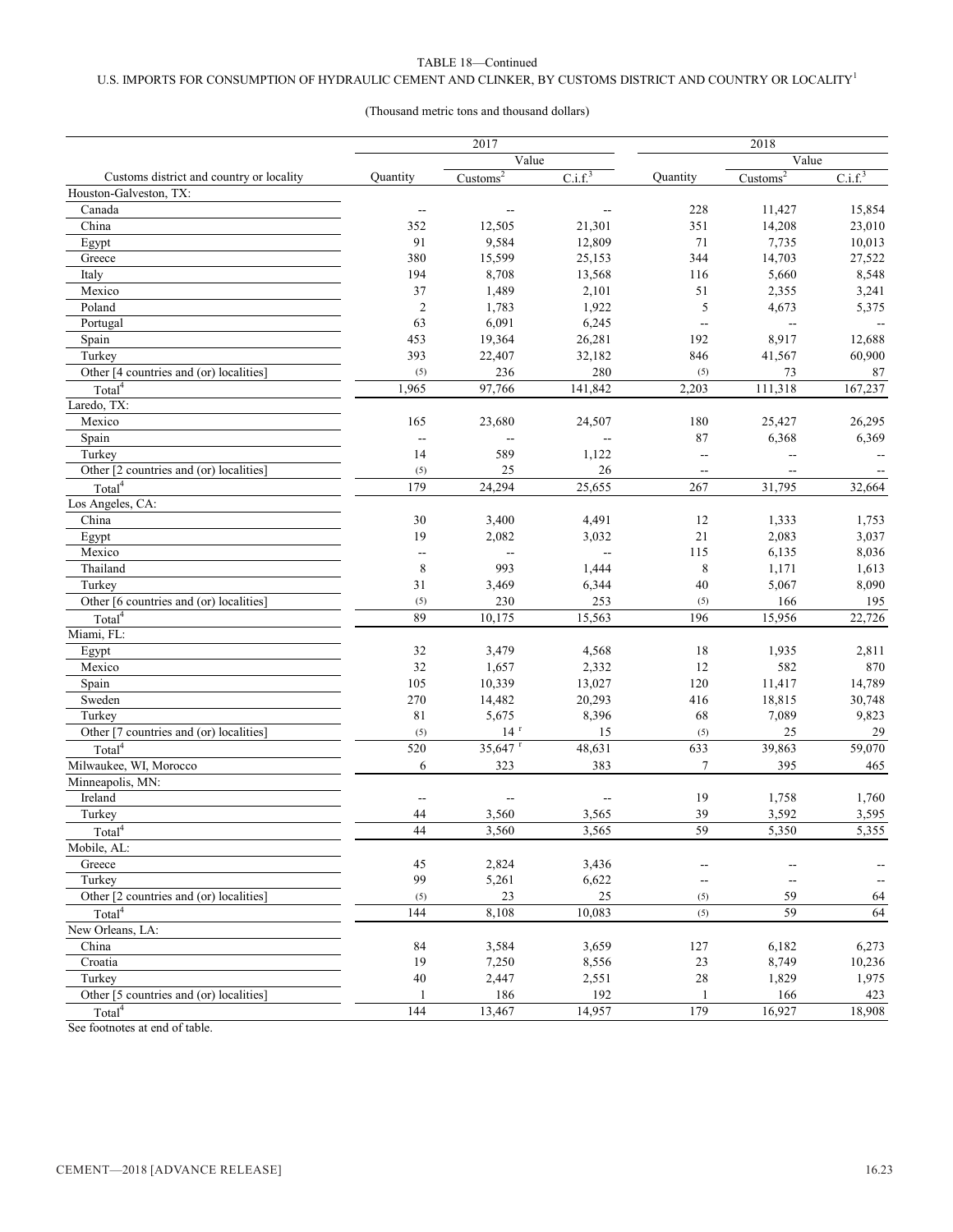### U.S. IMPORTS FOR CONSUMPTION OF HYDRAULIC CEMENT AND CLINKER, BY CUSTOMS DISTRICT AND COUNTRY OR LOCALITY  $^{\rm l}$

### (Thousand metric tons and thousand dollars)

|                                          | 2017                           |                               |                          | 2018                     |                               |                     |  |
|------------------------------------------|--------------------------------|-------------------------------|--------------------------|--------------------------|-------------------------------|---------------------|--|
|                                          |                                | Value                         |                          |                          | Value                         |                     |  |
| Customs district and country or locality | <b>Quantity</b>                | $\overline{\text{Customs}^2}$ | C.i.f. <sup>3</sup>      | Ouantity                 | $\overline{\text{Customs}^2}$ | C.i.f. <sup>3</sup> |  |
| New York City, NY:                       |                                |                               |                          |                          |                               |                     |  |
| Canada                                   | $\overline{\phantom{a}}$       | $\overline{\phantom{m}}$      | $\qquad \qquad -$        | 92                       | 5,242                         | 5,247               |  |
| Denmark                                  | 20                             | 2,282                         | 3,051                    | 22                       | 2,599                         | 4,280               |  |
| Greece                                   | 891                            | 36,910                        | 47,026                   | 735                      | 31,082                        | 42,764              |  |
| Malta <sup>7</sup>                       | 5                              | 549                           | 551                      | --                       | $\overline{\phantom{a}}$      |                     |  |
| Spain                                    | $\overline{2}$                 | 687                           | 848                      | (5)                      | 12                            | 14                  |  |
| Turkey <sup>7</sup>                      | 532                            | 23,873                        | 30,103                   | 339                      | 16,678                        | 23,648              |  |
| Other [9 countries and (or) localities]  | $\mathbf{1}$                   | 372 r                         | 443 <sup>r</sup>         | 1                        | 532                           | 606                 |  |
| Total <sup>4</sup>                       | 1,450                          | 64,672                        | 82,021                   | 1,188                    | 56,145                        | 76,559              |  |
| Norfolk, VA:                             |                                |                               |                          |                          |                               |                     |  |
| <b>Brazil</b>                            | $\overline{4}$                 | 2,131                         | 2,141                    | $\,8\,$                  | 5,259                         | 5,289               |  |
| Bulgaria                                 | 131                            | 7,108                         | 7,873                    | 31                       | 2,042                         | 2,771               |  |
| China                                    | $\sqrt{2}$                     | 1,144                         | 1,286                    | $\mathbf{1}$             | 855                           | 965                 |  |
| Colombia                                 | $\overline{a}$                 | $\overline{a}$                | $\overline{\phantom{a}}$ | 64                       | 4,595                         | 5,530               |  |
| France                                   | 91                             | 32,998                        | 33,224                   | 117                      | 40,975                        | 41,157              |  |
| Greece                                   | 101                            | 4,077                         | 5,614                    | 111                      | 6,756                         | 8,349               |  |
| Turkey                                   | $\overline{\phantom{a}}$       | $\overline{a}$                | $\overline{\phantom{a}}$ | 10                       | 767                           | 1,177               |  |
| United Kingdom                           | $\mathbf{1}$                   | 1,091                         | 1,207                    | 1                        | 1,099                         | 1,214               |  |
| Other [4 countries and (or) localities]  | (5)                            | 351                           | 394                      | (5)                      | 117                           | 131                 |  |
| Total <sup>4</sup>                       | 331                            | 48,900                        | 51,738                   | 345                      | 62,466                        | 66,582              |  |
| Ogdensburg, NY:                          |                                |                               |                          |                          |                               |                     |  |
| Canada                                   | 384                            | 58,210                        | 58,936                   | 284                      | 43,550                        | 45,083              |  |
| Other [4 countries and (or) localities]  | (5)                            | 25                            | 28                       | (5)                      | 11                            | 11                  |  |
| Total <sup>4</sup>                       | 384                            | 58,235                        | 58,964                   | 284                      | 43,561                        | 45,094              |  |
| Pembina, ND:                             |                                |                               |                          |                          |                               |                     |  |
| Canada                                   | 179                            | 24,717                        | 25,055                   | 169                      | 23,466                        | 23,744              |  |
| Germany                                  | (5)                            | 5                             | 5                        |                          |                               |                     |  |
| Total <sup>4</sup>                       | 179                            | 24,721                        | 25,060                   | 169                      | 23,466                        | 23,744              |  |
| Philadelphia, PA:                        |                                |                               |                          |                          |                               |                     |  |
| China                                    | $\mathbf{1}$                   | 155                           | 214                      | 1                        | 158                           | 236                 |  |
| Croatia                                  | $\mathfrak{Z}$                 | 891                           | 1,094                    | 5                        | 1,774                         | 2,185               |  |
| Egypt                                    | 25                             | 2,721                         | 3,732                    | 5                        | 548                           | 772                 |  |
| Greece                                   | 294                            | 12,147                        | 12,236                   | 299                      | 12,786                        | 12,788              |  |
| Netherlands                              | $\mathbf{1}$                   | 1,211                         | 1,324                    | $\mathbf{1}$             | 792                           | 884                 |  |
| Turkey                                   | 5                              | 612                           | 741                      | 167                      | 9,945                         | 11,406              |  |
| Other [3 countries and (or) localities]  | (5)                            | 149r                          | $176$ <sup>r</sup>       | (5)                      | 316                           | 376                 |  |
| Total <sup>4</sup>                       | 328                            | 17,885 r                      | $19,517$ <sup>r</sup>    | 478                      | 26,319                        | 28,648              |  |
| Portland, ME:                            |                                |                               |                          |                          |                               |                     |  |
| Canada                                   | 13                             | 1,909                         | 2,096                    | 25                       | 2,402                         | 2,591               |  |
| Germany                                  |                                |                               |                          |                          |                               |                     |  |
| Total <sup>4</sup>                       | $\overline{\phantom{a}}$<br>13 | 1,909                         | 2,096                    | (5)<br>25                | 14<br>2,416                   | 15<br>2,607         |  |
|                                          |                                |                               |                          |                          |                               |                     |  |
| Providence, RI:                          |                                |                               |                          |                          |                               |                     |  |
| Canada                                   | 74                             | 4,277                         | 4,279                    | 243                      | 15,120                        | 15,124              |  |
| Greece                                   | 231                            | 13,841                        | 15,225                   |                          |                               |                     |  |
| Turkey                                   | 140                            | 5,702                         | 9,106                    | 146                      | 6,415                         | 11,608              |  |
| Total <sup>4</sup>                       | 446                            | 23,820                        | 28,610                   | 389                      | 21,535                        | 26,733              |  |
| San Diego, CA:                           |                                |                               |                          |                          |                               |                     |  |
| Mexico                                   | 85                             | 348                           | 382                      | 2                        | 439                           | 454                 |  |
| Taiwan                                   | (5)                            | 5                             | 5                        | $\overline{\phantom{a}}$ | $\overline{\phantom{a}}$      |                     |  |
| Total <sup>4</sup>                       | 85                             | 353                           | 387                      | $\overline{c}$           | 439                           | 454                 |  |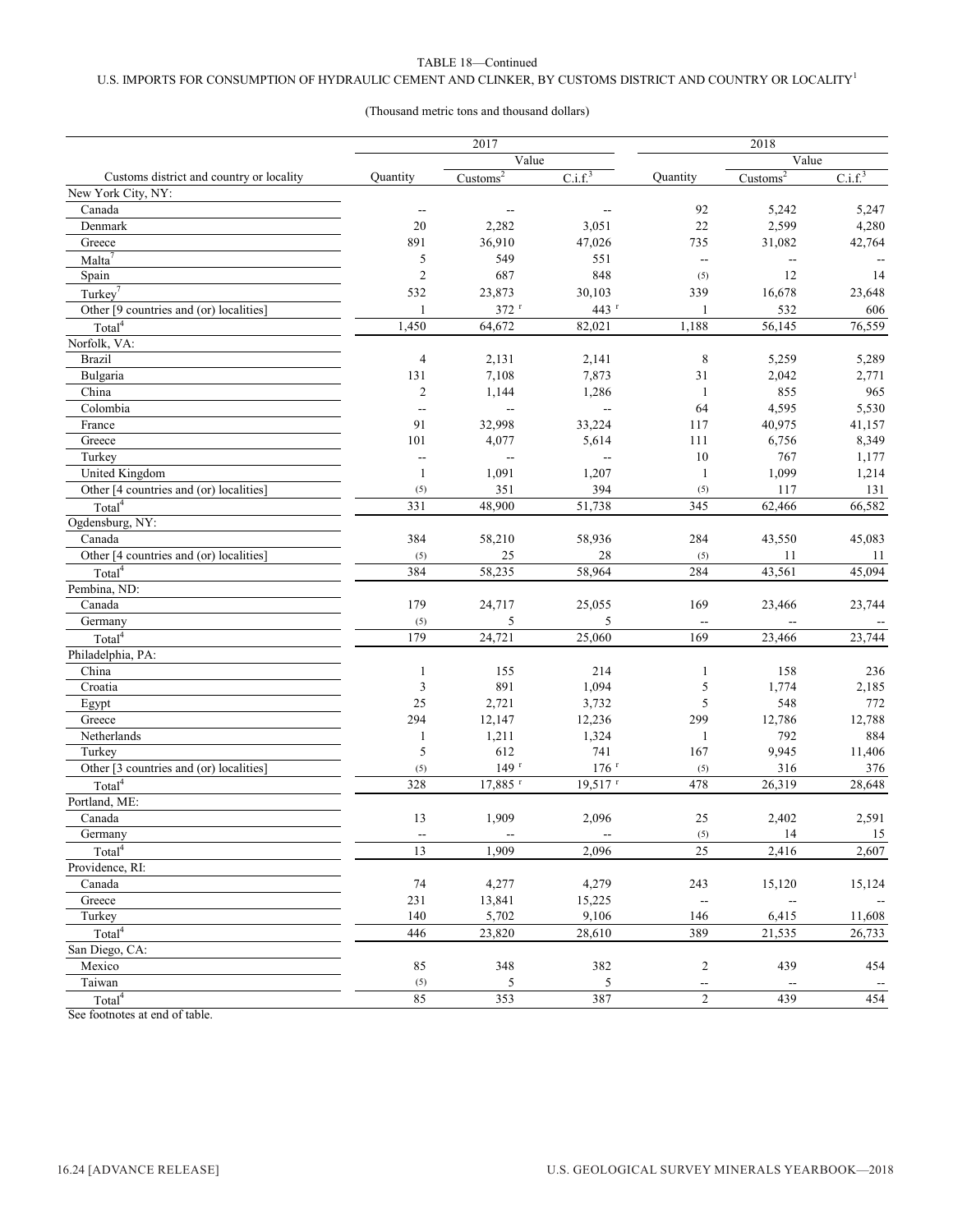### U.S. IMPORTS FOR CONSUMPTION OF HYDRAULIC CEMENT AND CLINKER, BY CUSTOMS DISTRICT AND COUNTRY OR LOCALITY<sup>1</sup>

### (Thousand metric tons and thousand dollars)

|                                                        |                          | 2017                          |                                      |                          | 2018                     |                     |
|--------------------------------------------------------|--------------------------|-------------------------------|--------------------------------------|--------------------------|--------------------------|---------------------|
|                                                        |                          | Value                         |                                      | Value                    |                          |                     |
| Customs district and country or locality               | Quantity                 | $\overline{\text{Customs}^2}$ | C.i.f. <sup>3</sup>                  | Quantity                 | $\text{Customs}^2$       | C.i.f. <sup>3</sup> |
| San Francisco, CA:                                     |                          |                               |                                      |                          |                          |                     |
| China                                                  | $1,143$ <sup>8</sup>     | 54,247 8                      | 71,934 8                             | 1,121                    | 56,279                   | 75,972              |
| Egypt                                                  | 5                        | 561                           | 737                                  | $\overline{4}$           | 412                      | 598                 |
| Mexico                                                 | 126                      | 6,277                         | 8,597                                | 204                      | 11,941                   | 15,576              |
| Thailand                                               | $\,$ 8 $\,$              | 987                           | 1,440                                | 10                       | 1,418                    | 1,920               |
| Turkey                                                 | $\overline{2}$           | 278                           | 491                                  | 8                        | 1,026                    | 1,382               |
| Other [3 countries and (or) localities]                | (5)                      | 50                            | 51                                   |                          |                          |                     |
| Total <sup>4</sup>                                     | $1,284$ <sup>8</sup>     | 62,398 8                      | 83,250 8                             | 1,347                    | 71,077                   | 95,448              |
| Savannah, GA:                                          |                          |                               |                                      |                          |                          |                     |
| Egypt                                                  | 11                       | 1,149                         | 1,488                                | 9                        | 874                      | 1,133               |
| Greece                                                 | $18\,$                   | 1,743                         | 1,755                                | 124                      | 7,834                    | 7,909               |
| Portugal                                               | 26                       | 1,195                         | 1,723                                | $\overline{\phantom{a}}$ | $\overline{\phantom{a}}$ |                     |
| Spain                                                  | $27\,$                   | 1,696                         | 7,082                                | 30                       | 1,150                    | 1,812               |
| Turkey                                                 | 23                       | 1,115                         | 1,644                                | 39                       | 2,787                    | 5,371               |
| Other [8 countries and (or) localities]                | $\mathbf{1}$             | 498                           | 589                                  | 1                        | 617                      | 769                 |
| Total <sup>4</sup>                                     | 106                      | 7,395                         | 14,281                               | 203                      | 13,262                   | 16,995              |
| Seattle, WA:                                           |                          |                               |                                      |                          |                          |                     |
| Canada <sup>6</sup>                                    | 863                      | 73,842                        | 74,522                               | 1,017                    | 92,348                   | 93,157              |
| China                                                  | 386                      | 20,103                        | 26,430                               | 338                      | 17,941                   | 24,063              |
| Japan                                                  | $\mathbf{1}$             | 268                           | 268                                  | (5)                      | 198                      | 198                 |
| Korea, Republic of                                     | ÷,                       | $\overline{a}$                | $\overline{\phantom{a}}$             | 14                       | 564                      | 840                 |
| Other [7 countries and (or) localities]                | $\mathbf{1}$             | 113                           | 167                                  | 1                        | 248                      | 330                 |
| Total <sup>4, 6</sup>                                  | 1,250                    | 94,325                        | 101,387                              | 1,370                    | 111,300                  | 118,588             |
| St. Albans, VT, Canada                                 | 146                      | 22,656                        | 23,814                               | 287                      | 47,553                   | 49,117              |
| St. Louis, MO, Other [5 countries and (or) localities] | (5)                      | 255                           | 285                                  | 1                        | 590                      | 730                 |
| Tampa, FL:                                             |                          |                               |                                      |                          |                          |                     |
| Canada                                                 | --                       |                               | --                                   | 12                       | 480                      | 947                 |
| China                                                  | $\overline{\phantom{a}}$ | ÷,                            | Ξ.                                   | 11                       | 473                      | 513                 |
| Denmark                                                | 170                      | 20,171                        | 27,679                               | 187                      | 20,348                   | 25,103              |
| Greece                                                 | 246                      | 9,771                         | 13,605                               | 350                      | 20,615                   | 25,643              |
| Mexico                                                 | 12                       | 702                           | 984                                  | 37                       | 2,378                    | 3,206               |
| Sweden                                                 | Ξ.                       | Ξ.                            | $\overline{a}$                       | 20                       | 900                      | 1,203               |
| Turkey                                                 | $-\!$                    | $-$                           | $\overline{\phantom{a}}$             | 34                       | 2,482                    | 2,494               |
| Total <sup>4</sup>                                     | 429                      | 30,643                        | 42,267                               | 651                      | 47,676                   | 59,110              |
| U.S. Virgin Islands, Turkey                            | --                       | μ.                            | $-$                                  | (5)                      | 11                       | 15                  |
| Wilmington, NC:                                        |                          |                               |                                      |                          |                          |                     |
| Canada                                                 |                          |                               |                                      | 24                       | 1,023                    | 1,942               |
| Spain                                                  | --<br>14                 | --<br>557                     | 1,239                                |                          |                          |                     |
| Turkey                                                 | $\overline{\phantom{a}}$ | --                            |                                      | 9                        | 794                      | 1,264               |
| Other [2 countries and (or) localities]                |                          |                               |                                      |                          | 73                       | 78                  |
|                                                        | (5)<br>14                | $\overline{2}$<br>559         | $\overline{2}$                       | (5)<br>34                |                          | 3,285               |
| Total <sup>4</sup>                                     | $13,497$ <sup>8</sup>    | $976,002$ <sup>r, 8</sup>     | 1,241<br>$1,148,153$ <sup>r, 8</sup> |                          | 1,889                    |                     |
| U.S. total $\overline{4, 6}$                           |                          |                               |                                      | 14,731                   | 1,127,553                | 1,334,075           |
| San Juan, PR:                                          |                          |                               |                                      |                          |                          |                     |
| Colombia                                               | --                       | $\rightarrow$                 | --                                   | 8                        | 959                      | 1,559               |
| Dominican Republic                                     | 16                       | 1,260                         | 1,438                                | $(5)$                    | 21                       | 21                  |
| Greece                                                 | $100\,$                  | 6,636                         | 8,437                                | $\overline{\phantom{a}}$ | --                       |                     |
| Mexico                                                 | $10\,$                   | 1,215                         | 1,571                                | $12\,$                   | 1,410                    | 1,830               |
| Portugal                                               | (5)                      | 62                            | 86                                   | $10\,$                   | 1,386                    | 1,814               |
| Spain                                                  | --                       | $\overline{a}$                | $\overline{a}$                       | $44\,$                   | 2,251                    | 2,251               |
| Turkey                                                 | --                       | 44                            | $\overline{\phantom{a}}$             | 301                      | 17,069                   | 18,438              |
| Other [3 countries and (or) localities]                | (5)                      | $8\sqrt{1}$                   | 99                                   | (5)                      | 131                      | 151                 |
| Total <sup>4</sup>                                     | 126                      | 9,253                         | 11,631                               | 375                      | 23,227                   | 26,063              |
| Grand total <sup>4, 6</sup>                            | $13,623$ <sup>8</sup>    | $985,255$ <sup>r, 8</sup>     | $1,159,783$ <sup>r, 8</sup>          | 15,106                   | 1,150,780                | 1,360,138           |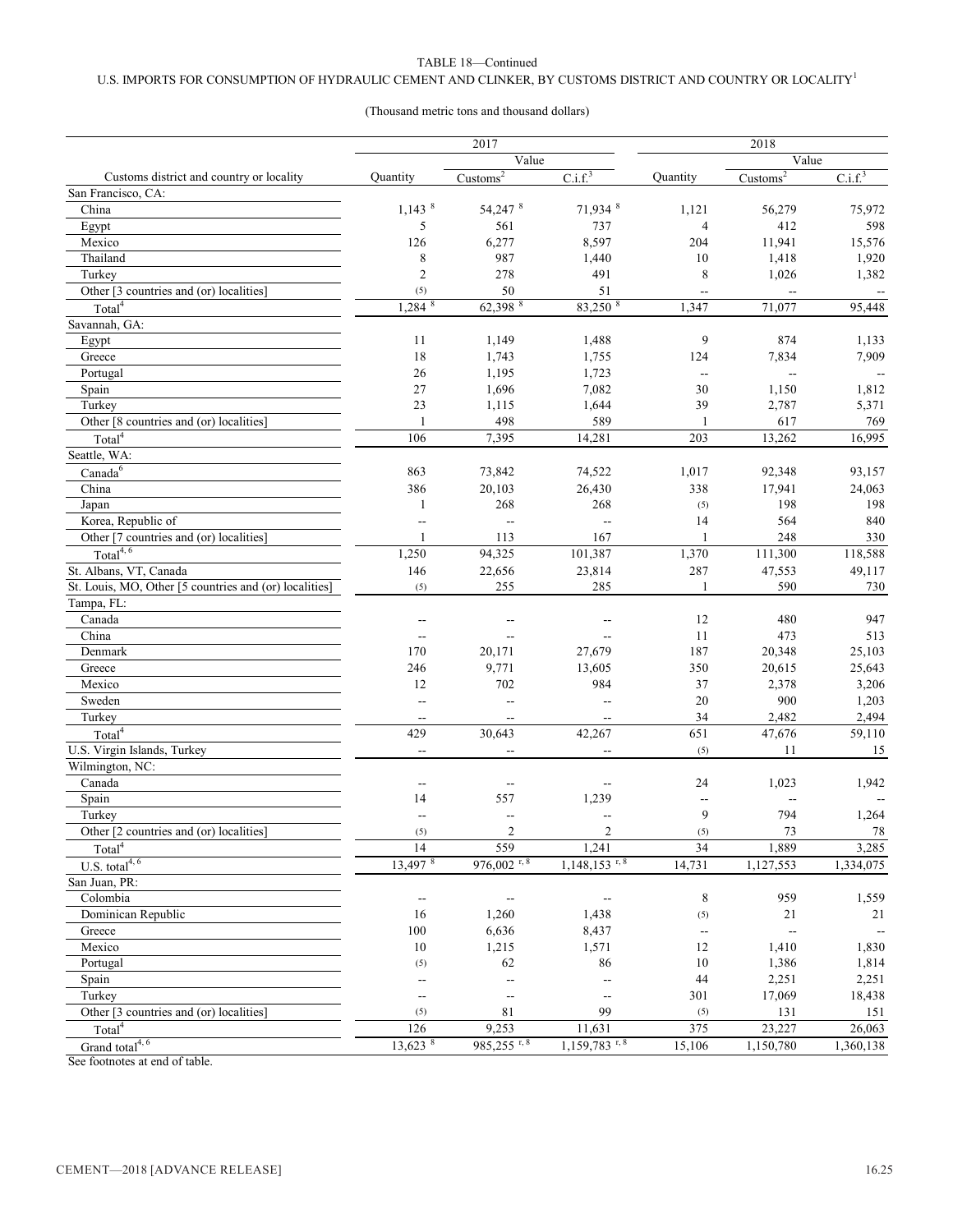### U.S. IMPORTS FOR CONSUMPTION OF HYDRAULIC CEMENT AND CLINKER, BY CUSTOMS DISTRICT AND COUNTRY OR LOCALITY<sup>1</sup>

### (Thousand metric tons and thousand dollars)

### <sup>r</sup>Revised. -- Zero.

<sup>1</sup>Table includes data available through April 6, 2020. Includes all varieties of hydraulic cement and clinker. Data are unrounded but are thought to be accurate to no more than three significant digits.

- ${}^{2}$ Customs value. The price actually paid or payable for merchandise when sold for exportation to the United States, excluding U.S. import duties, freight, insurance, and other charges incurred in bringing the merchandise to the United States.
- $3$ Cost, insurance, and freight (c.i.f.) value. The value represents the customs value plus insurance, freight, and other delivery charges to the first port of entry, but excludes costs of offloading, other U.S. port handling charges, and demurrage.
- <sup>4</sup>Data may not add to totals shown because of independent rounding.

 ${}^{5}$ Less than  $\frac{1}{2}$  unit.

<sup>6</sup>Data are underreported with respect to clinker from Canada and cement from Mexico owing to additional material coming in as "informal entries."

 $^{7}$ Malta has no cement plants; material is thought to be from Turkey.

<sup>8</sup>Adjusted by the U.S. Geological Survey to credit 27,816 metric tons of portland cement from China, with a customs value of \$1,043,100 and a c.i.f. value of \$1,068,000, misreported by the importer as sand.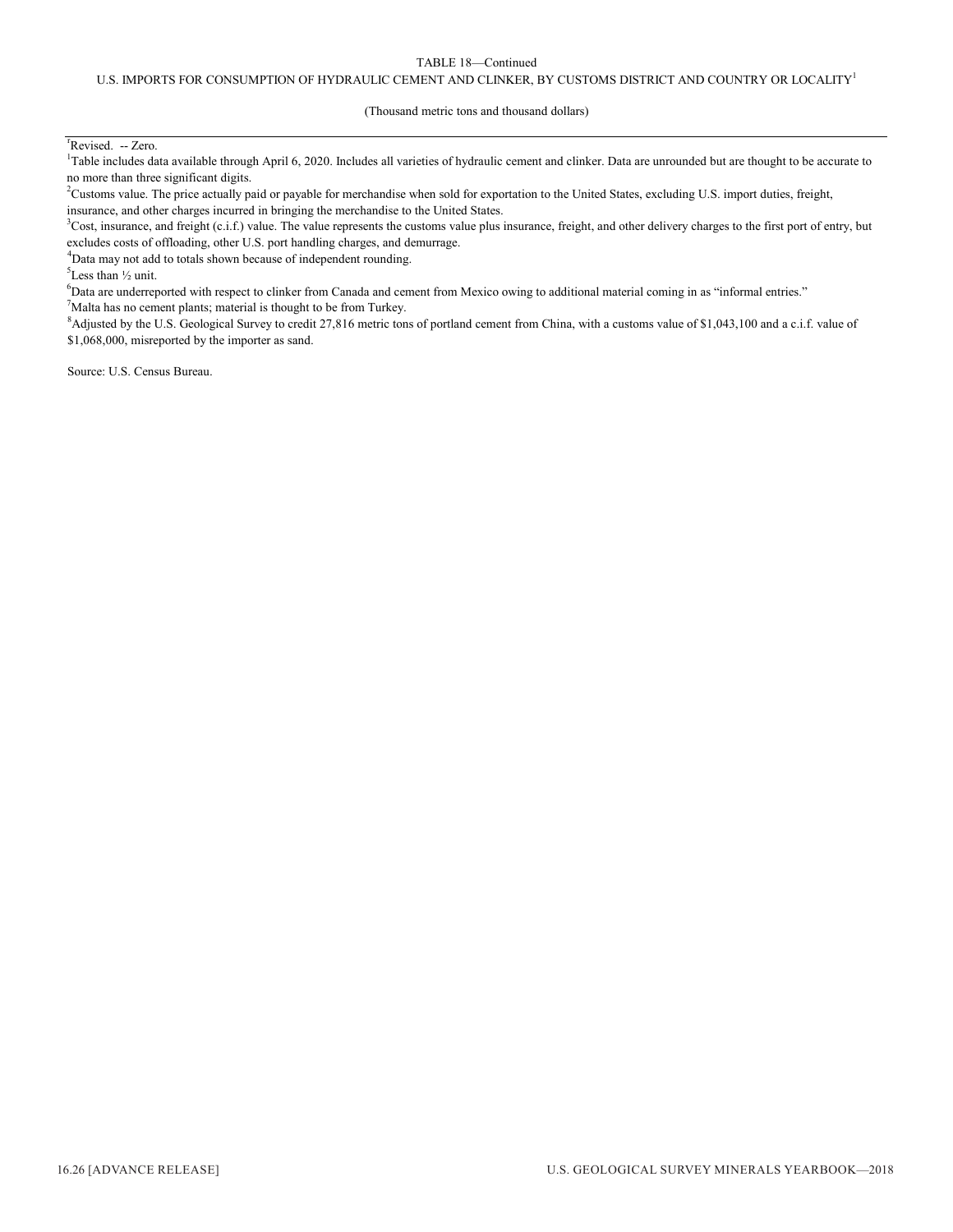### U.S. IMPORTS FOR CONSUMPTION OF GRAY PORTLAND CEMENT, BY COUNTRY OR LOCALITY  $^{\rm l}$

| (Thousand metric tons and thousand dollars) |  |
|---------------------------------------------|--|
|---------------------------------------------|--|

|                                                       |                                               | 2017                                        | 2018                      |                 |                      |                     |
|-------------------------------------------------------|-----------------------------------------------|---------------------------------------------|---------------------------|-----------------|----------------------|---------------------|
|                                                       |                                               | Value                                       | Value                     |                 |                      |                     |
| Country or locality                                   | <b>Quantity</b>                               | $\frac{\text{Customs}^2}{\text{Customs}^2}$ | C.i.f. <sup>3</sup>       | <b>Quantity</b> | Customs <sup>2</sup> | C.i.f. <sup>3</sup> |
| Bulgaria                                              | 131                                           | 7,108                                       | 7,873                     | 31              | 2,042                | 2,771               |
| Canada                                                | 3,053                                         | $314,671$ <sup>r</sup>                      | 321,487 <sup>r</sup>      | 3,918           | 394,584              | 408,262             |
| China                                                 | 1,988 <sup>4</sup>                            | 90,661 <sup>4</sup>                         | $123,672$ <sup>4</sup>    | 1,969           | 94,363               | 129,764             |
| Colombia                                              |                                               |                                             |                           | 64              | 4,595                | 5,530               |
| Germany                                               | 1                                             | 94                                          | 110                       | (5)             | 45                   | 65                  |
| Greece                                                | 2,117                                         | 91,843                                      | 118,978                   | 1,840           | 85,941               | 117,063             |
| Italy                                                 | 195                                           | 8,755                                       | 13,633                    | 116             | 5,660                | 8,548               |
| Korea, Republic of                                    | 646                                           | 24,735                                      | 35,395                    | 679             | 28,053               | 40,072              |
| Mexico <sup>6</sup>                                   | 325                                           | 18,204                                      | 25,576                    | 689             | 41,911               | 59,091              |
| Morocco                                               | 8                                             | 410                                         | 485                       | 12              | 648                  | 970                 |
| Portugal                                              | 89                                            | 7,285                                       | 7,968                     | --              |                      |                     |
| Spain                                                 | 503                                           | 21,535                                      | 34,546                    | 328             | 17,359               | 22,282              |
| Sweden                                                | 270                                           | 14,482                                      | 20,293                    | 436             | 19,715               | 31,951              |
| Taiwan                                                | 305                                           | 16,007                                      | 21,772                    | 303             | 15,812               | 21,497              |
| Turkey                                                | 862                                           | 39,867                                      | 57,019                    | 1,317           | 60,162               | 90,008              |
| Other [5 countries and (or) localities]               | (5)                                           | 19 <sup>r</sup>                             | 22                        |                 | 56                   | 83                  |
| Total $\overline{6,7,8}$                              | $10,493$ <sup><math>\overline{4}</math></sup> | 655,675 r, 4                                | 788,829 <sup>r,4</sup>    | 11,704          | 770,948              | 937,961             |
| Puerto Rico:                                          |                                               |                                             |                           |                 |                      |                     |
| Colombia                                              |                                               |                                             |                           | 6               | 442                  | 692                 |
| Dominican Republic                                    | 8                                             | 683                                         | 843                       | (5)             | 21                   | 21                  |
| Greece                                                | 75                                            | 4,818                                       | 6,167                     |                 |                      |                     |
| Turkey                                                | --                                            | --                                          | --                        | 79              | 6,145                | 7,495               |
| $\overline{\text{Total}^{7,8}}$                       | 83                                            | 5,501                                       | 7,010                     | 85              | 6,608                | 8,208               |
| Grand total <sup>6, <math>\overline{7,8}</math></sup> | $10,576^{4}$                                  | $661,177$ <sup>r, 4</sup>                   | $795,839$ <sup>r, 4</sup> | 11,788          | 777,556              | 946,169             |

<sup>&</sup>lt;sup>r</sup>Revised. -- Zero.

<sup>1</sup>Table includes data available through April 6, 2020. Data are unrounded but are thought to be accurate to no more than three significant digits.

<sup>2</sup>The price actually paid or payable for merchandise when sold for exportation to the United States, excluding U.S. import duties, freight, insurance, and other charges incurred in bringing the merchandise to the United States.

<sup>3</sup>Cost, insurance, and freight (c.i.f.) value. The value represents the customs value plus insurance, freight, and other delivery charges to the first port of entry, but excludes costs of offloading, other U.S. port handling charges, and demurrage.

4 Adjusted by the U.S. Geological Survey to credit 27,816 metric tons of portland cement from China, with a customs value of \$1,043,100 and a c.i.f. value of \$1,068,000, misreported by the importer as sand.

 ${}^{5}$ Less than  $\frac{1}{2}$  unit.

<sup>6</sup>Data are underreported with respect to imports into the El Paso, TX, customs district owing to additional material coming in as "informal entries."

 $7$ Total imports do not include gray portland cement that was misregistered by importers under the white cement tariff code; these quantities are included in table 20.

 ${}^{8}$ Data may not add to totals shown because of independent rounding.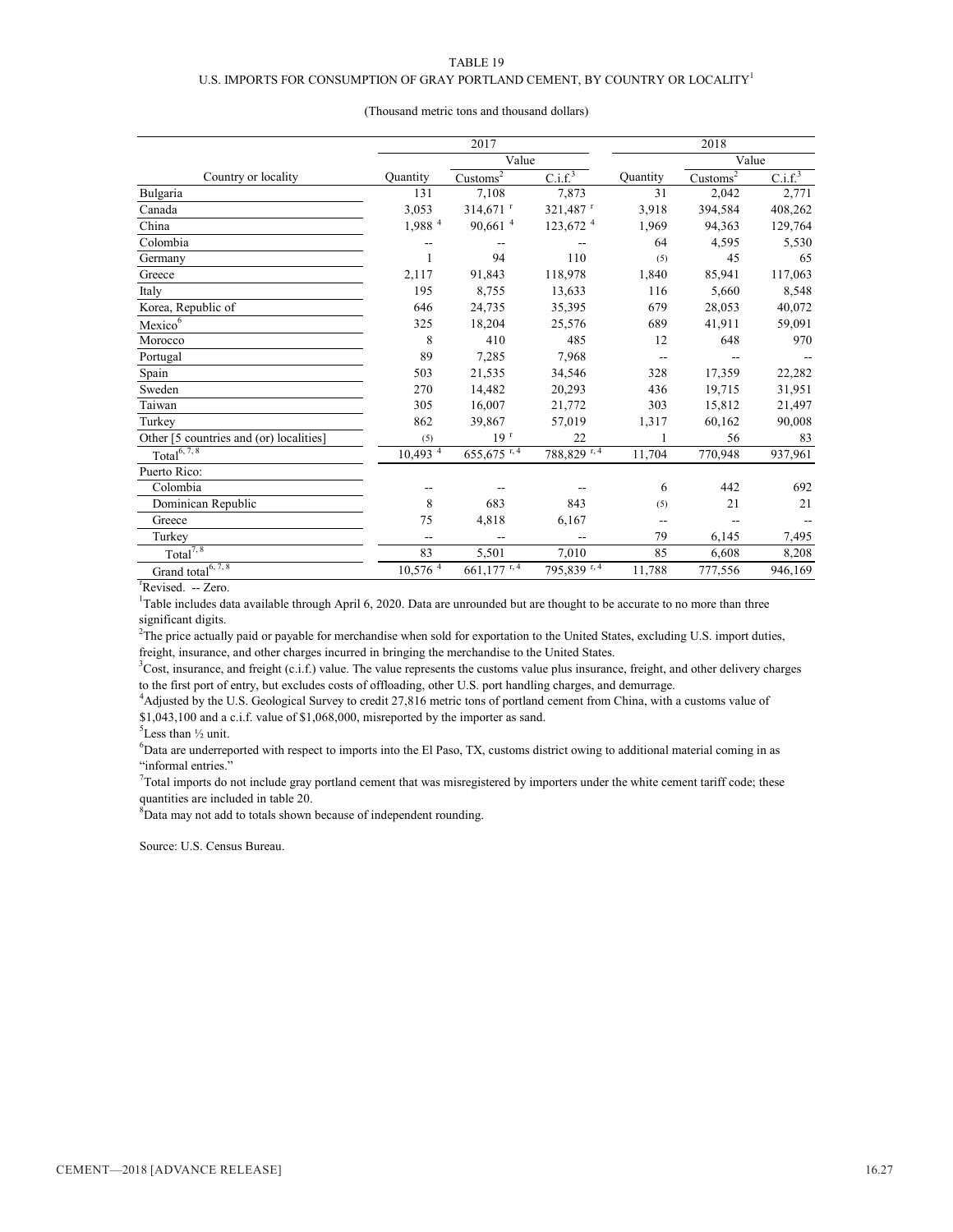### U.S. IMPORTS FOR CONSUMPTION OF WHITE CEMENT, BY COUNTRY OR LOCALITY  $^{\rm l}$

|                                         | 2017               |                      |                       | 2018     |                      |                       |
|-----------------------------------------|--------------------|----------------------|-----------------------|----------|----------------------|-----------------------|
|                                         | Value              |                      |                       |          | Value                |                       |
| Country or locality                     | Quantity           | Customs <sup>2</sup> | C.i.f. <sup>3,4</sup> | Quantity | Customs <sup>2</sup> | C.i.f. <sup>3,4</sup> |
| Canada                                  | 293                | 37,547               | 38,558                | 305      | 39,924               | 40,784                |
| China                                   | 36                 | 3,912                | 5,230                 | 27       | 2,196                | 2,808                 |
| Denmark                                 | 190                | 22,453               | 30,730                | 209      | 22,947               | 29,383                |
| Egypt                                   | 182                | 19,546               | 26,332                | 130      | 13,641               | 18,435                |
| Greece                                  |                    |                      |                       | 124      | 7,837                | 7,912                 |
| Malta <sup>5</sup>                      | 5                  | 549                  | 551                   | --       |                      |                       |
| Mexico                                  | 277                | 29,863               | 30,785                | 211      | 31,913               | 32,889                |
| Spain                                   | 95                 | 9,927                | 12,481                | 100      | 10,496               | 13,381                |
| Thailand                                | 17                 | 2,012                | 2,932                 | 19       | 2,652                | 3,617                 |
| Turkey <sup>5</sup>                     | 173                | 15,759               | 24,759                | 264      | 26,637               | 37,164                |
| Other [5 countries and (or) localities] | $(6)$ <sup>r</sup> | 9 <sup>r</sup>       | 10 <sup>r</sup>       | (6)      | 30                   | 35                    |
| Total <sup>7</sup>                      | 1,268              | 141,576              | 172,367               | 1,389    | 158,273              | 186,409               |
| Puerto Rico:                            |                    |                      |                       |          |                      |                       |
| Mexico                                  | 10                 | 1,215                | 1,571                 | 12       | 1,410                | 1,830                 |
| Portugal                                | (6)                | 62                   | 86                    | 10       | 1,386                | 1,814                 |
| Other [2 countries and (or) localities] | --                 | --                   |                       | (6)      | 56                   | 75                    |
| Total'                                  | 10                 | 1,277                | 1,657                 | 22       | 2,852                | 3,719                 |
| Grand total <sup>7</sup>                | 1,278              | 142,853              | 174,024               | 1,411    | 161,126              | 190,127               |

### (Thousand metric tons and thousand dollars)

<sup>r</sup>Revised. -- Zero.

<sup>1</sup>Table includes data available through April 6, 2020. Data are unrounded but are thought to be accurate to no more than three significant digits.

<sup>2</sup>The price actually paid or payable for merchandise when sold for exportation to the United States, excluding U.S. import duties, freight, insurance, and other charges incurred in bringing the merchandise to the United States.

 ${}^{3}$ Cost, insurance, and freight (c.i.f.) value. The value represents the customs value plus insurance, freight, and other delivery charges to the first port of entry, but excludes costs of offloading, other U.S. port handling charges, and demurrage.

4 Values of less than \$100.00 (c.i.f.) per metric ton likely indicate the mistaken total or partial inclusion of data for gray portland or similar cement or clinker. This error happens when the importer records the wrong tariff number with the U.S. Customs and Border Protection. Values that exceed \$200 per ton likely indicate misidentified specialty cement, not white cement.

<sup>5</sup>Malta has no cement plants; material is thought to be from Turkey.

 ${}^{6}$ Less than  $\frac{1}{2}$  unit.

 $7$ Data may not add to totals shown because of independent rounding.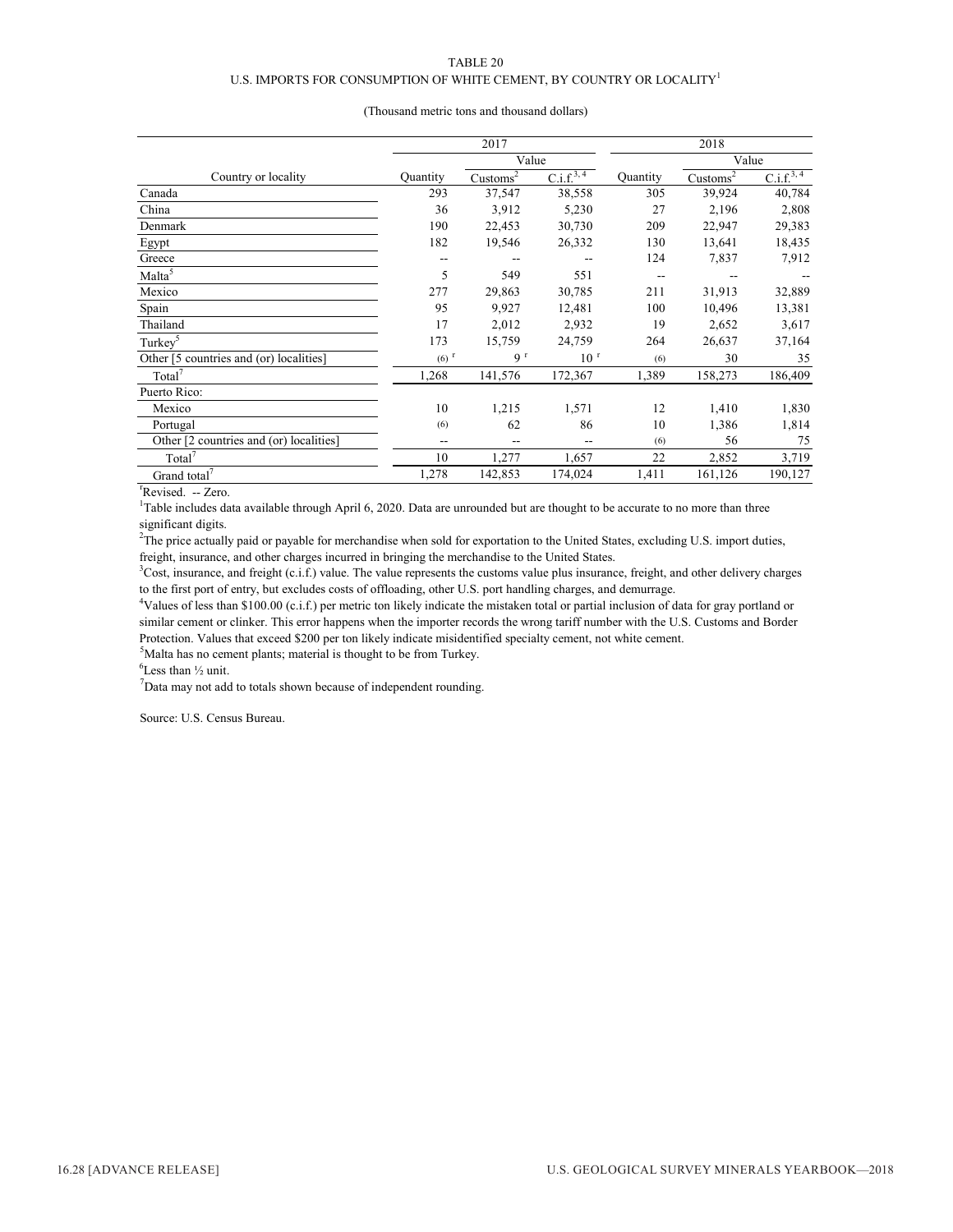### TABLE 21 U.S. IMPORTS FOR CONSUMPTION OF CLINKER, BY COUNTRY OR LOCALITY<sup>1</sup>

|                                                     | 2017<br>Value |                      |                     | 2018<br>Value |                      |                     |
|-----------------------------------------------------|---------------|----------------------|---------------------|---------------|----------------------|---------------------|
|                                                     |               |                      |                     |               |                      |                     |
| Country or locality                                 | Quantity      | Customs <sup>2</sup> | C.i.f. <sup>3</sup> | Quantity      | Customs <sup>2</sup> | C.i.f. <sup>3</sup> |
| Canada <sup>4</sup>                                 | 673           | 52,468               | 52,791              | 679           | 52,845               | 53,161              |
| China                                               | 5             | 701                  | 803                 | 6             | 1,569                | 1,673               |
| Egypt                                               | (5)           | 48                   | 65                  | --            | --                   |                     |
| France                                              | 72            | 24,833               | 24,877              | 116           | 39,814               | 39,910              |
| Greece                                              | 104           | 5,686                | 5,686               | --            |                      |                     |
| Turkey                                              | 355           | 17,053               | 18,834              | 167           | 9,437                | 11,631              |
| Other [2 countries and (or) localities]             | --            | --                   | --                  | (5)           | 21                   | 23                  |
| Total <sup>4, 6</sup>                               | 1,209         | 100,789              | 103,056             | 967           | 103,685              | 106,398             |
| Puerto Rico:                                        |               |                      |                     |               |                      |                     |
| Dominican Republic                                  | 7             | 475                  | 475                 |               |                      |                     |
| Spain                                               |               | --                   |                     | 44            | 2,251                | 2,251               |
| Turkey                                              |               | --                   | --                  | 222           | 10,880               | 10,880              |
| Total <sup>6</sup>                                  | 7             | 475                  | 475                 | 266           | 13,131               | 13,131              |
| Grand total <sup>4, <math>\overline{6}</math></sup> | 1,217         | 101,264              | 103,531             | 1,233         | 116,816              | 119,529             |

### (Thousand metric tons and thousand dollars)

-- Zero.

<sup>1</sup>Table includes data available through April 6, 2020. Data are unrounded but are thought to be accurate to no more than three significant digits. For all types of hydraulic cement. Excludes Puerto Rico, which had no imports of clinker for the years shown. <sup>2</sup>Customs value. The price actually paid or payable for merchandise when sold for exportation to the United States, excluding U.S. import duties, freight, insurance, and other charges incurred in bringing the merchandise to the United States.

<sup>3</sup>Cost, insurance, and freight (c.i.f.) value. The value represents the customs value plus insurance, freight, and other delivery charges to the first port of entry, but excludes costs of offloading, other U.S. port handling charges, and demurrage.  $4$ Data are underreported with respect to additional material coming in as "informal entries."

 ${}^{5}$ Less than  $\frac{1}{2}$  unit.

 ${}^{6}$ Data may not add to totals shown because of independent rounding.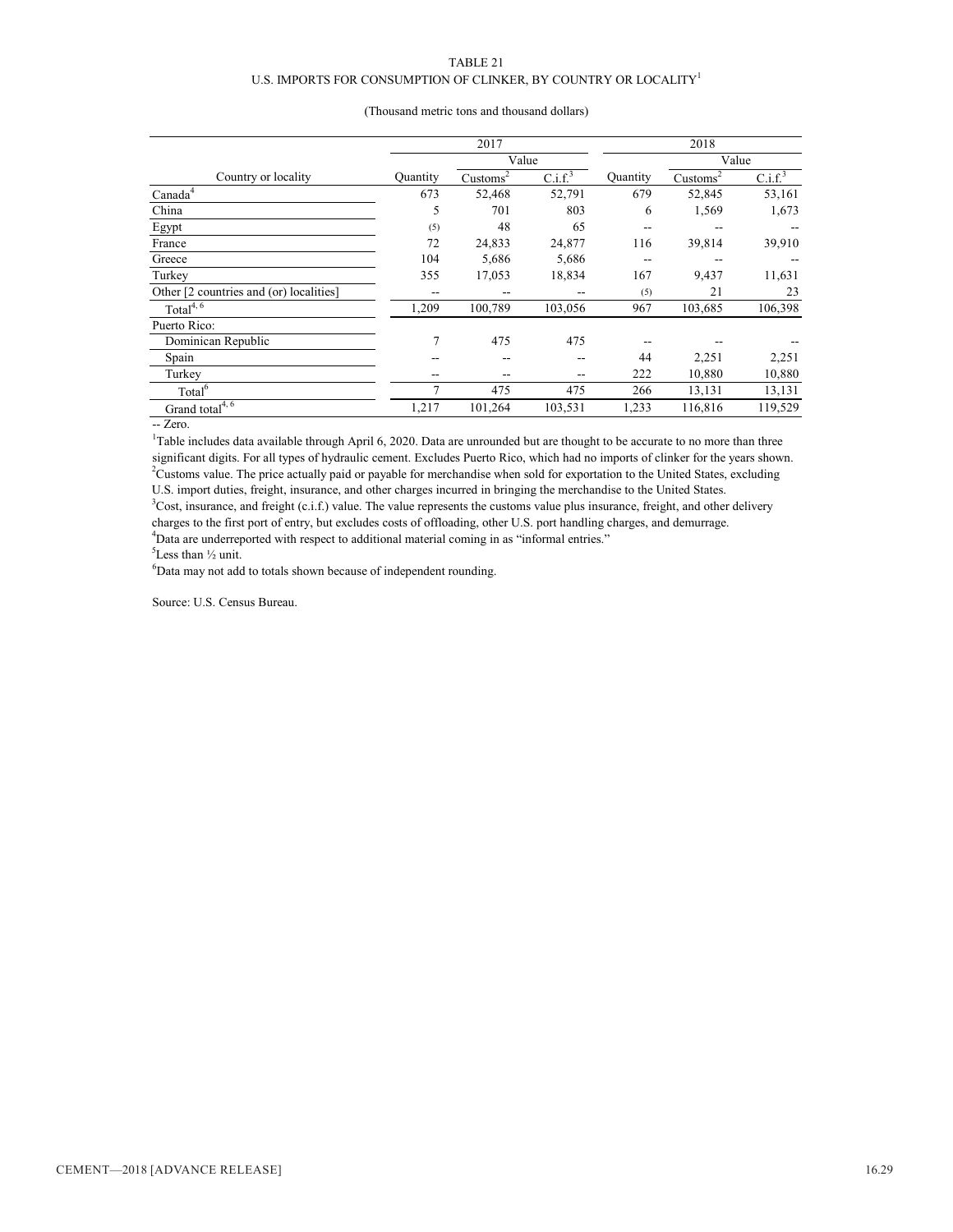### HYDRAULIC CEMENT: WORLD PRODUCTION, BY COUNTRY OR LOCALITY  ${}^{\rm l}$

### (Thousand metric tons)

| Country or locality                | 2014                  | 2015                  | 2016                  | 2017                  | 2018               |
|------------------------------------|-----------------------|-----------------------|-----------------------|-----------------------|--------------------|
| Afghanistan                        | 87                    | 70                    | 101                   | 180                   | 110                |
| Albania                            | 1,740                 | 1,980                 | $2,000$ $e$           | 2,000 °               | $2,000$ $e$        |
| Algeria                            | $19,260$ <sup>r</sup> | $20,250$ <sup>r</sup> | $23,500$ r, e         | $26,900$ $\degree$    | $27,000$ $\degree$ |
| Angola                             | 5,100                 | $5,240$ <sup>r</sup>  | 4,500 r, e            | 460 r, e              | $5,000$ $^{\circ}$ |
| Argentina                          | 11,408                | $12,193$ <sup>r</sup> | $10,899$ <sup>r</sup> | $11,960$ <sup>r</sup> | 11,842             |
| Armenia                            | 422                   | 417                   | 267                   | 356                   | 546                |
| Australia <sup>e</sup>             | 9,000                 | 9,500                 | 9,600                 | 9,700                 | 10,200             |
| Austria                            | 4,400                 | 4,810                 | 4,800 $r$             | 4,900 $r$             | 5,200              |
| Azerbaijan                         | 2,941                 | 2,683                 | 2,310                 | 2,955                 | 3,445              |
| Bahrain <sup>e</sup>               | 1,300                 | 1,300                 | 1,400                 | 1,500                 | 1,500              |
| Bangladesh <sup>2</sup>            | 17,000 e              | $28,000$ $^{\circ}$   | 32,000 e              | 32,000 r              | 33,000 $^{\circ}$  |
|                                    | 160                   | 160                   | 160                   | 160                   | 160                |
| Barbados <sup>e</sup>              |                       |                       | 4,503                 | 4,490                 |                    |
| Belarus                            | 5,617                 | 4,638                 |                       |                       | 4,519              |
| Belgium                            | 6,364                 | 6,275                 | 6,255                 | $6,513$ <sup>r</sup>  | 6,737              |
| Benin                              | 1,396                 | 1,382                 | 1,356                 | $1,360$ $^{\circ}$    | $1,370$ $^{\circ}$ |
| Bhutan                             | 690                   | 791                   | 940                   | 894                   | 940                |
| Bolivia                            | 3,337                 | 3,468                 | 3,601                 | 3,611                 | $3,650$ $\degree$  |
| Bosnia and Herzegovina             | 840                   | 808                   | 841                   | 910                   | 995                |
| Botswana                           | 15                    | 15                    | 15                    | 15                    | 16 <sup>e</sup>    |
| <b>Brazil</b>                      | 71,254                | 65,283                | 57,557 r              | 54,004                | 53,000 e           |
| Brunei <sup>e</sup>                | 240                   | 230                   | $250$ $r$             | $270$ <sup>r</sup>    | 290                |
| Bulgaria                           | 1,785                 | 2,114                 | 1,994                 | 2,117                 | $2,200$ $^{\circ}$ |
| Burkina Faso                       | 403                   | 263                   | 300 e                 | 300                   | 310 <sup>e</sup>   |
| $\mathrm{Burna}^3$                 | 1,317                 | 989                   | 2,520                 | $5,480$ <sup>r</sup>  | 4,160 $^{\circ}$   |
| Burundi <sup>e</sup>               | 70                    | 100                   | 100                   | 45                    | 70                 |
| Cambodia                           | 1,400                 | $1,700$ $\degree$     | 2,100 °               | $3,400$ <sup>r</sup>  | 4,900 $^{\circ}$   |
| Cameroon                           | 1,300                 | 1,600                 | 2,600 °               | $2,800$ r, e          | 2,900 °            |
| Canada                             | 11,879                | 12,167                | $11,693$ <sup>r</sup> | 12,710                | 13,554             |
| Chad <sup>e</sup>                  | 200                   | 200                   | $250$ <sup>r</sup>    | $300$ <sup>r</sup>    | 350                |
| Chile <sup>e</sup>                 | 4,200                 | 4,300                 | 4,200                 | 4,200                 | 4,300              |
| China                              | 2,492,000             | 2,359,000             | 2,410,000             | 2,331,000             | 2,200,000          |
| Colombia                           | 12,384                | 13,153                | 12,495                | $12,299$ <sup>r</sup> | 12,452             |
| Congo $(Brazzaville)$ <sup>e</sup> | 460                   | 700                   | 950                   | 1,050                 | 1,160              |
| Congo (Kinshasa)                   | 330                   | 399                   | 253                   | 900                   | 1,843              |
| Costa Rica <sup>e</sup>            | 1,500                 | 1,600                 | 1,600                 | 1,800                 | 1,900              |
| Côte d'Ivoire                      | 2,690                 | 3,100                 | 3,600                 | $3,500$ <sup>r</sup>  | 4,000 $^{\circ}$   |
| Croatia                            | 2,359                 | 2,340                 | 2,267                 | $2,515$ <sup>r</sup>  | 2,500 °            |
| Cuba                               | 1,580                 | 1,518                 | 1,493                 | 1,431                 | 1,591              |
| Cyprus                             | 735                   | 788                   | 1,019                 | 1,319                 | 1,358              |
| Czechia                            | 3,511                 | 3,781                 | 3,937                 | 4,043                 | 4,430              |
| Denmark                            | 2,825 r               | $3,047$ <sup>r</sup>  | $3,404$ <sup>r</sup>  | $3,554$ <sup>r</sup>  | 3,343              |
| Djibouti <sup>e</sup>              | 170                   | 180                   | 180                   | $190$ <sup>r</sup>    | 190                |
| Dominican Republic                 | 5,018                 | 5,181                 | 5,171                 | 5,254                 | 5,280 °            |
| Ecuador <sup>e</sup>               | 6,600                 | 6,200                 | 5,600                 | 5,700                 | 5,800              |
| Egypt                              | 52,080                | 53,940                | 55,000                | 68,500 r              | 81,200             |
|                                    | 1,000                 | 1,000                 | 1,000                 | 1,000                 | 1,000              |
| El Salvador <sup>e</sup>           | 230                   | 200                   | 200                   | 210                   | 280                |
| Eritrea <sup>e</sup>               | 447                   | 390                   | 399                   | 503                   | 527                |
| Estonia                            |                       |                       |                       |                       |                    |
| Ethiopia <sup>4</sup>              | 5,424                 | 7,500 °               | 8,300 °               | 9,000 °               | 9,300 °            |
| Fiji                               | 188                   | 204                   | 219                   | 141                   | 143                |
| Finland <sup>e</sup>               | 1,250                 | 1,300                 | 1,300                 | 1,300                 | 1,300              |
| France                             | 16,400                | 15,600                | 15,900                | $16,900$ <sup>r</sup> | $17,200$ $\degree$ |
| French Guiana                      | 87                    | 76                    | 91                    | 80                    | 80 <sup>°</sup>    |
| Gabon                              | $180$ <sup>r</sup>    | $200$ <sup>r</sup>    | 350 r, e              | 340 r, e              | 490 <sup>e</sup>   |
| Georgia                            | 1,626                 | 1,759                 | 1,809                 | $2,058$ <sup>r</sup>  | 2,092              |
| Germany                            | 32,099                | 31,150                | 32,737                | 33,991                | 33,633             |
| Ghana                              | 4,500 $^{\circ}$      | 3,830                 | $4,000$ $^{\circ}$    | 3,800 °               | 4,000 $^{\circ}$   |
| Greece                             | 5,105                 | 5,289                 | 6,540                 | 6,246                 | 6,580              |
| Guadeloupe <sup>e</sup>            | 300                   | 300                   | 300                   | 300                   | 310                |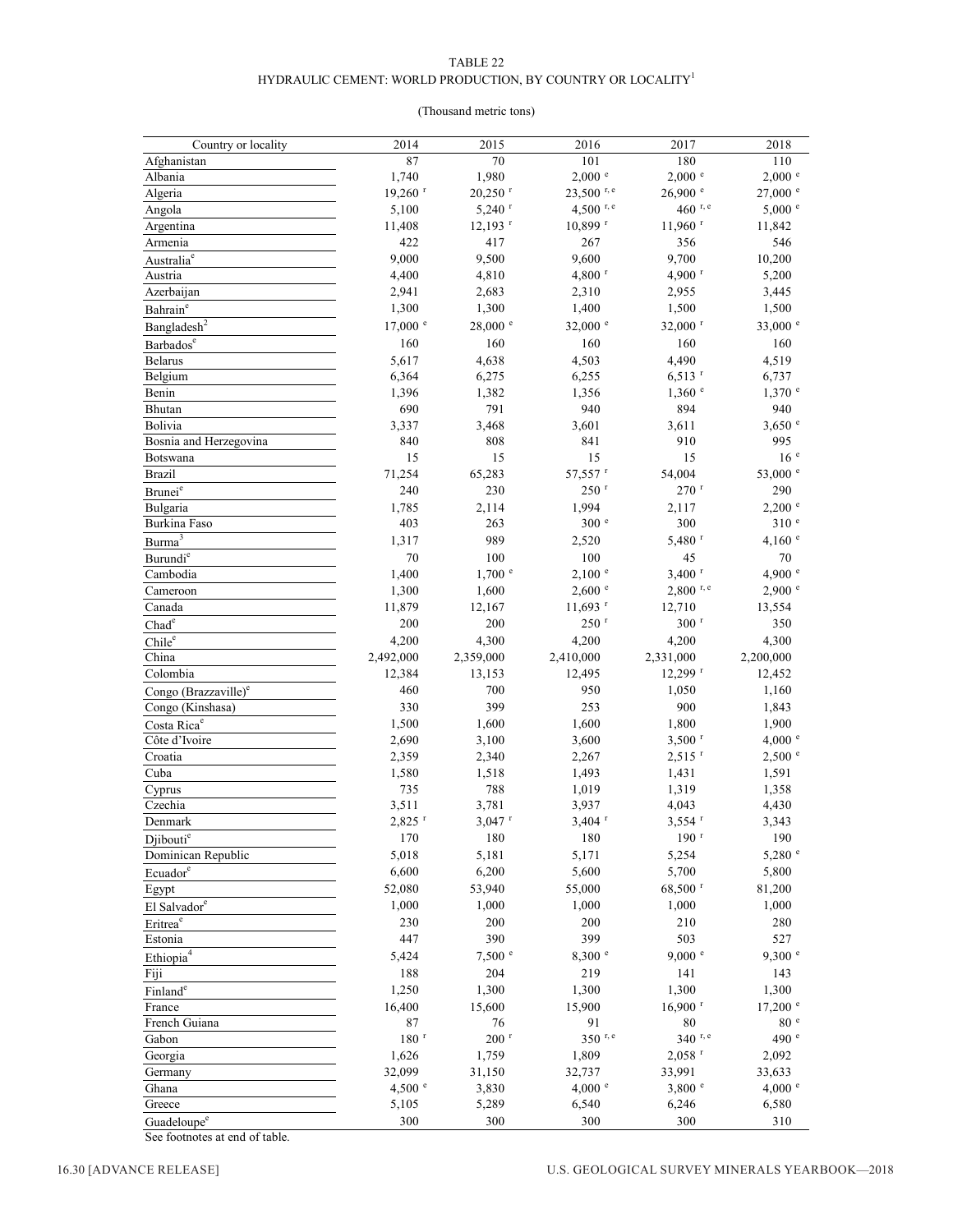### TABLE 22—Continued HYDRAULIC CEMENT: WORLD PRODUCTION, BY COUNTRY OR LOCALITY  $^{\rm l}$

### (Thousand metric tons)

| Country or locality           | 2014                  | 2015                  | 2016                 | 2017                        | 2018                       |
|-------------------------------|-----------------------|-----------------------|----------------------|-----------------------------|----------------------------|
| Guatemala <sup>e</sup>        | 3,500                 | 3,500                 | 3,600                | 3,700                       | 3,800                      |
| Guinea                        | 435                   | 500 e                 | 500                  | 500 <sup>°</sup>            | 520 <sup>°</sup>           |
| Guyana                        | 2e                    | 100 <sup>e</sup>      | 400 e                | 400                         | 410 <sup>e</sup>           |
| Haitie                        | 200                   | 200                   | 200                  | 200                         | 200                        |
| Honduras <sup>e</sup>         | 1,700                 | 1,700                 | 1,700                | 1,700                       | 1,800                      |
| Hong Kong <sup>e</sup>        | 1,900                 | 1,900                 | 1,900                | 1,900                       | 2,000                      |
| Hungary <sup>e</sup>          | 1,530                 | 1,570                 | 1,280                | 1,660                       | 1,670                      |
| India                         | 240,000               | 260,000               | 280,000 e            | 281,000 e                   | 298,000                    |
| Indonesia                     | 56,760                | 59,850                | $62,000$ $\degree$   | 69,279 r                    | 75,213                     |
| Iran                          | 66,700                | 58,600                | 55,000 °             | 55,000 °                    | 58,000 e                   |
| Iraq <sup>e</sup>             | 9,000                 | 10,000                | 10,000               | 10,000                      | 10,000                     |
| Ireland                       | $2,200$ <sup>r</sup>  | $2,980$ <sup>r</sup>  | $3,100$ r, e         | $3,200$ r, e                | $3,290$ e                  |
| Israel                        | 6,603                 | 6,904                 | 7,150                | 6,361                       | 6,500 °                    |
| Italy                         | $21,500$ <sup>r</sup> | $20,800$ <sup>r</sup> | 19,300               | $19,300$ <sup>r</sup>       | $19,000$ $\degree$         |
| Jamaica                       | 830                   | 808                   | 911                  | 910 <sup>e</sup>            | 930 e                      |
| Japan                         | 57,913                | 54,827                | 53,255               | 55,195                      | 55,307                     |
| Jordan                        | 4,400                 | 4,500                 | 4,800                | $5,060$ $\degree$           | $5,130$ $^{\circ}$         |
| Kazakhstan                    | 8,140                 | 8,729                 | 9,204                | 9,398                       | 9,500 °                    |
| Kenya                         | 5,883                 | 6,353                 | 6,715                | 6,163                       | 5,636                      |
| Korea, North                  | 6,680                 | 6,700                 | 7,080                | 6,840                       | 6,900 °                    |
| Korea, Republic of            | 47,048                | 52,044                | 56,747               | 57,400 r                    | 57,500 °                   |
| Kosovo <sup>e</sup>           | 480                   | 590                   | 710                  | 840                         | 850                        |
| Kuwait                        | $2,800$ <sup>r</sup>  | $3,100$ <sup>r</sup>  | 4,500 $r, e$         | 4,400 $r, e$                | 4,500 $^{\circ}$           |
| Kyrgyzstan                    | 1,730                 | 1,496                 | 1,302                | $1,505$ <sup>r</sup>        | 1,930                      |
| Laos                          | 2,201                 | 3,099                 | $3,407$ <sup>r</sup> | $3,938$ <sup>r</sup>        | 4,000 $^{\circ}$           |
| Latvia                        | $1,100$ $^{\circ}$    | 1,100                 | $1,000$ $^{\circ}$   | 989 r, e                    | $1,000$ $e$                |
| Lebanon                       | $6,000$ <sup>r</sup>  | $5,500$ <sup>r</sup>  | $5,400$ <sup>r</sup> | $5,500$ <sup>r</sup>        | 5,600                      |
| Liberia                       | 295<br>7,000          | 298<br>5,000          | 241<br>4,250 $r$     | 285<br>$6,560$ <sup>r</sup> | 314<br>6,200               |
| Libya                         | 903                   | 980                   | 1,010                |                             |                            |
| Lithuania                     | 1,058                 | 1,080                 | $1,100$ $^{\circ}$   | 1,023<br>$1,100$ $^{\circ}$ | 1,151<br>$1,100$ $\degree$ |
| Luxembourg<br>Macau           | 590 e                 | 600 e                 | ÷-                   | ÷-                          | $\overline{\phantom{a}}$   |
| Macedonia                     | 660                   | 672                   | 855                  | 901                         | 921                        |
| Madagascar                    | 150 <sup>r</sup>      | 150 <sup>r</sup>      | $150$ r, e           | $180$ r, e                  | 210 <sup>e</sup>           |
| Malawi                        | 270                   | 280                   | 420 e                | $211$ <sup>r</sup>          | 232                        |
| Malaysia                      | 24,280                | 24,710                | 22,330               | $18,800$ <sup>r</sup>       | $20,000$ $^{\circ}$        |
| Mali                          | 660                   | 630                   | 630 <sup>e</sup>     | 630 e                       | 660 e                      |
| Martinique                    | 150                   | 150                   | 150                  | 150                         | 150                        |
| Mauritania                    | 870                   | 860                   | 630 r                | 640 <sup>r</sup>            | 670                        |
| Mexico                        | 36,597                | 39,613                | 40,577               | 41,601                      | 48,328                     |
| Moldova                       | $1,220$ $^{\circ}$    | 1,045                 | 975                  | 1,116                       | $1,200$ $e$                |
| Mongolia                      | 411                   | 410                   | 432                  | 675                         | 934                        |
| Morocco                       | $14,320$ <sup>r</sup> | $14,460$ <sup>r</sup> | $14,000$ r, e        | $15,000$ r, e               | $15,000$ $^{\circ}$        |
| Mozambique                    | $1,512$ <sup>5</sup>  | 1,585 5               | 2,446                | 2,350                       | 2,400 °                    |
| Namibia                       | 731                   | 796                   | 778                  | 780 <sup>e</sup>            | 780 <sup>e</sup>           |
| Nepal                         | 3,100                 | $3,910$ <sup>r</sup>  | $5,000$ r, e         | $6,000$ r, e                | $9,000$ $\degree$          |
| Netherlands                   | 2,610                 | 2,260                 | $2,260$ $\degree$    | 2,300 °                     | $2,350$ $^{\circ}$         |
| New Caledonia                 | 106                   | 112                   | 112                  | 104                         | 86                         |
| New Zealand <sup>e</sup>      | 1,100                 | 1,200                 | 900                  | 360                         | 450                        |
| Nicaragua <sup>e</sup>        | 700                   | 700                   | 700                  | 900                         | 910                        |
| Niger                         | 21                    | 51                    | 51 <sup>e</sup>      | 51 <sup>e</sup>             | 52 e                       |
| Nigeria <sup>e</sup>          | 20,000                | 21,000                | 22,000               | 19,000                      | 21,000                     |
| Norway <sup>e</sup>           | 1,700                 | 1,800                 | 1,850                | 1,900                       | 1,950                      |
| Oman <sup>e</sup>             | 5,100                 | 5,300                 | 5,500                | $5,700$ <sup>r</sup>        | 6,000                      |
| Pakistan                      | 31,960                | 33,232                | 37,020               | 38,900                      | 40,900                     |
| Panama <sup>e</sup>           | 2,190                 | 2,200                 | 2,200                | 1,900                       | 2,000                      |
| Papua New Guinea <sup>e</sup> | 200                   | 200                   | 200                  | 200                         | 200                        |
| Paraguay <sup>e</sup>         | 1,000                 | 1,200                 | 1,300                | 1,400                       | 1,400                      |
| Peru                          | 10,676                | 10,410                | 10,094               | 9,980                       | 10,049                     |
|                               |                       |                       |                      |                             |                            |